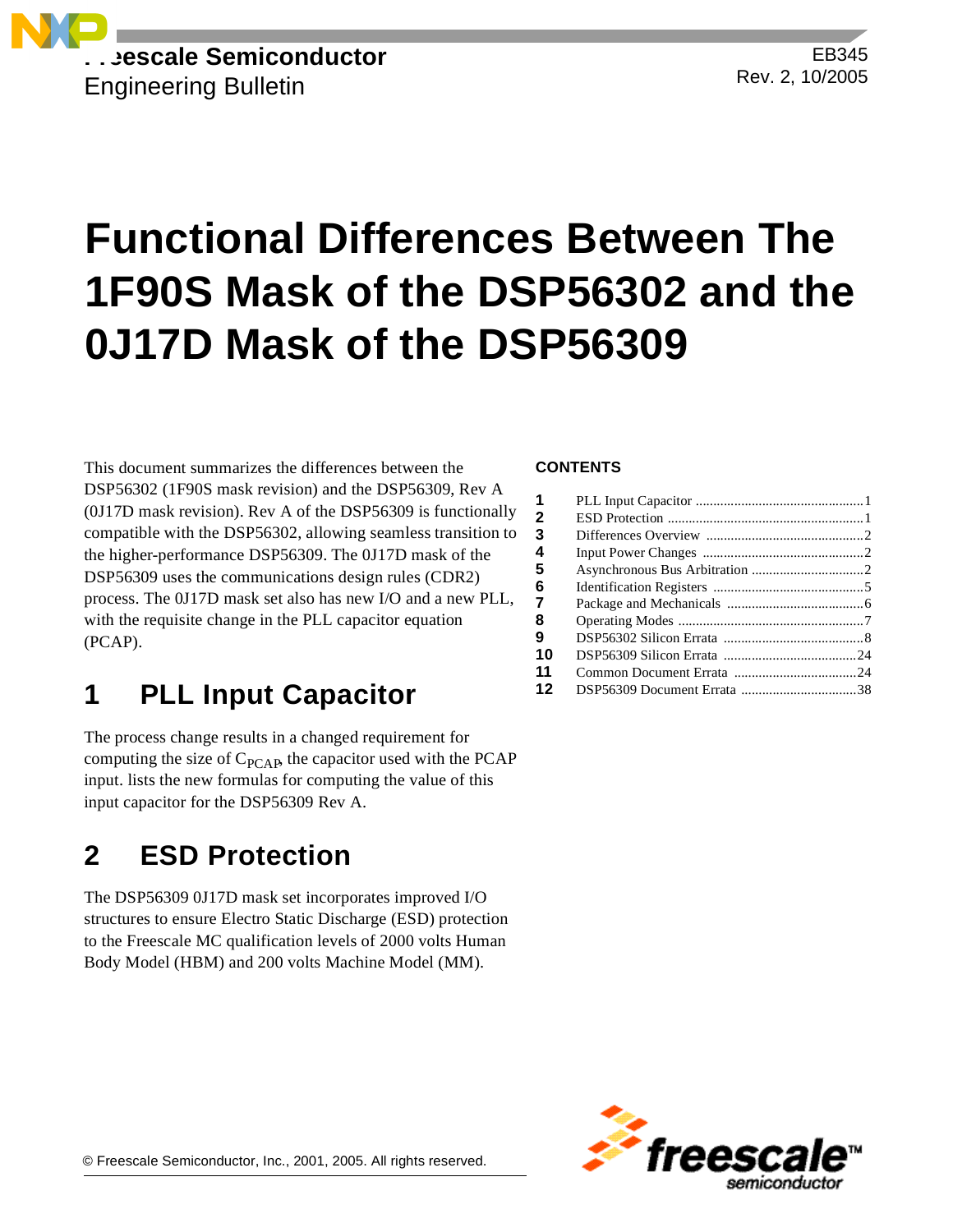

**rences Overview** 

### **3 Differences Overview**

The primary functional differences between the DSP56302 and the Rev A of the DSP56309 are due to inherent differences between the two design technologies. **[Table 1](#page-1-0)** compares these two products.

<span id="page-1-0"></span>

| Feature                                | <b>DSP56302</b>                                                                                                                                     | <b>DSP56309, Rev A</b>                                                                                                                                                                                                                                              |
|----------------------------------------|-----------------------------------------------------------------------------------------------------------------------------------------------------|---------------------------------------------------------------------------------------------------------------------------------------------------------------------------------------------------------------------------------------------------------------------|
| Operating<br>frequency                 | up to 66 MHz                                                                                                                                        | up to 100 MHz                                                                                                                                                                                                                                                       |
| Technology                             | 0.5 micron                                                                                                                                          | 0.32 micron                                                                                                                                                                                                                                                         |
| Input power                            | $V_{CC}$ = 3.0-3.6 V combined core and I/O power<br>and ground                                                                                      | Split power:<br>• Core $V_{CC}$ (3.0–3.6 V)<br>• I/O $V_{CC}$ (3.0–3.6 V)<br>A pinout change is required to support the split<br>power configuration. See Section 4 for more<br>information and a description of the pinout<br>change for the 144-pin TQFP package. |
| Package                                | 144-pin TQFP                                                                                                                                        | 144-pin TQFP or 196-pin PBGA                                                                                                                                                                                                                                        |
| PLL input<br>capacitor<br>$(C_{PCAP})$ | Uses the following rules:<br>• For MF $\leq$ 4:<br>$C_{PCAP} = [(500 \times MF) - 150] pF$<br>• For $MF > 4$ :<br>$C_{PCAP}$ = (690 $\times$ MF) pF | Uses the following rules (recommended):<br>• For MF $< 4$ :<br>$C_{PCAP} = [(680 \times MF) - 120] pF$<br>• For $MF > 4$ :<br>$C_{PCAP}$ = (1100 $\times$ MF) pF                                                                                                    |
| Operating modes                        |                                                                                                                                                     | See Table 4 for details.                                                                                                                                                                                                                                            |

**Table 1.** Functional Comparison of the DSP56302 and Rev A of the DSP56309

# <span id="page-1-1"></span>**4 Input Power Changes**

The DSP56309 Rev A uses a split-power design and therefore requires a modification in the chip pinout. A top view of the DSP56309 Rev A TQFP package is shown in **[Figure 4](#page-5-0)**. **[Table 3](#page-6-1)** lists the pin differences between the DSP56302 and the DSP56309.

Note: e: The power input for the core logic is designated as  $V_{CCQ}$  for the DSP56302. For the DSP56309, the independent core logic input voltage is designated as  $V_{CCQL}$ , while the independent I/O input voltage is designated as  $V_{CCQH}$ .  $V_{CCQL}$  should connect to the core input power supply.  $V_{CCQH}$ and all other input power ( $V_{\text{CCA}}$ ,  $V_{\text{CCC}}$ ,  $V_{\text{CCD}}$ ,  $V_{\text{CCH}}$ ,  $V_{\text{CCP}}$ , and  $V_{\text{CCS}}$ ) should connect to the external input power supply.

### **5 Asynchronous Bus Arbitration**

In the Operating Mode Register (OMR) of the 0J17D is a new Asynchronous Bus Arbitration (ABE) bit to support external access at high frequencies. As **[Figure 1](#page-2-0)** shows, bit 13 in the OMR enables Asynchronous Bus Arbitration. For convenience, **[Table 2](#page-2-1)** defines all the OMR bits available in the 0J17D mask set of the DSP56309. The ABE bit is highlighted in a bold red font.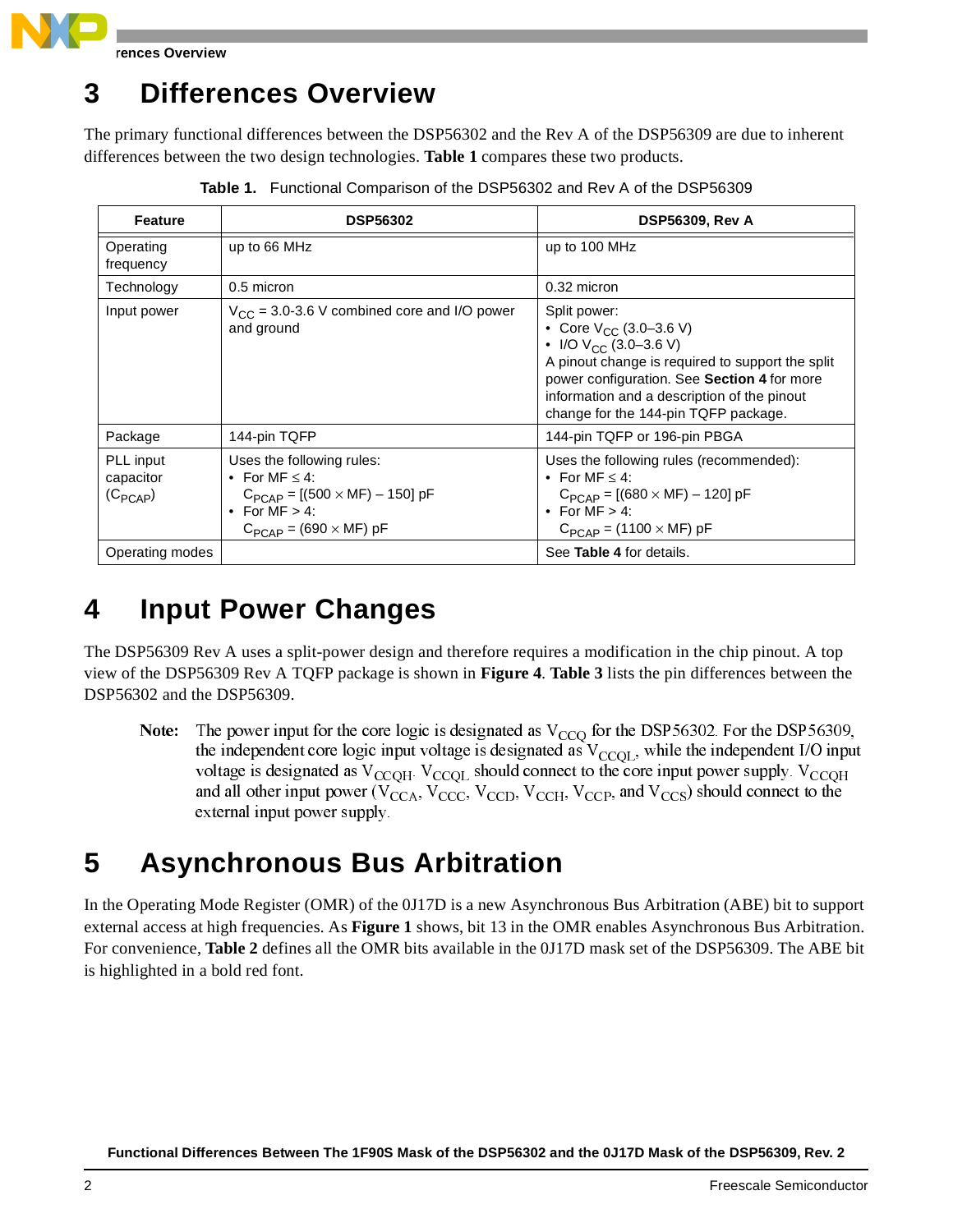

| SCS                                 |     |    |                                             |                             |    |    |    | EOM                                  |                         |                           |    |                 |    |                                 |               | COM |                     |   |   |                       |   |    |    |
|-------------------------------------|-----|----|---------------------------------------------|-----------------------------|----|----|----|--------------------------------------|-------------------------|---------------------------|----|-----------------|----|---------------------------------|---------------|-----|---------------------|---|---|-----------------------|---|----|----|
| 23                                  | -22 | 21 | 20                                          | 19                          | 18 | 17 | 16 | 15                                   | 14                      | 13                        | 12 | 11              | 10 | 9                               | 8             | 7   | 6                   | 5 | 4 | 3                     | 2 |    | 0  |
|                                     |     |    |                                             |                             |    |    |    |                                      |                         | SENWR EOVEUNXYSATE APDABE |    | <b>BRTTASBE</b> |    |                                 | CDP1:0        | MS  | <b>SD</b>           |   |   | EBDMD MC              |   | MB | МA |
|                                     |     |    |                                             |                             |    |    |    |                                      |                         | ATE-Address Trace Enable  |    |                 |    |                                 |               |     |                     |   |   | MS-Memory Switch Mode |   |    |    |
|                                     |     |    |                                             |                             |    |    |    |                                      | APD-Address Attribution | <b>Priority Disable</b>   |    |                 |    |                                 | SD-Stop Delay |     |                     |   |   |                       |   |    |    |
|                                     |     |    |                                             |                             |    |    |    | ABE-Async. Bus Arbitration<br>Enable |                         |                           |    |                 |    | <b>EBD-External Bus Disable</b> |               |     |                     |   |   |                       |   |    |    |
|                                     |     |    | <b>SEN-Stack Extension Enable</b>           |                             |    |    |    | <b>BRT-Bus Release Timing</b>        |                         |                           |    |                 |    | MD-Operating Mode D             |               |     |                     |   |   |                       |   |    |    |
|                                     |     |    | WRP-Extended Stack Wrap<br>Flag             |                             |    |    |    |                                      |                         | TAS-TA Synchronize Select |    |                 |    |                                 |               |     |                     |   |   | MC-Operating Mode C   |   |    |    |
| EOV-Extended Stack<br>Overflow Flag |     |    |                                             | <b>BE-Burst Mode Enable</b> |    |    |    |                                      | MB-Operating Mode B     |                           |    |                 |    |                                 |               |     |                     |   |   |                       |   |    |    |
|                                     |     |    | <b>EUN-Extended Stack</b><br>Underflow Flag |                             |    |    |    | CDP1-Core-DMA Priority 1             |                         |                           |    |                 |    |                                 |               |     | MA-Operating Mode A |   |   |                       |   |    |    |
|                                     |     |    | XYS-Stack Extension Space<br>Select         |                             |    |    |    |                                      |                         | CDP0-Core-DMA Priority 0  |    |                 |    |                                 |               |     |                     |   |   |                       |   |    |    |

—Reserved bit; read as zero; should be written with zero for future compatibility

<span id="page-2-1"></span><span id="page-2-0"></span>

| <b>Bit</b><br><b>Number</b> | <b>Bit</b><br><b>Name</b> | <b>Reset</b><br>Value | <b>Description</b>                                                                                                                                                                                                                                                                                                                                                                                                                                                                                                                                                                     |
|-----------------------------|---------------------------|-----------------------|----------------------------------------------------------------------------------------------------------------------------------------------------------------------------------------------------------------------------------------------------------------------------------------------------------------------------------------------------------------------------------------------------------------------------------------------------------------------------------------------------------------------------------------------------------------------------------------|
| $23 - 21$                   |                           | $\Omega$              | Reserved. Set to 0 for future compatibility.                                                                                                                                                                                                                                                                                                                                                                                                                                                                                                                                           |
| 20                          | <b>SEN</b>                | $\Omega$              | <b>Stack Extension Enable</b><br>Enables/disables the stack extension in data memory. If the SEN bit is set, the extension is<br>enabled. Hardware reset clears this bit, so the default out of reset is a disabled stack extension.                                                                                                                                                                                                                                                                                                                                                   |
| 19                          | <b>WRP</b>                | $\Omega$              | <b>Stack Extension Wrap Flag</b><br>Set when copying from the on-chip hardware stack (System Stack Register file) to the stack<br>extension memory begins. You can use this flag during the debugging phase of the software<br>development to evaluate and increase the speed of software-implemented algorithms. The<br>WRP flag is a <i>sticky bit</i> (that is, cleared only by hardware reset or by an explicit MOVE<br>operation to the OMR).                                                                                                                                     |
| 18                          | EOV                       | $\Omega$              | <b>Stack Extension Overflow Flag</b><br>Set when a stack overflow occurs in Stack Extended mode. Extended stack overflow is<br>recognized when a push operation is requested while $SP = SZ$ (Stack Size register), and the<br>Extended mode is enabled by the SEN bit. The EOV flag is a sticky bit (that is, cleared only by<br>hardware reset or by an explicit MOVE operation to the OMR). The transition of the EOV flag<br>from zero to one causes a Priority Level 3 (Non-maskable) stack error exception.                                                                      |
| 17                          | <b>FUN</b>                | $\Omega$              | <b>Stack Extension Underflow Flag</b><br>Set when a stack underflow occurs in Extended Stack mode. Extended stack underflow is<br>recognized when a pull operation is requested, $SP = 0$ , and the SEN bit enables Extended<br>mode. The EUN flag is a sticky bit (that is, cleared only by hardware reset or by an explicit<br>MOVE operation to the OMR). Transition of the EUN flag from zero to one causes a Priority<br>Level 3 (Non-maskable) stack error exception.<br>NOTE: While the chip is in Extended Stack mode, the UF bit in the SP acts like a normal<br>counter bit. |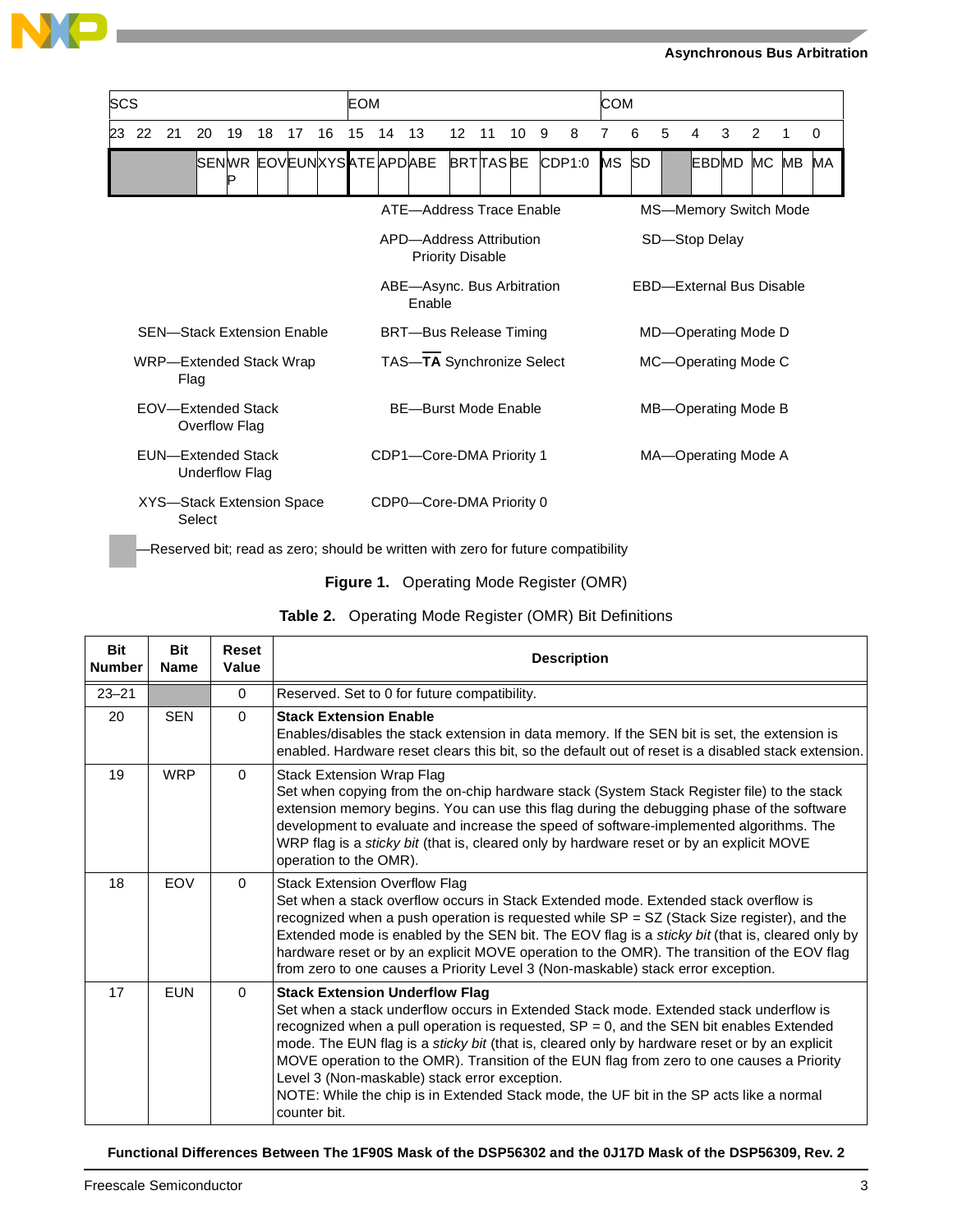| <b>Bit</b><br><b>Number</b> | <b>Bit</b><br>Name | Reset<br>Value | <b>Description</b>                                                                                                                                                                                                                                                                                                                                                                                                                                                                                                                                                                                                                                                                                                                                                                                           |  |  |  |  |  |  |  |
|-----------------------------|--------------------|----------------|--------------------------------------------------------------------------------------------------------------------------------------------------------------------------------------------------------------------------------------------------------------------------------------------------------------------------------------------------------------------------------------------------------------------------------------------------------------------------------------------------------------------------------------------------------------------------------------------------------------------------------------------------------------------------------------------------------------------------------------------------------------------------------------------------------------|--|--|--|--|--|--|--|
| 16                          | <b>XYS</b>         | $\pmb{0}$      | <b>Stack Extension XY Select</b><br>Determines whether the stack extension is mapped onto X or Y memory space. If the bit is<br>clear, then the stack extension is mapped onto the X memory space. If the XYS bit is set, the<br>stack extension is mapped to the Y memory space.                                                                                                                                                                                                                                                                                                                                                                                                                                                                                                                            |  |  |  |  |  |  |  |
| 15                          | ATE                | 0              | <b>Address Trace Enable</b><br>When set, the Address Trace Enable (ATE) bit enables Address Trace mode. The Address<br>Trace mode is a debugging tool that reflects internal memory accesses at the external address<br>lines.                                                                                                                                                                                                                                                                                                                                                                                                                                                                                                                                                                               |  |  |  |  |  |  |  |
| 14                          | <b>APD</b>         | 0              | <b>Address Attribution Priority Disable</b><br>Disables the priority assigned to the Address Attribute signals (AA0-AA3). When APD = 0<br>(default setting), the four Address Attribute signals each have a certain priority: AA3 has the<br>highest priority, AA0 has the lowest priority. Therefore, only one AA signal can be active at one<br>time. This allows continuous partitioning of external memory; however, certain functions, such<br>as using the AA signals as additional address lines, require the use of additional interface<br>hardware. When APD is set, the priority mechanism is disabled, allowing more than one AA<br>signal to be active simultaneously. Therefore, the AA signals can be used as additional address<br>lines without the need for additional interface hardware. |  |  |  |  |  |  |  |
| 13                          | <b>ABE</b>         | $\mathbf{0}$   | <b>Asynchronous Bus Arbitration Enable</b><br>Eliminates the setup and hold time requirements (with respect to CLKOUT) for BB and BG, and<br>substitutes a required non-overlap interval between the deassertion of one BG input to a<br>DSP56300 family device and the assertion of a second BG input to a second DSP56300 family<br>device on the same bus. When the ABE bit is set, the BG and BB inputs are synchronized. This<br>synchronization causes a delay between a change in BG or BB until this change is actually<br>accepted by the receiving device.                                                                                                                                                                                                                                         |  |  |  |  |  |  |  |
| 12                          | <b>BRT</b>         | 0              | <b>Bus Release Timing</b><br>Selects between fast or slow bus release. If BRT is cleared, a Fast Bus Release mode is<br>selected (that is, no additional cycles are added to the access and BB is not guaranteed to be<br>the last Port A pin that is tri-stated at the end of the access). If BRT is set, a Slow Bus Release<br>mode is selected (that is, an additional cycle is added to the access, and BB is the last Port A<br>pin that is tri-stated at the end of the access).                                                                                                                                                                                                                                                                                                                       |  |  |  |  |  |  |  |
| 11                          | <b>TAS</b>         |                | <b>TA Synchronize Select</b><br>Selects the synchronization method for the input Port A pin $-\overline{1A}$ (Transfer Acknowledge). If<br>TAS is cleared, you are responsible for asserting the TA pin in synchrony with the chip clock, as<br>described in the technical data sheet. If TAS is set, the TA input pin is synchronized inside the<br>chip, thus eliminating the need for an off-chip synchronizer. Note that the TAS bit has no effect<br>when the TA pin is deasserted: you are responsible for deasserting the TA pin in synchrony<br>with the chip clock, regardless of the value of TAS.                                                                                                                                                                                                 |  |  |  |  |  |  |  |
| 10                          | BE                 | $\mathbf 0$    | <b>Cache Burst Mode Enable</b><br>Enables/disables Burst mode in the memory expansion port during an instruction cache miss. If<br>the bit is cleared, Burst mode is disabled and only one program word is fetched from the<br>external memory when an instruction cache miss condition is detected. If the bit is set, Burst<br>mode is enabled, and up to four program words are fetched from the external memory when an<br>instruction cache miss is detected.                                                                                                                                                                                                                                                                                                                                           |  |  |  |  |  |  |  |
|                             |                    |                | <b>Core-DMA Priority</b><br>Specify the priority of core and DMA accesses to the external bus.                                                                                                                                                                                                                                                                                                                                                                                                                                                                                                                                                                                                                                                                                                               |  |  |  |  |  |  |  |
| $9 - 8$                     | <b>CPD</b>         | 1              | 00<br>Determined by comparing status register CP[1:0] to the active DMA channel<br>priority                                                                                                                                                                                                                                                                                                                                                                                                                                                                                                                                                                                                                                                                                                                  |  |  |  |  |  |  |  |
|                             |                    |                | 01<br>DMA accesses have higher priority than core accesses                                                                                                                                                                                                                                                                                                                                                                                                                                                                                                                                                                                                                                                                                                                                                   |  |  |  |  |  |  |  |
|                             |                    |                | 10<br>DMA accesses have the same priority as the core accesses                                                                                                                                                                                                                                                                                                                                                                                                                                                                                                                                                                                                                                                                                                                                               |  |  |  |  |  |  |  |
|                             |                    |                | 11<br>DMA accesses have lower priority than the core accesses                                                                                                                                                                                                                                                                                                                                                                                                                                                                                                                                                                                                                                                                                                                                                |  |  |  |  |  |  |  |

### **Table 2.** Operating Mode Register (OMR) Bit Definitions (Continued)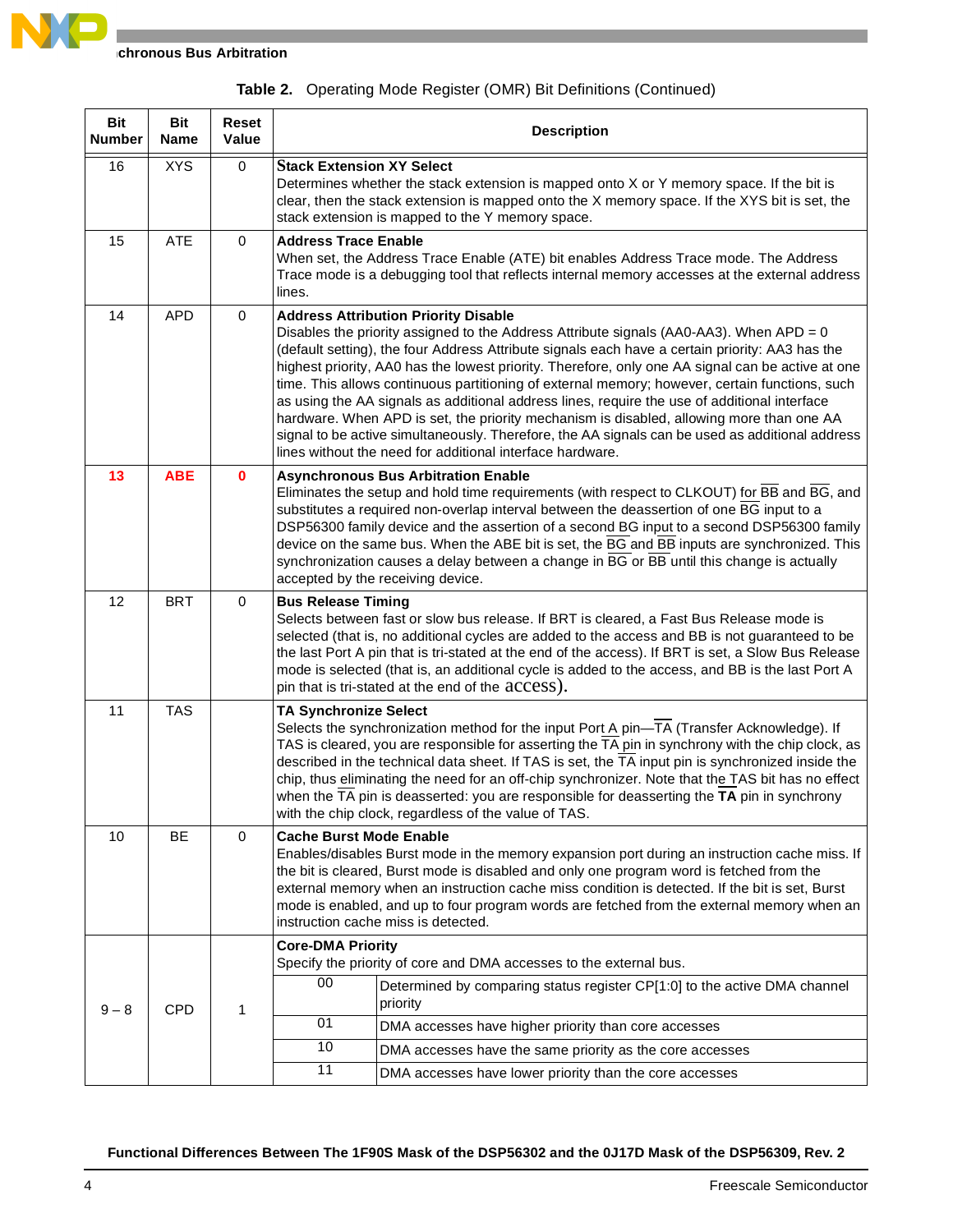

|  |  | Table 2. Operating Mode Register (OMR) Bit Definitions (Continued) |  |  |  |
|--|--|--------------------------------------------------------------------|--|--|--|
|--|--|--------------------------------------------------------------------|--|--|--|

| <b>Bit</b><br><b>Number</b> | <b>Bit</b><br><b>Name</b> | <b>Reset</b><br><b>Value</b> | <b>Description</b>                                                                                                                                                                                                                                                                                                                                                                                                                                                                                                                                                                                                                            |  |  |  |  |  |  |
|-----------------------------|---------------------------|------------------------------|-----------------------------------------------------------------------------------------------------------------------------------------------------------------------------------------------------------------------------------------------------------------------------------------------------------------------------------------------------------------------------------------------------------------------------------------------------------------------------------------------------------------------------------------------------------------------------------------------------------------------------------------------|--|--|--|--|--|--|
| $\overline{7}$              | <b>MS</b>                 | $\Omega$                     | <b>Memory Switch Mode</b><br>Allows some internal data memory (X, Y, or both) to become part of the chip internal Program<br>RAM.                                                                                                                                                                                                                                                                                                                                                                                                                                                                                                             |  |  |  |  |  |  |
|                             |                           |                              | Notes: 1.<br>Program data placed in the Program RAM/Instruction Cache area changes its<br>placement after the MS bit is set (that is, the Instruction Cache always uses the<br>highest internal Program RAM addresses).                                                                                                                                                                                                                                                                                                                                                                                                                       |  |  |  |  |  |  |
|                             |                           |                              | To ensure proper operation, place six NOP instructions after the instruction that<br>1.<br>changes the MS bit.<br>2.<br>To ensure proper operation, do not set the MS bit while the Instruction Cache is<br>enabled (CE bit is set in SR).                                                                                                                                                                                                                                                                                                                                                                                                    |  |  |  |  |  |  |
| 6                           | <b>SD</b>                 | $\Omega$                     | <b>Stop Delay Mode</b><br>Determines the length of the delay invoked when the core exits the Stop state. The STOP<br>instruction suspends core processing indefinitely until a defined event occurs to restart it. If SD<br>is cleared, a 128K clock cycle delay is invoked before a STOP instruction cycle continues.<br>However, if SD, the delay before the instruction cycle continues is 16 clock cycles. The long<br>delay allows a clock stabilization period for the internal clock to begin oscillating and to stabilize.<br>When a stable external clock is used, the shorter delay allows faster start-up of the DSP56300<br>core. |  |  |  |  |  |  |
| 5                           |                           | $\Omega$                     | Reserved. Set to 0 for future compatibility.                                                                                                                                                                                                                                                                                                                                                                                                                                                                                                                                                                                                  |  |  |  |  |  |  |
| $\overline{4}$              | EBD                       | $\Omega$                     | <b>External Bus Disable</b><br>Disables the external bus controller to reduce power consumption when external memories are<br>not used. When EBD is set, the external bus controller is disabled and external memory cannot<br>be accessed. When EBD is cleared, the external bus controller is enabled and external access<br>can be performed. Hardware reset clears the EBD bit.                                                                                                                                                                                                                                                           |  |  |  |  |  |  |
| $3 - 0$                     | MD-MA                     |                              | <b>Chip Operating Mode</b><br>Indicate the operating mode of the DSP56300 core. On hardware reset, these bits are loaded<br>from the external mode select pins, MODD, MODC, MODB, and MODA, respectively. After the<br>DSP56300 core leaves the Reset state, MD, MC, MB, and MA can be changed under program<br>control.                                                                                                                                                                                                                                                                                                                      |  |  |  |  |  |  |

### **6 Identification Registers**

Values in the Device Identification register (IDR) and JTAG Identification (ID) register are changed to reflect the new 0J17D mask set, as shown in **[Figure 2](#page-4-0)** and **[Figure 3](#page-5-1)**. The IDR is a 24-bit, read-only factory-programmed register that identifies DSP56300 family members. It specifies the derivative number and revision number of the device. This information is used in testing or by software. **[Figure 2](#page-4-0)** shows the contents of the IDR for mask set 0J17D. Revision numbers are assigned as follows: \$0 is revision 0, \$1 is revision A, and so on.

| 23 | 16        | 15 |                        |                          |  |
|----|-----------|----|------------------------|--------------------------|--|
|    | Reserved  |    | <b>Revision Number</b> | <b>Derivative Number</b> |  |
|    | 0000 0000 |    | 0001                   | 0011 0000 1001           |  |

|  |  |  | Figure 2. Identification Register Configuration (Revision 3) |  |  |
|--|--|--|--------------------------------------------------------------|--|--|
|--|--|--|--------------------------------------------------------------|--|--|

<span id="page-4-0"></span>The JTAG ID register is a 32-bit read-only factory-programmed register that distinguishes the component on a board according to the IEEE 1149.1 standard. **[Figure 3](#page-5-1)** shows the JTAG ID register configuration for mask set 0J17D. Version information corresponds to the revision number (\$0 for revision 0, \$1 for revision A, and so forth).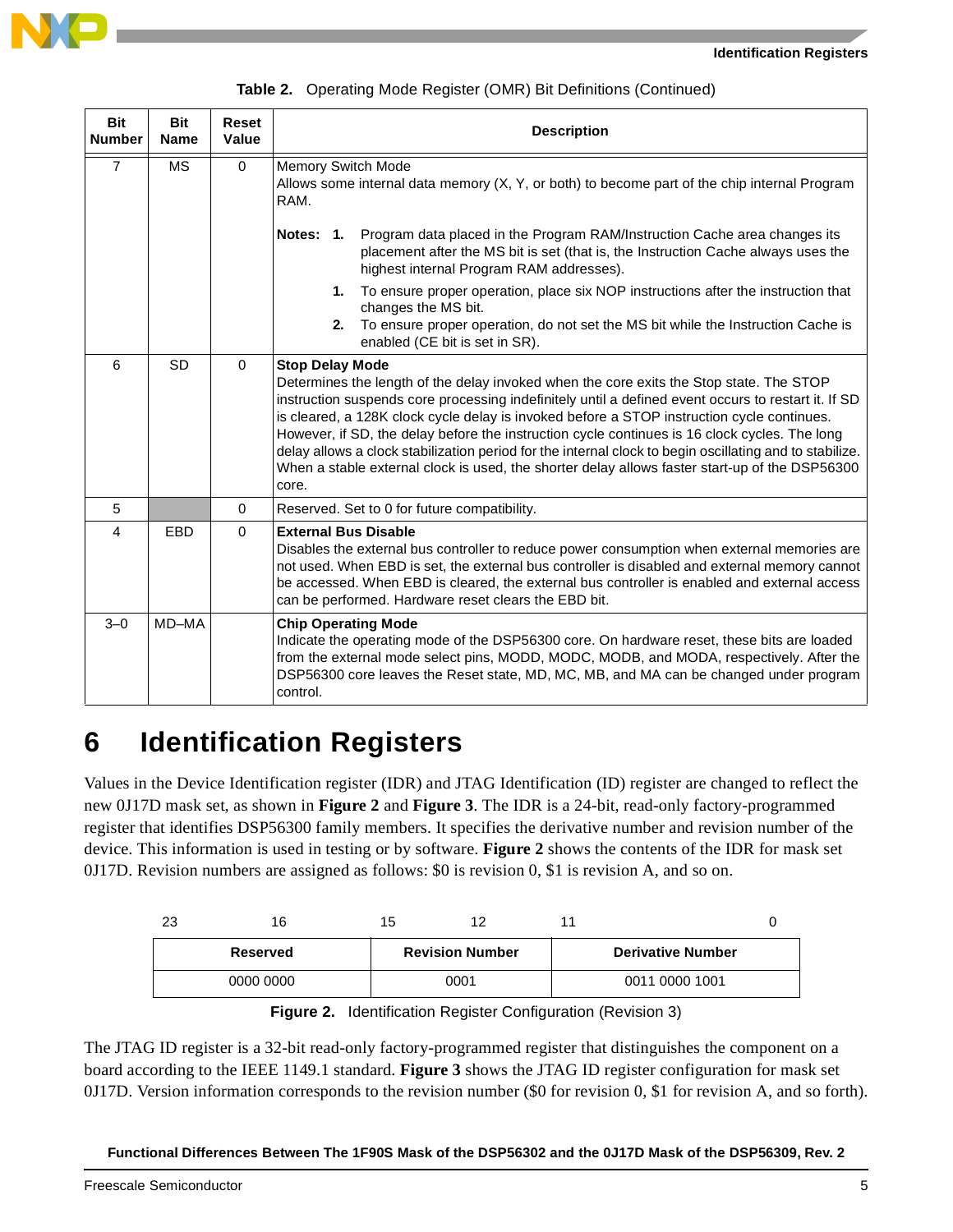**Package and Mechanicals**

| 31                         | 28 | 27                                    | 22     | 21                               | 12                                     |               |  |
|----------------------------|----|---------------------------------------|--------|----------------------------------|----------------------------------------|---------------|--|
| <b>Version Information</b> |    | <b>Customer Part</b><br><b>Number</b> |        | <b>Sequence</b><br><b>Number</b> | <b>Manufacturer</b><br><b>Identity</b> |               |  |
| 0001                       |    |                                       | 000110 |                                  | 0000001001                             | 000 0000 1110 |  |



### <span id="page-5-1"></span>**7 Package and Mechanicals**

This section shows a view of the DSP56309 Thin Quad Flat Pack and summarizes the differences between the DSP56302 and DSP56309, Rev A packages.



<span id="page-5-0"></span>**Figure 4.** DSP56309 Thin Quad Flat Pack (TQFP), Top View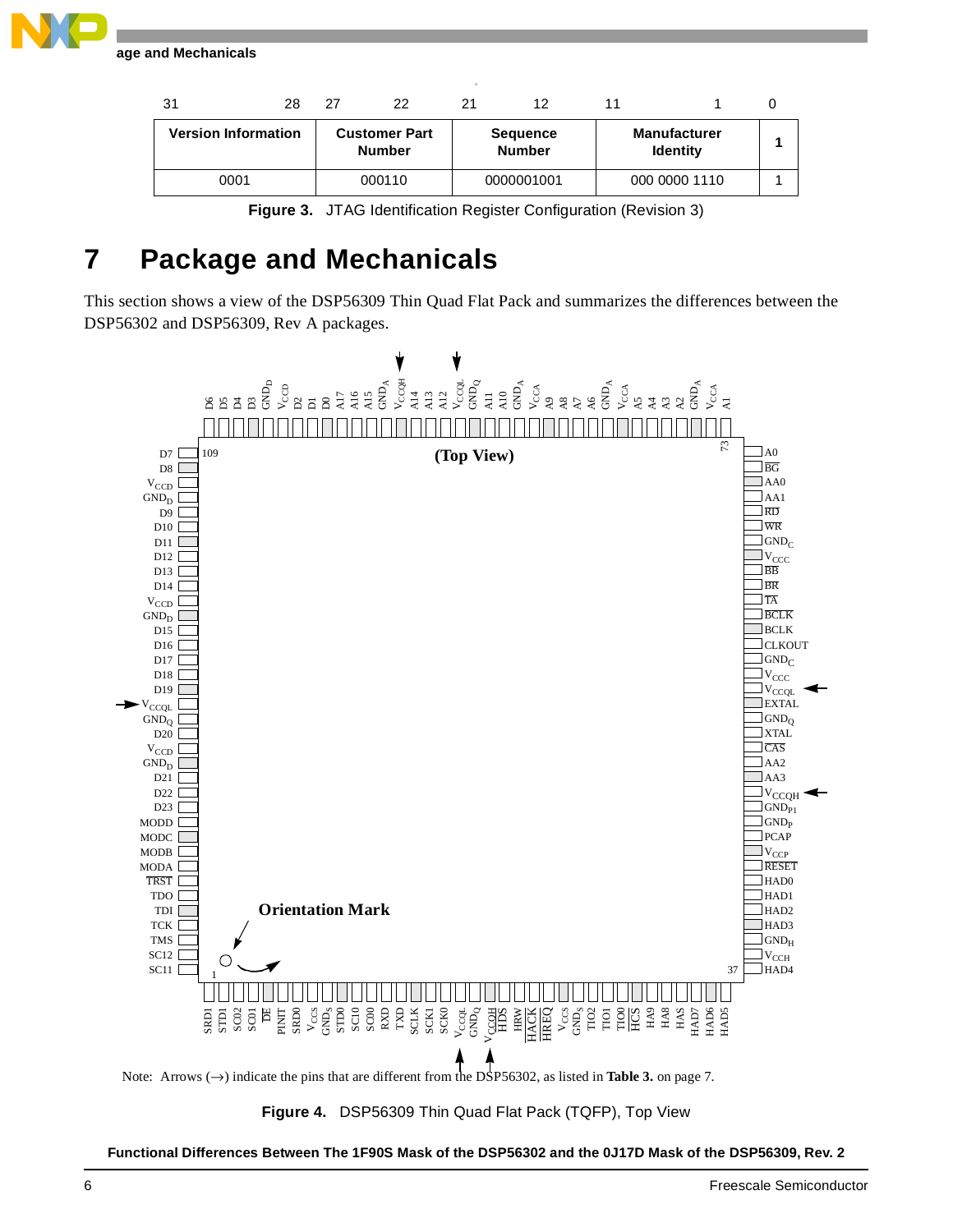

|        | <b>Pin Name</b>                                                                         |                       |
|--------|-----------------------------------------------------------------------------------------|-----------------------|
| Pin    | <b>DSP56302</b>                                                                         | <b>DSP56309 Rev A</b> |
| 18     | V <sub>CCQ</sub>                                                                        | V <sub>CCQL</sub>     |
| 20     | NC.                                                                                     | V <sub>CCQH</sub>     |
| 49     | NC.                                                                                     | V <sub>CCQH</sub>     |
| 56     | V <sub>CCQ</sub>                                                                        | V <sub>CCQL</sub>     |
| 91     | V <sub>CCQ</sub>                                                                        | V <sub>CCQL</sub>     |
| 95     | <b>V<sub>CCA</sub></b>                                                                  | V <sub>CCQH</sub>     |
| 126    | V <sub>CCQ</sub>                                                                        | V <sub>CCQL</sub>     |
| Notes: | 1. $V_{CCQ}$ = input voltage for core logic                                             |                       |
| 2.     | 3. $V_{\text{CCQL}}$ = independent input voltage for core logic<br>$NC = not connected$ |                       |
|        | 3. $V_{CCOH}$ = independent input voltage for I/O lines                                 |                       |
| 4.     | $V_{\text{CCA}}$ = voltage for external address lines                                   |                       |
| 5.     | Unlisted pins are the same for both chips.                                              |                       |

<span id="page-6-1"></span>**Table 3.** Pin Differences between DSP56302 and DSP56309 Rev A (144-pin TQFP Package)

A pinout for the 196-pin PBGA package is included in the *DSP56309 Technical Data Sheet.* This package includes the split power configuration described for the 144-pin TQFP package.

# **8 Operating Modes**

The operating modes of the DSP56302 are documented in the *DSP56302 User's Manual*. **[Table 4.](#page-6-0)** shows the operating modes of the DSP56309, Rev A. Modes that differ from those of the DSP56302 are highlighted in the table.

<span id="page-6-0"></span>

| <b>Mode</b>    | <b>MODD</b> | <b>MODC</b> | <b>MODB</b> | <b>MODA</b> | <b>Reset Vector</b> | <b>Description</b>                              |
|----------------|-------------|-------------|-------------|-------------|---------------------|-------------------------------------------------|
| 0              | $\mathbf 0$ | 0           | $\Omega$    | $\Omega$    | \$C00000            | Expanded mode                                   |
|                | 0           | 0           | 0           |             | <b>\$FF0000</b>     | Reserved                                        |
| 2              | $\Omega$    | $\Omega$    | 1           | $\Omega$    | <b>\$FF0000</b>     | Reserved                                        |
| 3              | $\Omega$    | 0           | 1           | 1           | <b>\$FF0000</b>     | Reserved                                        |
| 4              | 0           | 1           | 0           | 0           | <b>\$FF0000</b>     | Reserved                                        |
| 5              | $\Omega$    |             | $\Omega$    | 1           | <b>\$FF0000</b>     | Reserved                                        |
| 6              | $\Omega$    | 1           | 1           | 0           | <b>\$FF0000</b>     | Reserved                                        |
| $\overline{7}$ | $\Omega$    |             | 1           |             | <b>\$FF0000</b>     | Reserved                                        |
| 8              |             | 0           | 0           | $\Omega$    | \$008000            | Expanded mode                                   |
| 9              |             | $\Omega$    | $\Omega$    | 1           | <b>\$FF0000</b>     | Boot from byte-wide memory                      |
| A              |             | 0           | 1           | 0           | <b>\$FF0000</b>     | Boot from SCI                                   |
| B              |             | 0           | 1           | 1           | <b>\$FF0000</b>     | Reserved                                        |
| С              |             | 1           | $\Omega$    | $\Omega$    | <b>\$FF0000</b>     | HI08 bootstrap in ISA mode                      |
| D              |             |             | 0           |             | <b>\$FF0000</b>     | HI08 bootstrap in HC11 non-<br>multiplexed mode |

**Table 4.** DSP56309 Operating Modes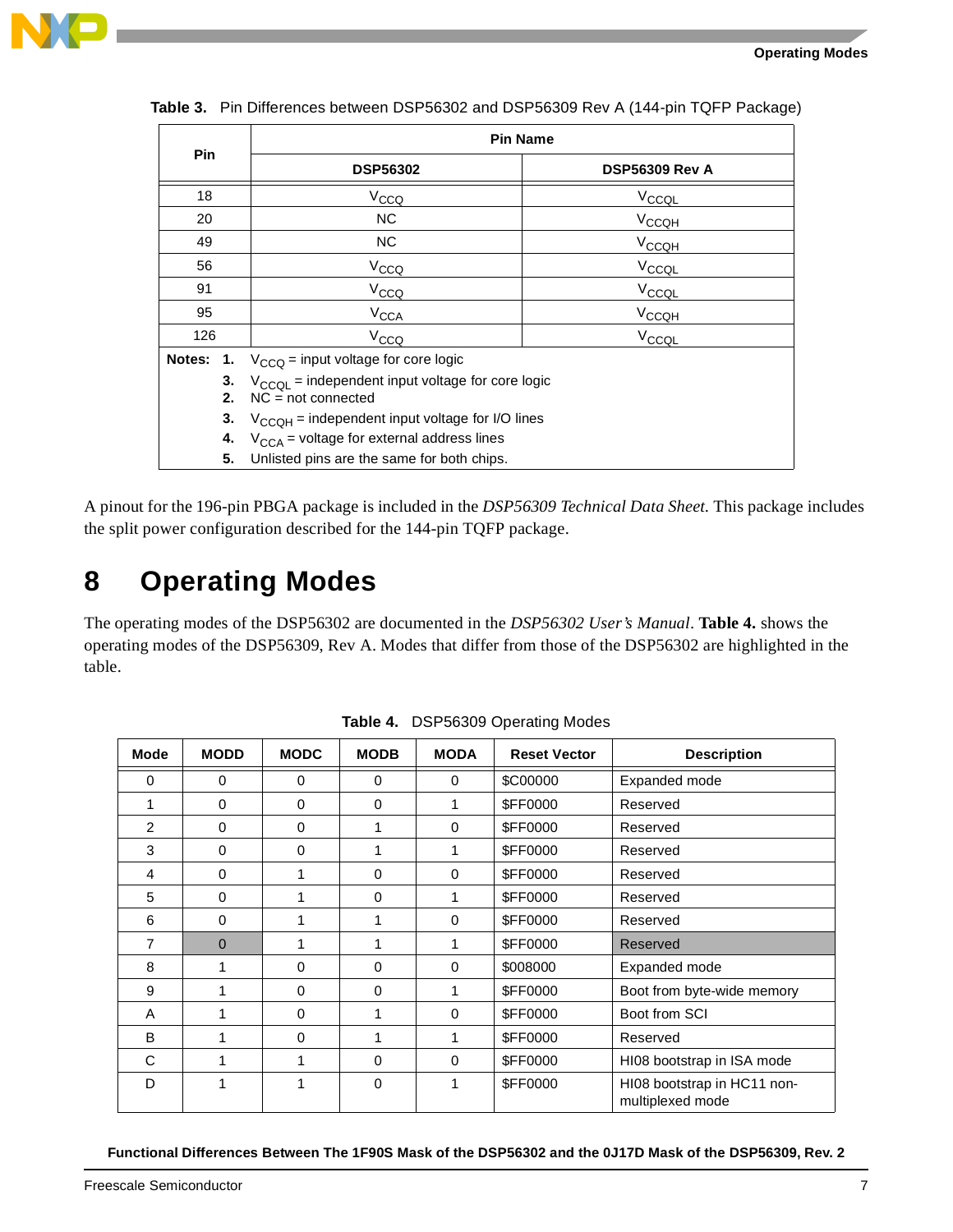

| <b>Mode</b> | <b>MODD</b> | <b>MODC</b> | <b>MODB</b> | <b>MODA</b> | <b>Reset Vector</b> | <b>Description</b>                             |
|-------------|-------------|-------------|-------------|-------------|---------------------|------------------------------------------------|
|             |             |             |             |             | \$FF0000            | HI08 bootstrap in 8051<br>multiplexed bus mode |
|             |             |             |             |             | <b>\$FF0000</b>     | HI08 bootstrap in MC68302<br>mode              |

**Table 4.** DSP56309 Operating Modes

# **9 DSP56302 Silicon Errata**

This section lists the silicon errata for mask 1F90S of the DSP56302, which have been fixed on the DSP56309, Rev A.

| Errata<br><b>Number</b> | <b>Errata Description</b>                                                                                                                                                                                                                                                                                                                                                                                                                                                                                                                                                                      | <b>Status</b>                                       |
|-------------------------|------------------------------------------------------------------------------------------------------------------------------------------------------------------------------------------------------------------------------------------------------------------------------------------------------------------------------------------------------------------------------------------------------------------------------------------------------------------------------------------------------------------------------------------------------------------------------------------------|-----------------------------------------------------|
| <b>ES27</b>             | Description (added 10/24/1996):<br>If the chip is in the Debug mode and the $\overline{\text{RESET}}$ pin is asserted to<br>bring the chip into a normal execution mode without asserting<br>TRST at the same time, then a subsequent read of the chip status<br>through the JTAG port shows the chip to be in the Debug mode<br>instead of the expected User mode.<br>Workaround: Assert the TRST pin whenever the RESET pin is<br>asserted.                                                                                                                                                  | <b>Fixed on</b><br><b>DSP56309,</b><br><b>Rev A</b> |
| <b>ES28</b>             | Description (added 10/24/1996):<br>If the chip is in the Debug mode and the TRST pin is asserted<br>(without asserting RESET), then a subsequent read of the chip<br>status through the JTAG port shows the chip to be in the User<br>mode instead of the expected Debug mode.<br>Workaround: Execute the following JTAG commands before<br>reading the JTAG status:<br>a) Enable OnCE<br>b) DEBUG request<br>After executing these commands, the status bits will reflect the<br>actual status of the chip and the $\overline{\rm DE}$ pin will acknowledge "re-<br>entering" the Debug mode. | <b>Fixed on</b><br><b>DSP56309.</b><br><b>Rev A</b> |
| <b>ES29</b>             | Description (added 10/24/1996):<br>When SCI transmitter is used in Synchronous mode, the last bit<br>of the transmitted byte may be truncated to the half of the serial<br>cycle.<br>Workaround: Not available.                                                                                                                                                                                                                                                                                                                                                                                | <b>Fixed on</b><br><b>DSP56309,</b><br><b>Rev A</b> |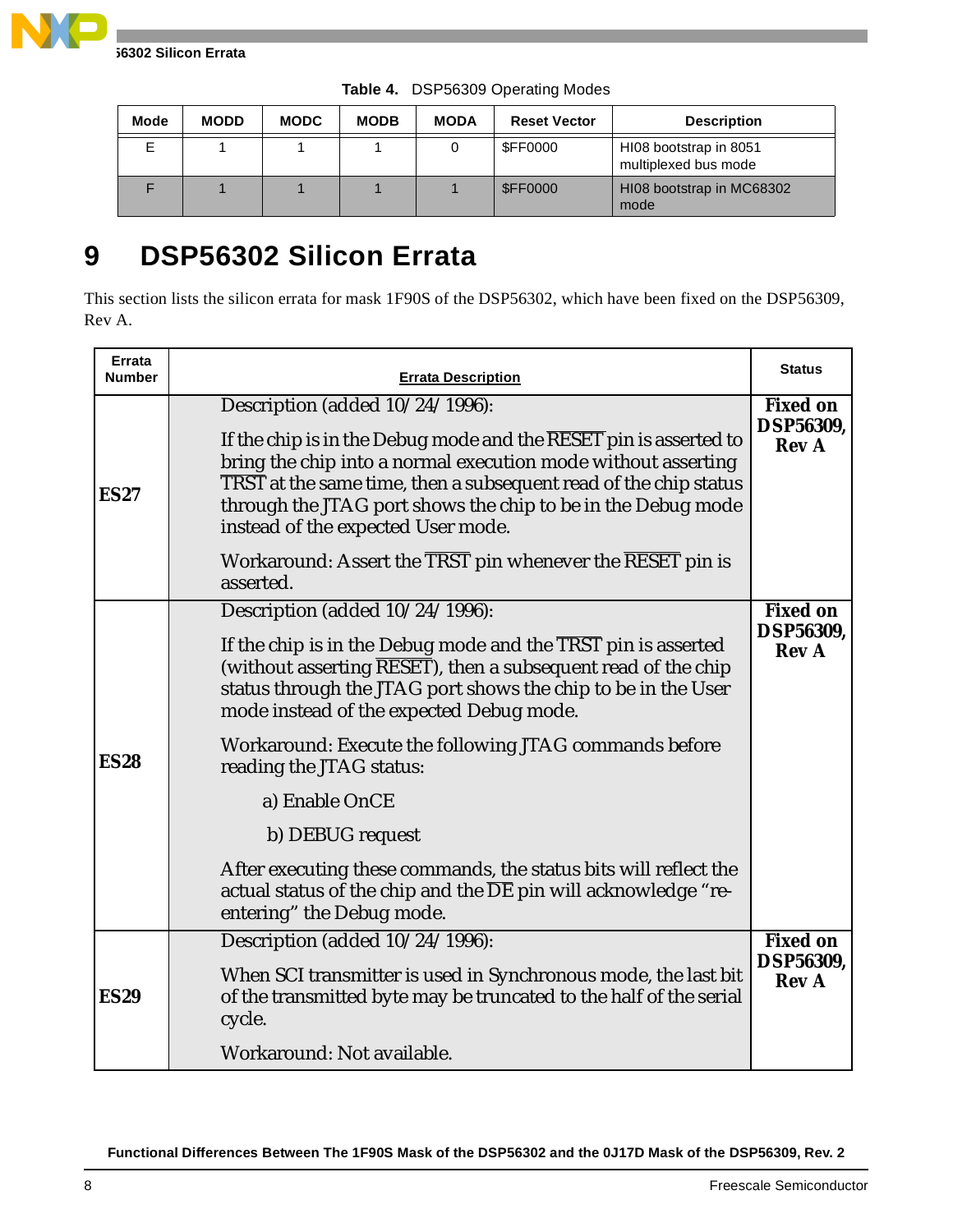

| Errata<br><b>Number</b> | <b>Errata Description</b>                                                                                                                                                                                                                                                                                                                                                                                                                                                                                                                                                                                                                                                                                                                                                                                                                                         | <b>Status</b>                                       |
|-------------------------|-------------------------------------------------------------------------------------------------------------------------------------------------------------------------------------------------------------------------------------------------------------------------------------------------------------------------------------------------------------------------------------------------------------------------------------------------------------------------------------------------------------------------------------------------------------------------------------------------------------------------------------------------------------------------------------------------------------------------------------------------------------------------------------------------------------------------------------------------------------------|-----------------------------------------------------|
| <b>ES30</b>             | Description (added 11/18/1996):<br>After the BB pin output is driven high and released, the pin<br>output voltage level may not reach $V_{CC}$ . The issue depends on<br>the application board layout and the parameters of the chip<br>process.<br>Workaround: Use a restricted board layout that includes a 1 k $\Omega$<br>pull-up resistor connected to the $\overline{BB}$ pin with a 100 $\Omega$ resistor<br>connected in series with, and as close as possible to, the pin. The<br>board route from the $\overline{BB}$ pin to any component should guarantee<br>the following parameters:<br>a. Route inductance $<$ 40 nH<br>b. Route capacitance $< 15$ pF<br>c. Input capacitance $< 8$ pF<br>Such restrictions guarantee that when <b>BB</b> is driven high<br>(deasserted), the output voltage level will be above 2.25 V at $V_{CC}$<br>$= 3.3 V.$ | <b>Fixed on</b><br><b>DSP56309,</b><br><b>Rev A</b> |
| <b>ES33</b>             | Description (added 3/3/1997):<br>When using the JTAG instructions SAMPLE/PRELOAD,<br>EXTEST, and CLAMP, erroneous data may be driven out on the<br>parallel pins and TDO. Data cannot be shifted through the<br>Boundary Scan Register (BSR) using the SAMPLE/PRELOAD<br>instruction. Because the BSR must be preloaded using the<br>SAMPLE/PRELOAD instruction, the EXTEST and CLAMP<br>instructions cannot be used for testing the board connections.<br>Workaround: None available.                                                                                                                                                                                                                                                                                                                                                                            | <b>Fixed on</b><br><b>DSP56309.</b><br><b>Rev A</b> |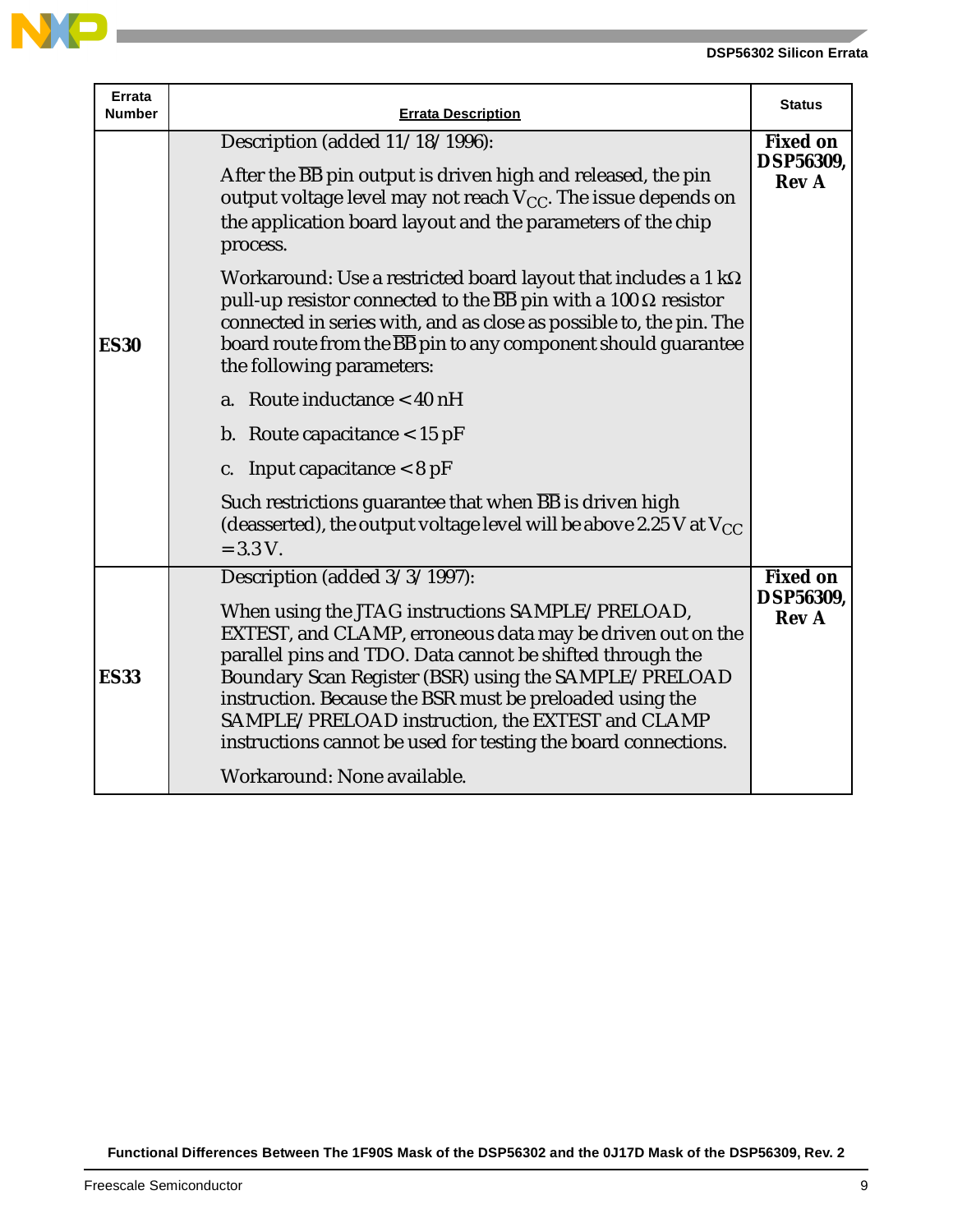

| Errata<br><b>Number</b> | <b>Errata Description</b>                                                                                                                                                                                                                                                                                                                                                                                                                                                                                                                                                                                                                                                                                                                                                                                                               | <b>Status</b>                                       |
|-------------------------|-----------------------------------------------------------------------------------------------------------------------------------------------------------------------------------------------------------------------------------------------------------------------------------------------------------------------------------------------------------------------------------------------------------------------------------------------------------------------------------------------------------------------------------------------------------------------------------------------------------------------------------------------------------------------------------------------------------------------------------------------------------------------------------------------------------------------------------------|-----------------------------------------------------|
| <b>ES36</b>             | Description (added 4/7/1997):<br>If the stack extension is enabled, the instructions listed below<br>should not be placed as the next-to-last or as the last instruction<br>of a DO loop (that is, should not appear at<br>LA-1 or LA).<br>The instructions are:<br>XY Memory Data Move (A-6.76)<br>X Memory Move (A-6.71)<br>Y Memory Move (A-6.73)<br>Long Memory Data Move (A-6.75)<br><b>Immediate Short Data Move (A-6.68)</b><br>Register to Register Data Move (A-6.69)<br>Address Register Update (A-6.70)<br>X Memory and Register Data Move (A-6.72)<br>Y Memory and Register Data Move (A-6.74)<br>Arithmetic Instructions that allow Parallel Moves listed above<br>IFcc and IFcc.U (A-6.41)<br>Workaround: Insert a NOP or other instruction not listed above<br>as the next-to-last and last instructions in the DO loop. | <b>Fixed on</b><br><b>DSP56309,</b><br><b>Rev A</b> |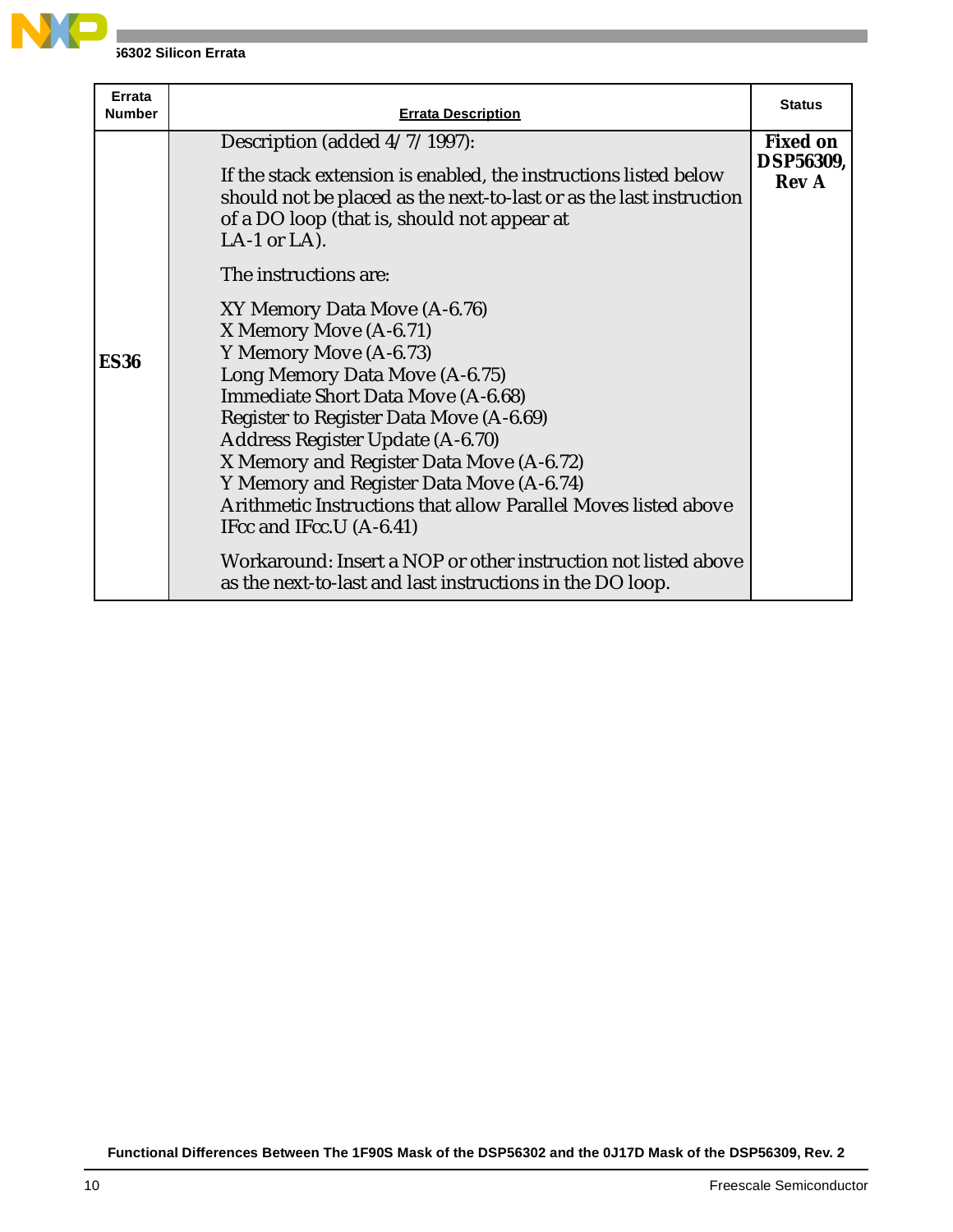

**Contract Contract** 

| <b>Errata</b><br>Number | <b>Errata Description</b>                                                                                                                                                                                                                                                                                                                                                                                                                      | <b>Status</b>                                       |
|-------------------------|------------------------------------------------------------------------------------------------------------------------------------------------------------------------------------------------------------------------------------------------------------------------------------------------------------------------------------------------------------------------------------------------------------------------------------------------|-----------------------------------------------------|
|                         | Description (added $3/3/1997$ ):<br>When a DMA controller is in a mode that clears DE (that is, TM<br>$= 0$ xx), if the core performs an external access with wait states or<br>there is a transfer stall (see Appendix B, Section B.3.4.2 in the<br>DSP56300 Family Manual) or a conditional transfer interlock<br>(see Appendix B, Section B.3.5.1) during the last DMA channel<br>transfer, there will be one additional DMA word transfer. | <b>Fixed on</b><br><b>DSP56309,</b><br><b>Rev A</b> |
|                         | Workaround: There are three system-dependent workarounds<br>for this problem. The user should test the system using these<br>workarounds to determine which one to use in the particular<br>system to overcome this problem. The workarounds are:                                                                                                                                                                                              |                                                     |
|                         | <b>Workaround 1:</b>                                                                                                                                                                                                                                                                                                                                                                                                                           |                                                     |
|                         | a. Prepare one additional memory word in the source and des-<br>tinations buffers. This data should be ignored.                                                                                                                                                                                                                                                                                                                                |                                                     |
| <b>ES46</b>             | b. Activate a DMA Interrupt Service Routine (ISR) or poll the<br>DTD bit to ensure block transfer completeness. In the DMA<br>ISR or the handler routine after status polling, reload the<br>values of the address registers.                                                                                                                                                                                                                  |                                                     |
|                         | <b>Workaround 2:</b>                                                                                                                                                                                                                                                                                                                                                                                                                           |                                                     |
|                         | a. Use a DMA mode that does not clear DE (that is, $TM = 1xx$ )<br>and activate the DMA interrupt.                                                                                                                                                                                                                                                                                                                                             |                                                     |
|                         | b. In the ISR, execute the following operations in the order<br>listed: clear DE, update the address registers, and set DE.                                                                                                                                                                                                                                                                                                                    |                                                     |
|                         | Workaround3:                                                                                                                                                                                                                                                                                                                                                                                                                                   |                                                     |
|                         | Use a DMA mode that does not clear DE (that is, $TM = 1xx$ ).<br>a.                                                                                                                                                                                                                                                                                                                                                                            |                                                     |
|                         | b. Change the address mode from linear addressing to 2D or<br>from 2D to 3D and use an offset register to update the<br>address automatically at the end of the block.                                                                                                                                                                                                                                                                         |                                                     |
|                         | If the user can not use one of these workarounds, there may be<br>Note:<br>other possible system-dependent workarounds.                                                                                                                                                                                                                                                                                                                        |                                                     |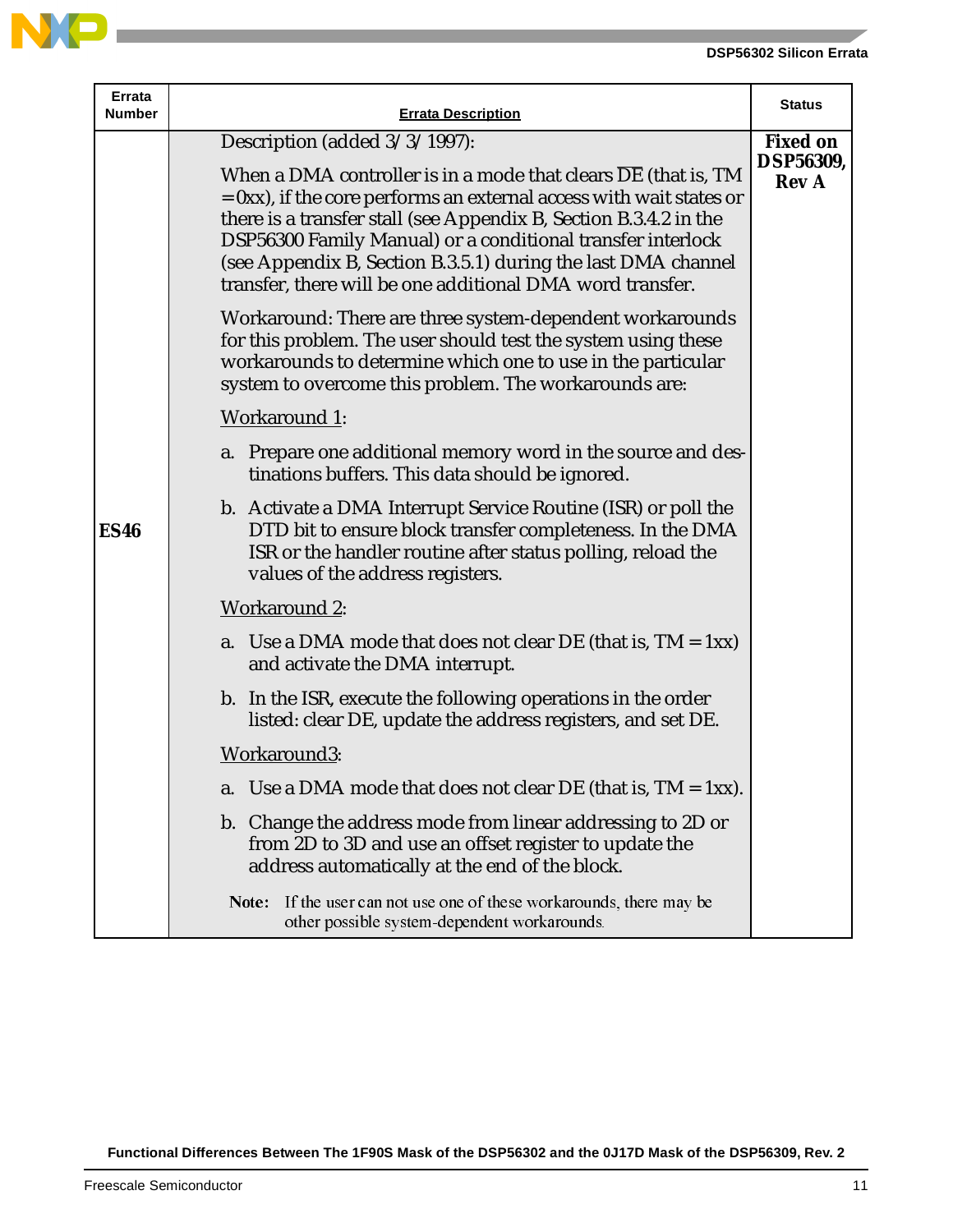

| Errata<br><b>Number</b> | <b>Errata Description</b>                                                                                                                                                                                                                                                                                                                                                                                                                                                                                                                                                                                                                                                                                                                                                                                                                                                                                                                                                                                                                                                                                                                  | <b>Status</b>                                       |
|-------------------------|--------------------------------------------------------------------------------------------------------------------------------------------------------------------------------------------------------------------------------------------------------------------------------------------------------------------------------------------------------------------------------------------------------------------------------------------------------------------------------------------------------------------------------------------------------------------------------------------------------------------------------------------------------------------------------------------------------------------------------------------------------------------------------------------------------------------------------------------------------------------------------------------------------------------------------------------------------------------------------------------------------------------------------------------------------------------------------------------------------------------------------------------|-----------------------------------------------------|
|                         | Description (added $3/3/1997$ ):<br>If the DMA channel and the core access the same 1/4 K internal<br>X data, Y data, or program memory page, and the DMA<br>interrupt is enabled, a false interrupt may occur in addition to<br>the correct one.                                                                                                                                                                                                                                                                                                                                                                                                                                                                                                                                                                                                                                                                                                                                                                                                                                                                                          | <b>Fixed on</b><br><b>DSP56309,</b><br><b>Rev A</b> |
| <b>ES47</b>             | Workaround: Ensure that the channel's DTD status bit in the<br>DSTR is set before jumping to the Interrupt Service Routine (that<br>is, the interrupt is correct only when DTD is set).                                                                                                                                                                                                                                                                                                                                                                                                                                                                                                                                                                                                                                                                                                                                                                                                                                                                                                                                                    |                                                     |
|                         | Example:                                                                                                                                                                                                                                                                                                                                                                                                                                                                                                                                                                                                                                                                                                                                                                                                                                                                                                                                                                                                                                                                                                                                   |                                                     |
|                         | ORG P: I DMA0<br>JSSET #M DTD0, X: M DSTR, ISR ; ISR is the<br>Interrupt Service<br>; Routine label for<br>DMA channel 0                                                                                                                                                                                                                                                                                                                                                                                                                                                                                                                                                                                                                                                                                                                                                                                                                                                                                                                                                                                                                   |                                                     |
| <b>ES48</b>             | Description (added 4/7/1997; modified 7/7/1997):<br>This is a subset of Errata #46 (that is, in every case that errata #48<br>Note:<br>occurs, errata #46 occurs, but not vice versa).<br>When a DMA controller is in a mode that clears DE (that is, TM<br>$= 0$ xx), and it transfers data to an external memory with two or<br>more wait states, and the DSP core performs an external access<br>with wait states or there is a transfer stall (see Appendix B,<br>Section B.3.4.2 in the DSP56300 Family Manual) or a conditional<br>transfer interlock (see Appendix B, Section B.3.5.1) during the<br>last DMA channel transfer, the destination pointer for a<br>subsequent DMA transfer may not be reprogrammed correctly.<br>There are two defined workarounds to prevent the occurrence of<br>this condition and one recovery code that should be used if the<br>workarounds can not be used in a specific system:<br><b>Workaround 1:</b><br>Use a DMA mode that does not clear DE (that is, $TM = 1xx$ )<br>a.<br>and activate the DMA interrupt.<br>b. In the DMA ISR, clear DE, update the address registers, and<br>set DE. | <b>Fixed on</b><br><b>DSP56309,</b><br><b>Rev A</b> |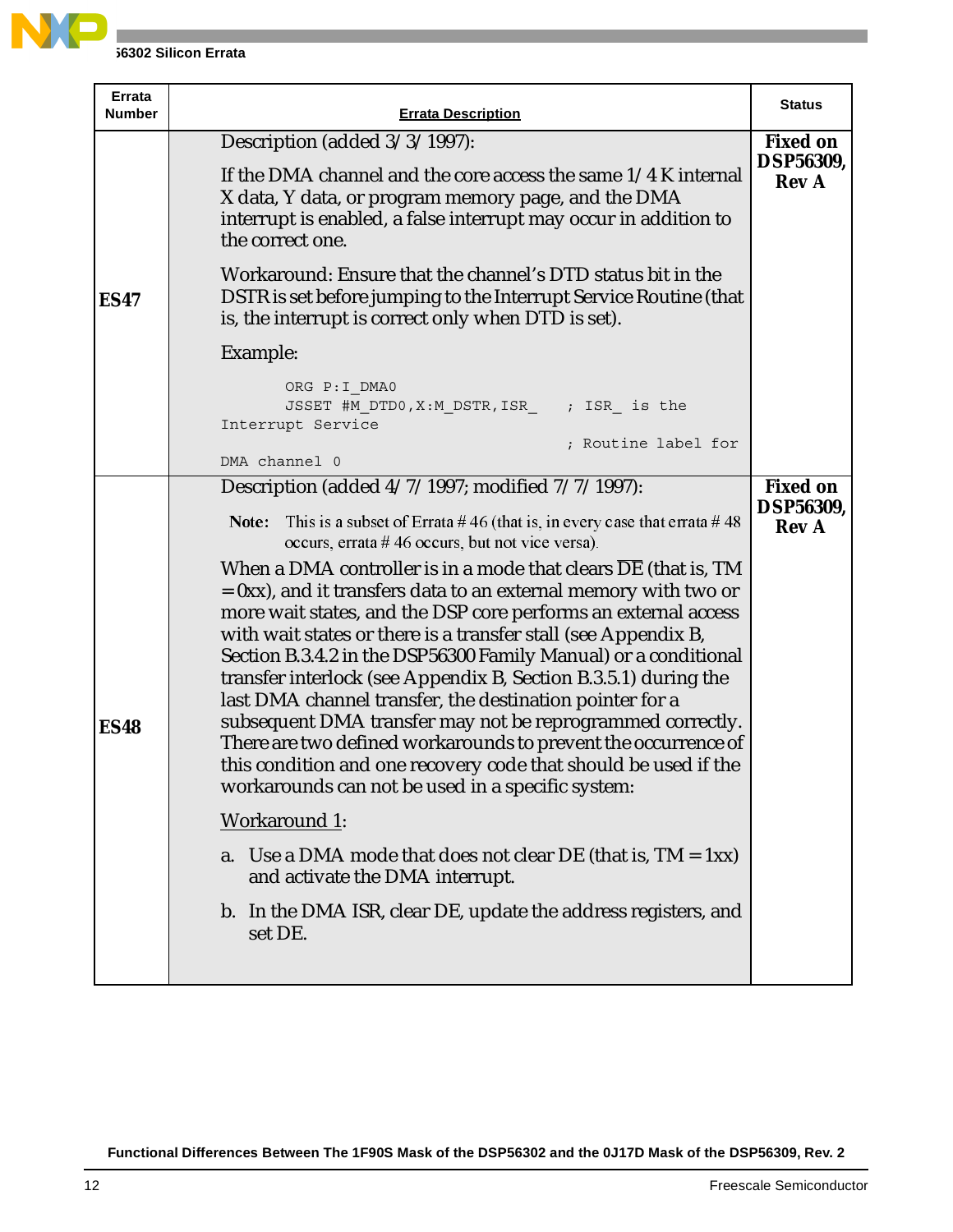

| Errata<br>Number     | <b>Errata Description</b>                                                                                                                                         | <b>Status</b>                    |
|----------------------|-------------------------------------------------------------------------------------------------------------------------------------------------------------------|----------------------------------|
|                      | Description (added 4/7/1997; modified 7/7/1997):                                                                                                                  | <b>Fixed on</b>                  |
|                      | <b>Workaround 2:</b>                                                                                                                                              | <b>DSP56309,</b><br><b>Rev A</b> |
|                      | a. Use a DMA mode that does not clear DE (that is, $TM = 1xx$ ).                                                                                                  |                                  |
|                      | b. Change the address mode from linear addressing to 2D or 2D<br>to 3D and use an offset register to update the address<br>automatically at the end of the block. |                                  |
|                      | Recovery (to recover if the condition occurs):                                                                                                                    |                                  |
|                      | a. Enable the DMA interrupt.                                                                                                                                      |                                  |
|                      | b. Use the following code in the DMA ISR:                                                                                                                         |                                  |
| <b>ES48</b><br>Cont. | #dummy source, x:M DSRi<br>movep<br>#dummy dest, x:M DDRi<br>movep<br>#0, x:M DEOi<br>movep                                                                       |                                  |
|                      | #9E0240, x:M DCRi<br>; initiate<br>movep                                                                                                                          |                                  |
|                      | one dummy transfer<br>; if the bug                                                                                                                                |                                  |
|                      | occurred, the<br>; transfer                                                                                                                                       |                                  |
|                      | will be to the                                                                                                                                                    |                                  |
|                      | $\ddot{i}$<br>old block last dest + 1                                                                                                                             |                                  |
|                      | ; and not to                                                                                                                                                      |                                  |
|                      | the dummy dest<br>nop                                                                                                                                             |                                  |
|                      | nop<br>#M DTDi, x:M DSRT, *<br>jclr                                                                                                                               |                                  |
|                      | ; update the                                                                                                                                                      |                                  |
|                      | registers for<br>; new block.                                                                                                                                     |                                  |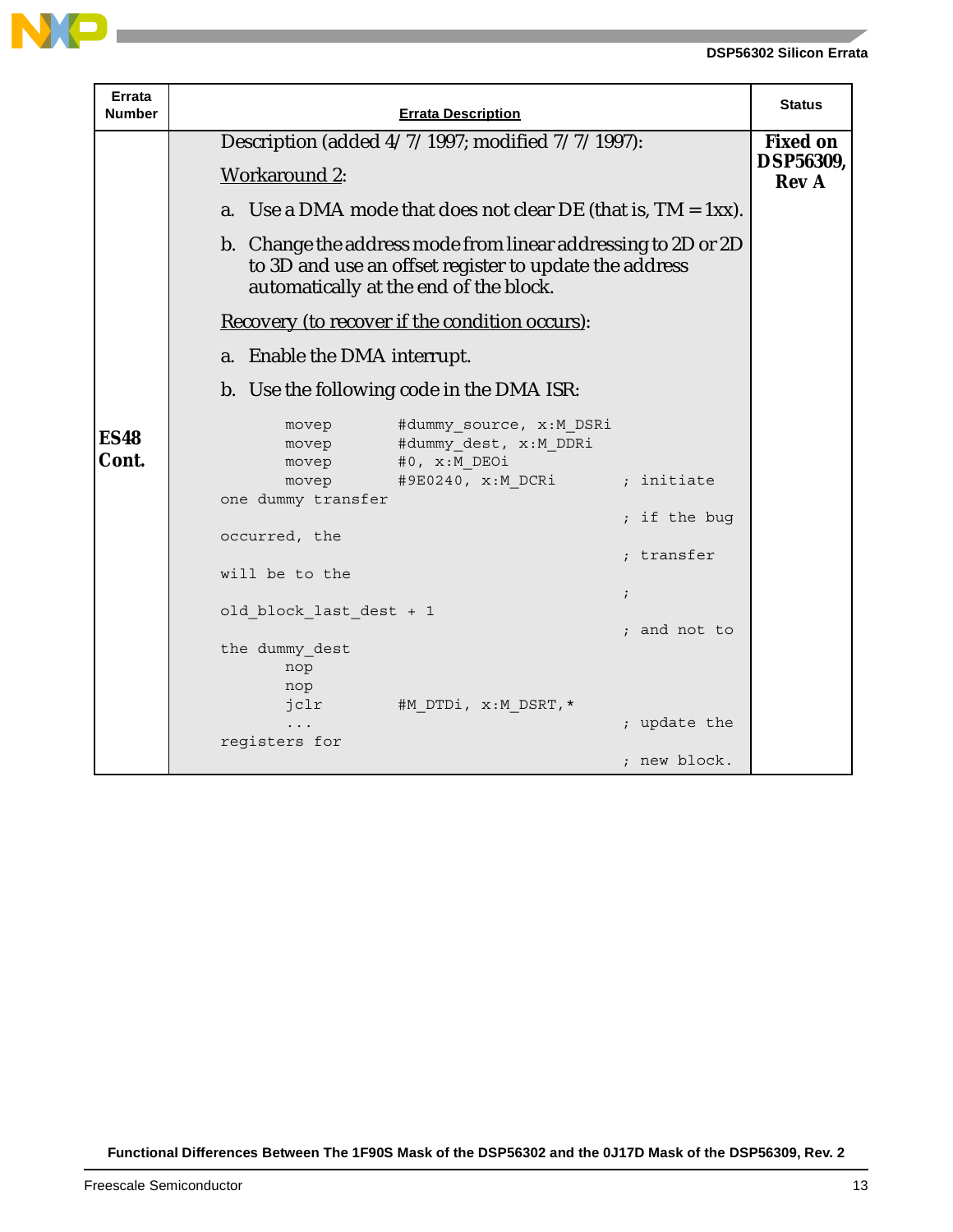

| Errata<br><b>Number</b> | <b>Errata Description</b>                                                                                                                                                                                                                                                                                                                                                                                                                                                                                                                                   | <b>Status</b>                                       |
|-------------------------|-------------------------------------------------------------------------------------------------------------------------------------------------------------------------------------------------------------------------------------------------------------------------------------------------------------------------------------------------------------------------------------------------------------------------------------------------------------------------------------------------------------------------------------------------------------|-----------------------------------------------------|
|                         | Description (added 9/25/1997):<br>Using the JTAG instruction code 1111 (SF) or 1101 (SD) for the<br>BYPASS instruction may cause the chip to enter Debug mode<br>(which then correctly sets the Status bits (OS[1:0]) in the OnCE<br>Status and Control Register (OSCR[7:6]) and asserts the $\overline{DE}$<br>output to acknowledge the Debug mode status).                                                                                                                                                                                               | <b>Fixed on</b><br><b>DSP56309,</b><br><b>Rev A</b> |
|                         | Workaround:                                                                                                                                                                                                                                                                                                                                                                                                                                                                                                                                                 |                                                     |
|                         | Use one of the following alternatives:                                                                                                                                                                                                                                                                                                                                                                                                                                                                                                                      |                                                     |
| <b>ES53</b>             | a. If possible, do not use instruction code 1111 (SF) or 1101 (SD)<br>for the BYPASS instruction. Use one of the other defined BY-<br>PASS instruction codes (that is, any code from 1000-1100<br>$(S8-SC)$ or 1110 $(SE)$ ).                                                                                                                                                                                                                                                                                                                               |                                                     |
|                         | b. If you must use instruction code 1111 (SF) or 1101 (SD), use<br>the following procedure:                                                                                                                                                                                                                                                                                                                                                                                                                                                                 |                                                     |
|                         | — While the SF or SD instruction code is in the Instruction<br>Register, ensure that the JTAG Test Access Port (TAP) state<br>machine does not pass through the JTAG Test-Logic-Reset<br>state while accessing any JTAG registers (that is, Instruction<br>Register, Boundary Scan Register, or ID Register).<br>- Before using any other JTAG instruction, load one of the<br>other BYPASS instruction codes (that is, any code from<br>1000-1100 (\$8-\$C) or 1110 (\$E)) into the instruction register.<br>Then, any other JTAG instruction may be used. |                                                     |
|                         | Description (added 1/27/98):                                                                                                                                                                                                                                                                                                                                                                                                                                                                                                                                | <b>Fixed on</b>                                     |
|                         | When a DMA channel is configured using its DMA Control<br>Register (DCR) in the following manner:                                                                                                                                                                                                                                                                                                                                                                                                                                                           | DSP56309,<br><b>Rev</b> A                           |
|                         | • Line Transfer mode is selected $(DTM[2:0] = 010)$                                                                                                                                                                                                                                                                                                                                                                                                                                                                                                         |                                                     |
|                         | • Non-Three-Dimensional Address mode is selected $(D3D = 0)$                                                                                                                                                                                                                                                                                                                                                                                                                                                                                                |                                                     |
|                         | • Destination Address Offset Register DOR1 or DOR3 is selected                                                                                                                                                                                                                                                                                                                                                                                                                                                                                              |                                                     |
| <b>ES54</b>             | $(DAM[5:3] = 001$ or 011)                                                                                                                                                                                                                                                                                                                                                                                                                                                                                                                                   |                                                     |
|                         | • No Source Address Offset is selected $(DAM[2:0] = 100$ or 101)                                                                                                                                                                                                                                                                                                                                                                                                                                                                                            |                                                     |
|                         | The DMA transfer does not function as intended.                                                                                                                                                                                                                                                                                                                                                                                                                                                                                                             |                                                     |
|                         | Workaround:                                                                                                                                                                                                                                                                                                                                                                                                                                                                                                                                                 |                                                     |
|                         | Select Destination Address Offset Register DOR0 or DOR2 by<br>setting $DAM[5:3] = 000$ or 010.                                                                                                                                                                                                                                                                                                                                                                                                                                                              |                                                     |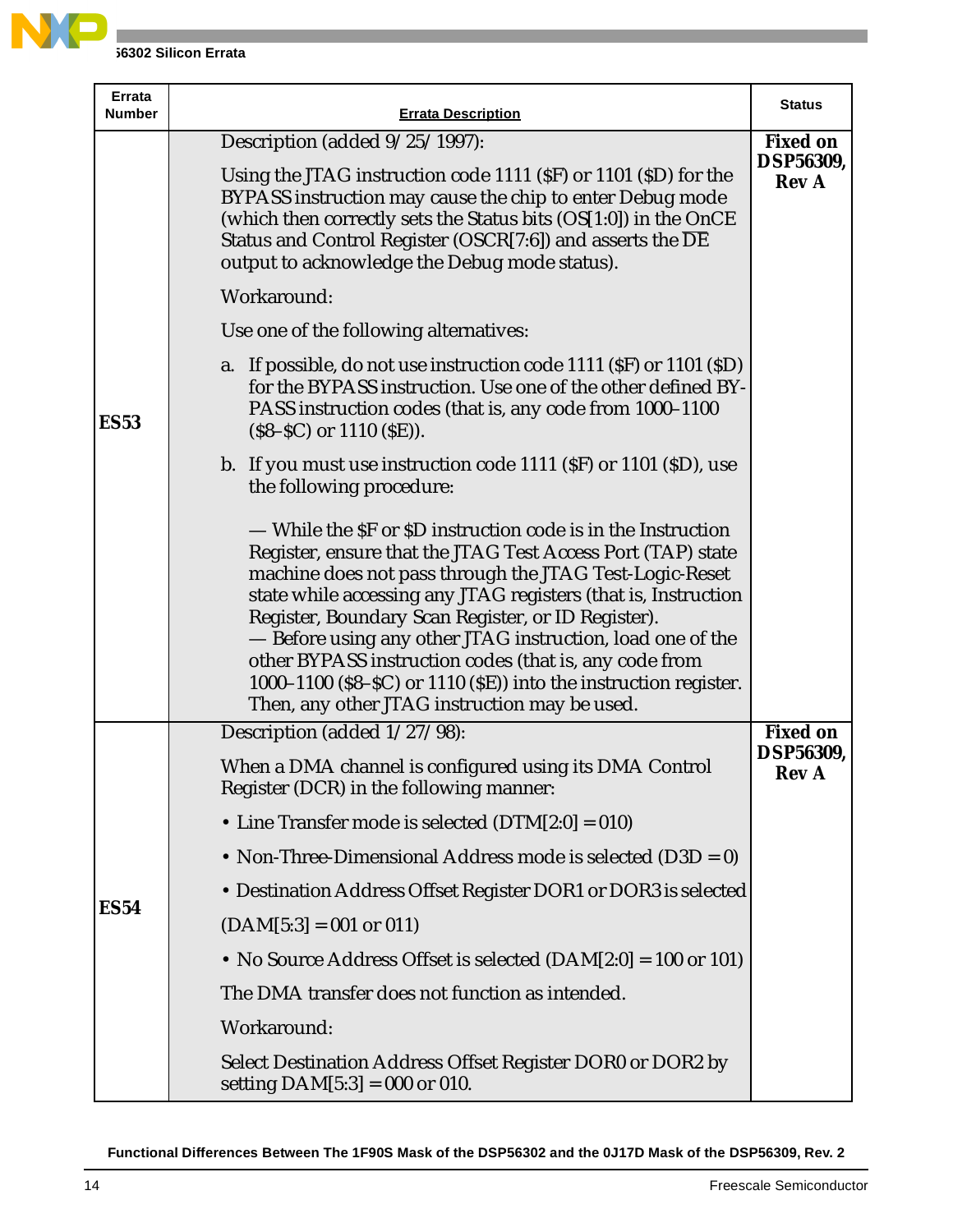

| Errata<br><b>Number</b> | <b>Errata Description</b>                                                                                                                                                                                                                                                                                                                     | <b>Status</b>                                       |
|-------------------------|-----------------------------------------------------------------------------------------------------------------------------------------------------------------------------------------------------------------------------------------------------------------------------------------------------------------------------------------------|-----------------------------------------------------|
| <b>ES64</b>             | Description (added 10/24/1996):<br>When using the 5 V tolerant pin in open drain mode (that is, $\overline{\text{DE}}$ ,<br>$\overline{\text{HREG}}/\overline{\text{HTRG}}$ , $\overline{\text{HACK}}/\overline{\text{HRRQ}}$ and TXD), the chip clamps the<br>voltage at the pin to about<br>$V_{CC}$ + 0.4 V.<br>Workaround: Not available. | <b>Fixed on</b><br><b>DSP56309,</b><br><b>Rev A</b> |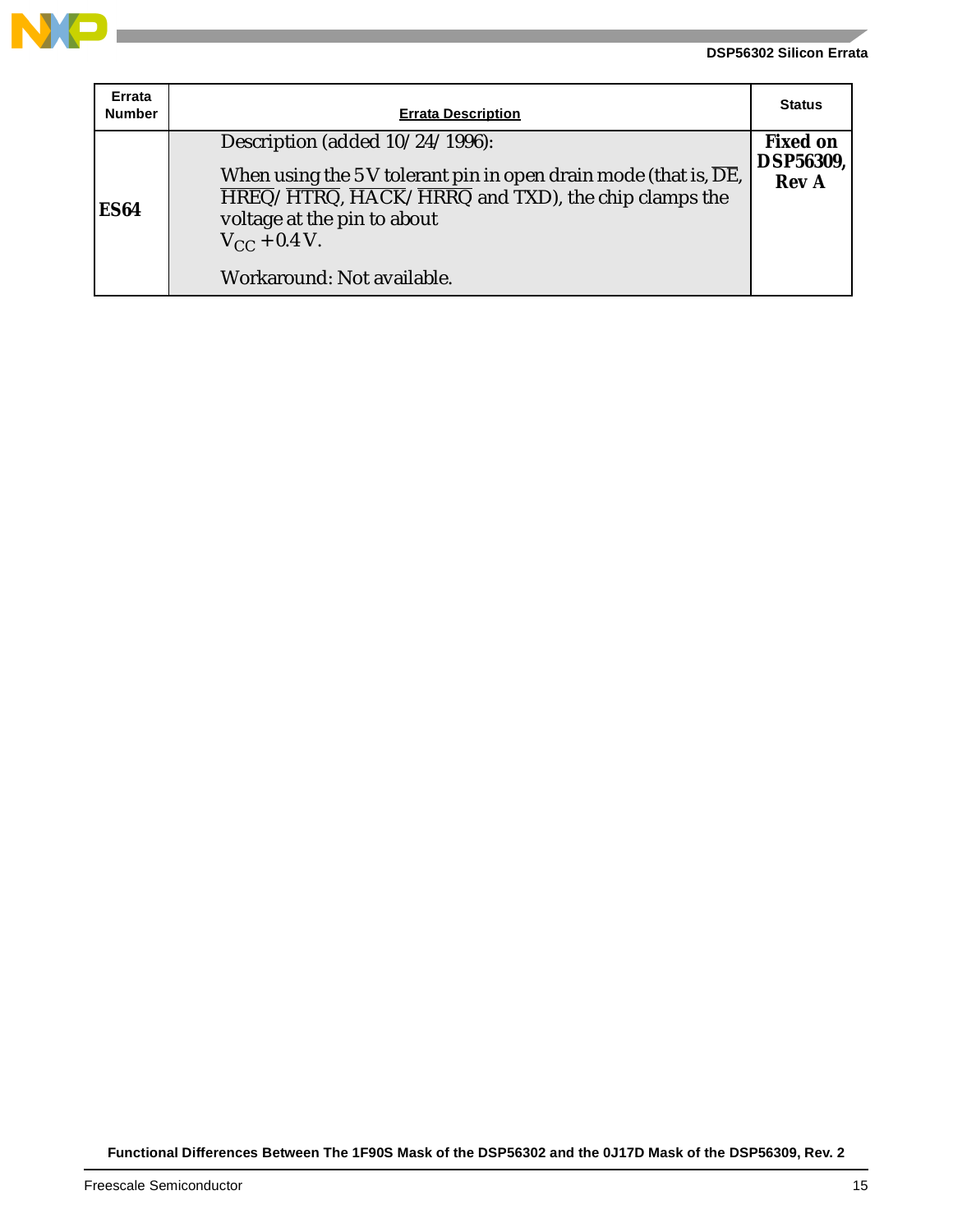

| <b>Errata</b><br>Number | <b>Errata Description</b>                                                                                                                                                                                                                                                                   | <b>Status</b>                                       |
|-------------------------|---------------------------------------------------------------------------------------------------------------------------------------------------------------------------------------------------------------------------------------------------------------------------------------------|-----------------------------------------------------|
|                         | Description (added 5/13/98):<br>When software disables a DMA channel (by clearing the DE bit)                                                                                                                                                                                               | <b>Fixed on</b><br><b>DSP56309,</b><br><b>Rev A</b> |
|                         | of the DCR), the DTD status bit of the channel may not be set if<br>any of the following events occur:                                                                                                                                                                                      |                                                     |
|                         | a. Software disables the DMA channel just before a conditional<br>transfer stall (Described by App B-3.5.1, UM).                                                                                                                                                                            |                                                     |
|                         | b. Software disables the DMA channel at the end of the block<br>transfer (that is after the counter is loaded with its initial<br>value and transfer of the last word of the block is completed).                                                                                           |                                                     |
|                         | As a result, the Transfer Done interrupt might not be generated.                                                                                                                                                                                                                            |                                                     |
|                         | Workaround:<br>Avoid using the instruction sequence causing the conditional<br>transfer stall (See DSP56300 UM, App B-3.5.1 for description) in<br>fast interrupt service routines. Every time the DMA channel<br>needs to be disabled by software, the following sequence must<br>be used: |                                                     |
| <b>ES84</b>             | #DIE, x: M DCR ; not needed if DIE is<br>bclr<br>cleared<br>bclr<br>#DE, x: M DCR<br>; instead of two instructions above, one 'movep'<br>instruction may be used<br>; to clear DIE and DE bits<br>movep #DCR_Dummy_Value, x:M DCR<br>bclr<br>#DE,x:M DCR<br>nop<br>nop                      |                                                     |
|                         | Here, the DCR Dummy value is any value of the DCR register<br>that complies with the following requirements:                                                                                                                                                                                |                                                     |
|                         | DE is set;<br>DIE is set if Transfer Done interrupt request should be<br>generated and cleared otherwise;<br>DRS[4:0] bits must encode a reserved DMA request<br>source (see the following list of reserved DRS values);                                                                    |                                                     |
|                         | List of reserved DRS[4:0] values (per device):                                                                                                                                                                                                                                              |                                                     |
|                         | DSP56302, DSP56309, DSP56303, DSP56304, DSP56362<br>$-10101 - 11111$<br>$DSP56305 - 11011$<br>$\bullet$<br>$DSP56301 - 10011 - 11011$<br>$\bullet$<br>DSP56307-10111-11111<br>$\bullet$                                                                                                     |                                                     |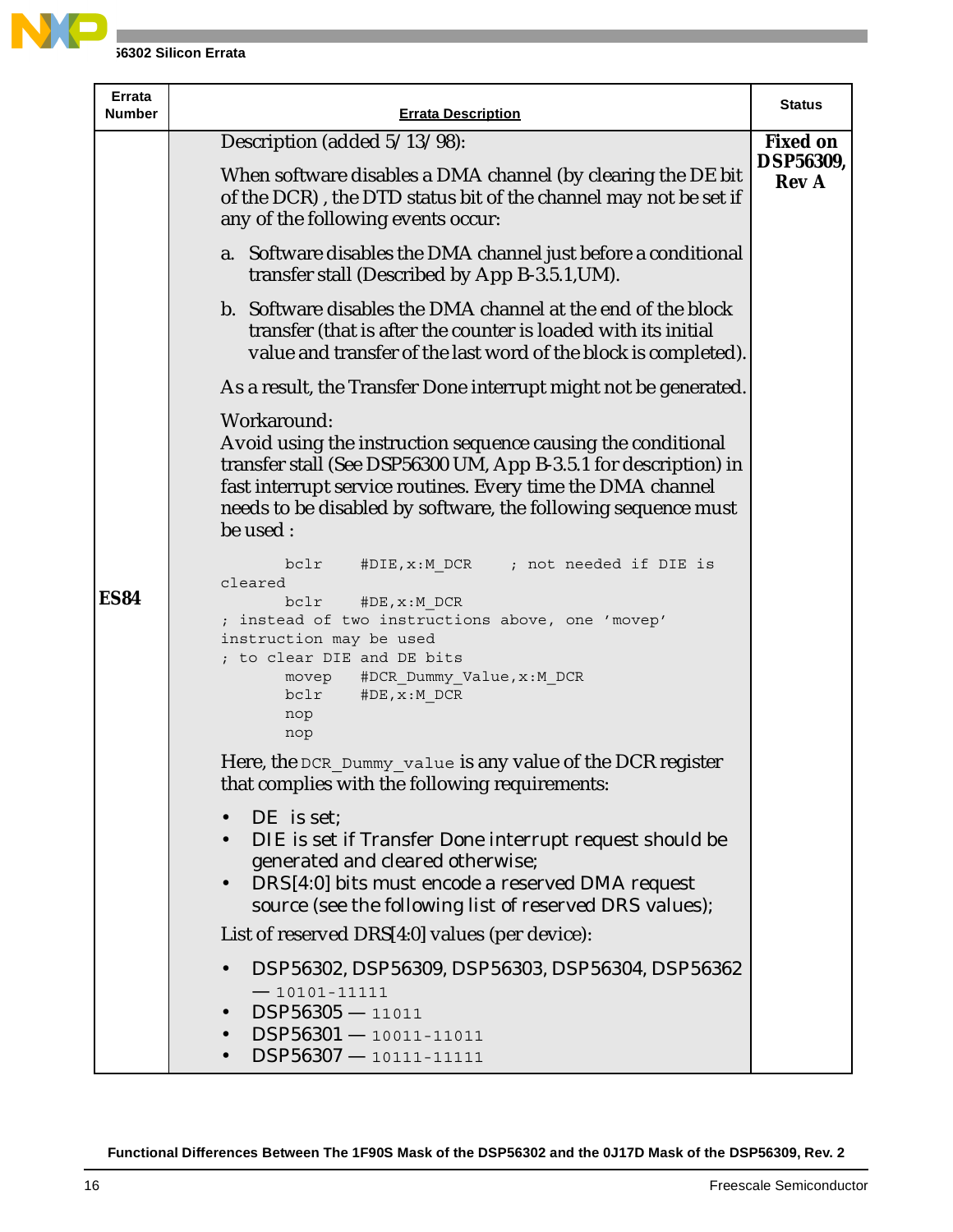

والمستور

| <b>Errata</b><br><b>Number</b> | <b>Errata Description</b>                                                                                                                                                                                                                                                                                                                                                                                                                                                                                                                                                                                                                                                                            | <b>Status</b>                                       |
|--------------------------------|------------------------------------------------------------------------------------------------------------------------------------------------------------------------------------------------------------------------------------------------------------------------------------------------------------------------------------------------------------------------------------------------------------------------------------------------------------------------------------------------------------------------------------------------------------------------------------------------------------------------------------------------------------------------------------------------------|-----------------------------------------------------|
|                                | Description (added 5/3/98):                                                                                                                                                                                                                                                                                                                                                                                                                                                                                                                                                                                                                                                                          | <b>Fixed on</b>                                     |
| <b>ES85</b>                    | If both the DMA channel and the core simultaneously access the<br>same $1/4K$ page of internal memory $(X, Y, or)$ program), an<br>improper DMA channel operation may occur.                                                                                                                                                                                                                                                                                                                                                                                                                                                                                                                         | <b>DSP56309,</b><br><b>Rev A</b>                    |
|                                | Workaround:                                                                                                                                                                                                                                                                                                                                                                                                                                                                                                                                                                                                                                                                                          |                                                     |
|                                | Avoid simultaneous DMA and core accesses to the same 1/4K<br>page of internal memory.                                                                                                                                                                                                                                                                                                                                                                                                                                                                                                                                                                                                                |                                                     |
| <b>ES89</b>                    | Description (added 6/25/98):<br>If the SCI Receiver is programmed to work with a different serial<br>clock than the SCI Transmitter so that either the Receiver or<br>Transmitter is using the external serial clock and the other is<br>using the internally-generated serial clock-RCM and TCM in<br>the SCCR are programmed differently)—then the internal serial<br>clock generator will not operate and the SCI portion (Receiver or<br>Transmitter) clocked by the internal clock will be stuck.<br>Workaround:<br>Do not use SCI with the two SCI portions (Receiver and<br>Transmitter) clocked by different serial clocks; use either both<br>externally or both internally clocked.<br>Or: | <b>Fixed on</b><br><b>DSP56309,</b><br><b>Rev A</b> |
|                                | When using both portions of the SCI (Receiver & Transmitter),<br>do not program different values on RCM and TCM in the SCCR.                                                                                                                                                                                                                                                                                                                                                                                                                                                                                                                                                                         |                                                     |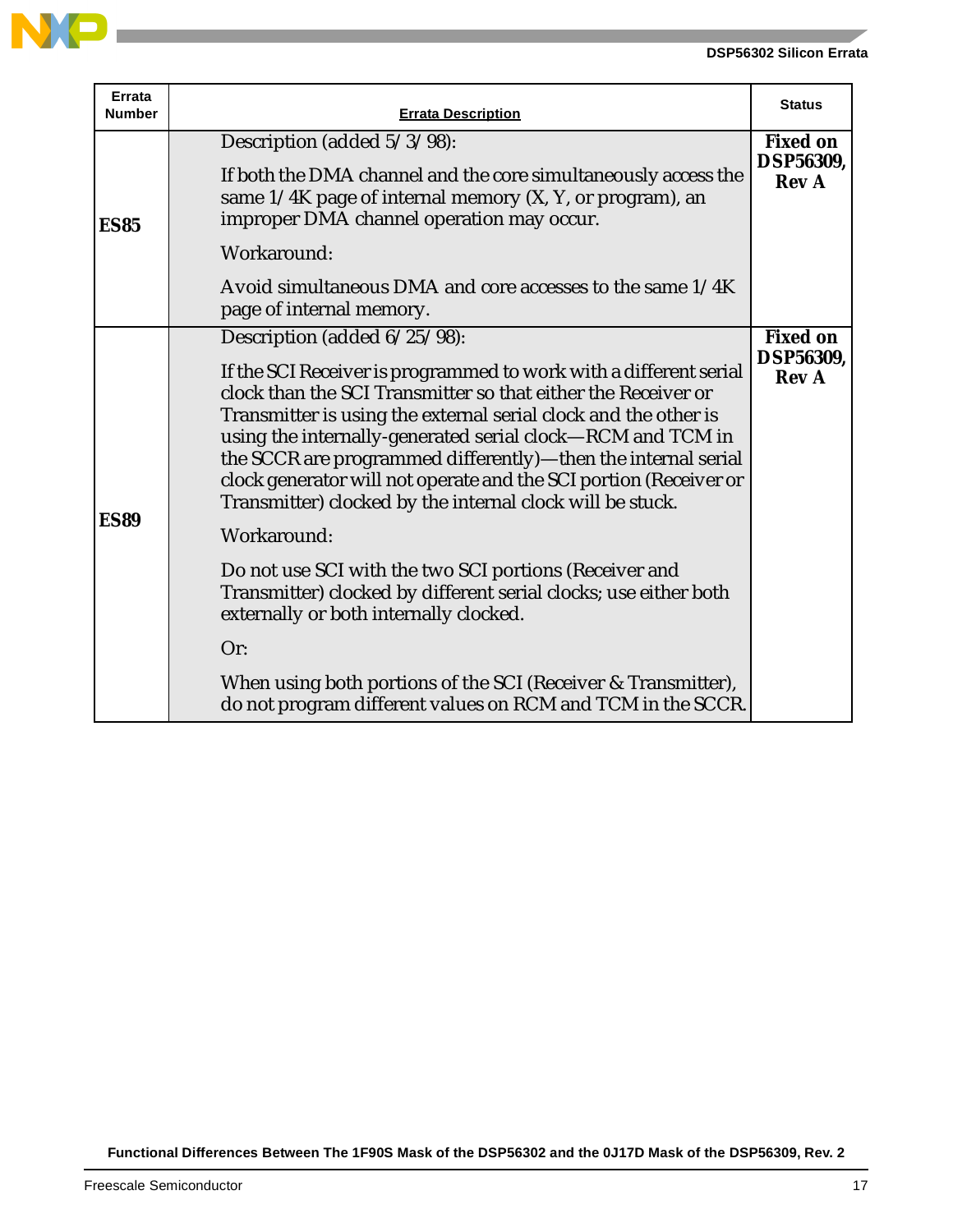

| <b>Errata</b><br><b>Number</b> | <b>Errata Description</b>                                                                                                                                                                                                                                    | <b>Status</b>             |
|--------------------------------|--------------------------------------------------------------------------------------------------------------------------------------------------------------------------------------------------------------------------------------------------------------|---------------------------|
|                                | Description (added 6/25/98)/Modified 4/19/99:                                                                                                                                                                                                                | <b>Fixed on</b>           |
|                                | A deadlock occurs during DMA transfers if all the following<br>conditions exist:                                                                                                                                                                             | DSP56309,<br><b>Rev A</b> |
|                                | 1. DMA transfers data between internal memory and external<br>memory through port A.                                                                                                                                                                         |                           |
|                                | 2. DMA and the core access the same internal 0.25K memory<br>module.                                                                                                                                                                                         |                           |
|                                | 3. One of the following occurs:                                                                                                                                                                                                                              |                           |
|                                | a. The bus arbitration system is active, that is, BG is changing,<br>not tied to ground.                                                                                                                                                                     |                           |
| <b>ES90</b>                    | b. Packing mode (bit $7$ in the $AAR[3-0]$ registers) is active for<br>DMA transfers on Port A.                                                                                                                                                              |                           |
|                                | Workaround:                                                                                                                                                                                                                                                  |                           |
|                                | One of the following, but workarounds 2, and 3 are valid ONLY<br>to section 3 a of the errata-that is, not valid if packing mode is<br>used, and workaround 4 is valid only to section 3 b of the<br>errata—that is, not valid if bus arbitration is active. |                           |
|                                | 1. Use intermediate internal memory on which there is no<br>contention with the core.                                                                                                                                                                        |                           |
|                                | 2. Tie $\overline{BG}$ to ground, or have an external arbiter that asserts BG<br>even if BR is not asserted.                                                                                                                                                 |                           |
|                                | 3. Set the BCR[BRH] bit, whenever BR must be active.                                                                                                                                                                                                         |                           |
|                                | 4. Avoid using packing mode.                                                                                                                                                                                                                                 |                           |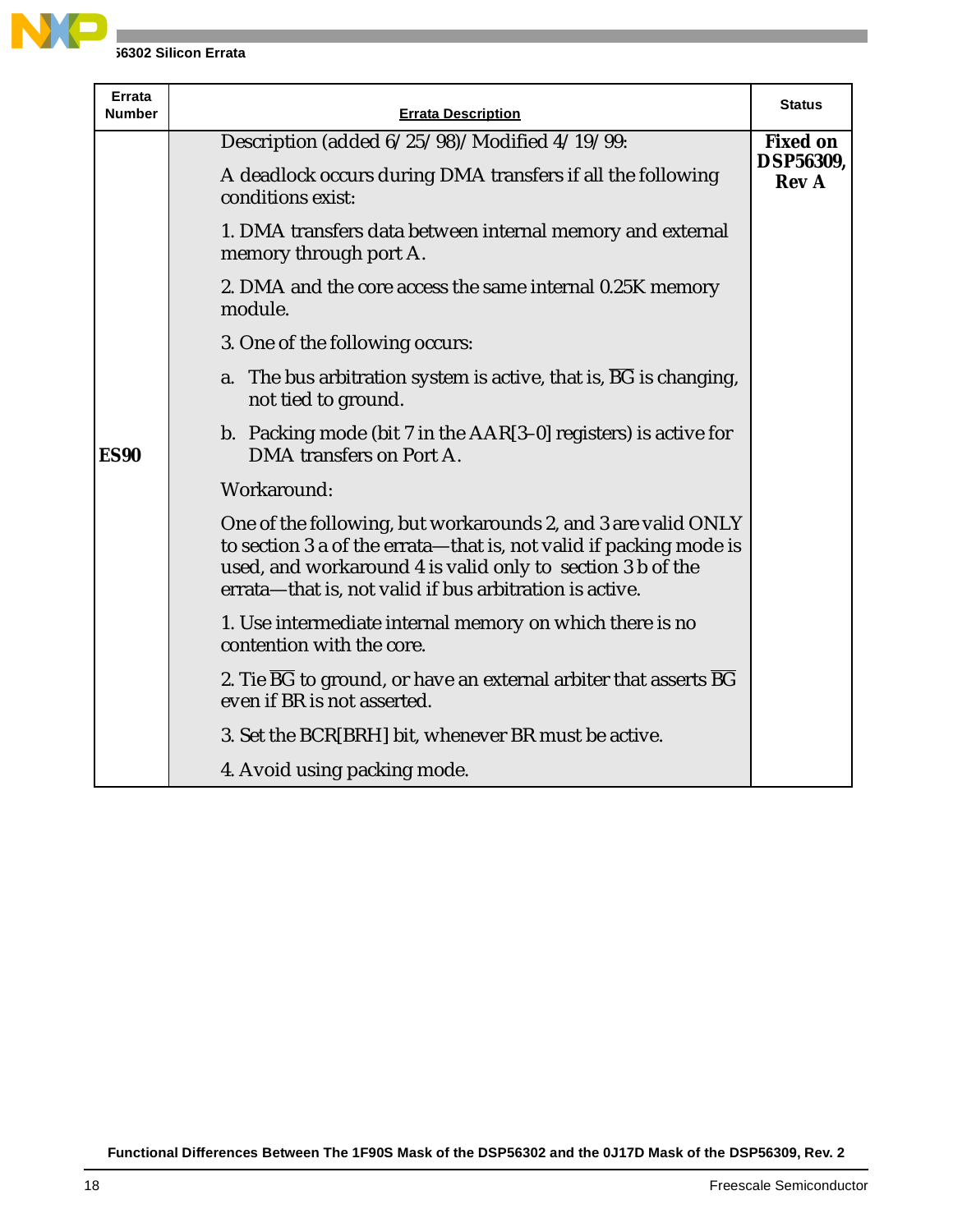

**Contract** 

| Errata<br><b>Number</b> | <b>Errata Description</b>                                                                                                                                                                                                                                                                                                   | <b>Status</b>                    |
|-------------------------|-----------------------------------------------------------------------------------------------------------------------------------------------------------------------------------------------------------------------------------------------------------------------------------------------------------------------------|----------------------------------|
|                         | Description (added $7/22/98$ ):                                                                                                                                                                                                                                                                                             | <b>Fixed on</b>                  |
|                         | If the Core reads data from the HRX while instructions are<br>fetched from the memory Expansion Port (Port A) using 2 or<br>more wait states, data may be lost.                                                                                                                                                             | <b>DSP56309,</b><br><b>Rev A</b> |
|                         | Workaround:                                                                                                                                                                                                                                                                                                                 |                                  |
|                         | There are three possible workarounds:                                                                                                                                                                                                                                                                                       |                                  |
|                         | 1) The host should guarantee that there is no more than one<br>word in the TXH:TXM:TXL-HRX data path at any time. This can<br>be achieved if the host writes a word to the HI08 only when the<br>TRDY flag is set (that is, the data path is empty).                                                                        |                                  |
|                         | 2) Use a service routine running from fast (that is, one wait state)<br>external memory or internal memory to read the HRX read code;<br>ensure that code that is fetched from slow (that is, more than 1<br>wait state) external memory is located at least 4 instructions after<br>the HRX register is read. For example: |                                  |
| <b>ES91</b>             | READ HRX DATA<br><b>NOP</b><br><b>NOP</b><br><b>NOP</b><br><b>NOP</b>                                                                                                                                                                                                                                                       |                                  |
|                         | Note:                                                                                                                                                                                                                                                                                                                       |                                  |
|                         | a) Interrupt requests that fetch instructions from slow external<br>memory should be masked during this service routine.<br>Nonmaskable interrupt (NMI) request routines must not be in<br>external memory.                                                                                                                 |                                  |
|                         | b) If running from fast external memory and if a DMA channel<br>accessing external memory is used, then the DMA may cause<br>extra wait states to the core. Thus, the DMA should have a lower<br>priority than the core so that the core can access the external<br>memory with no more than 1 wait state.                  |                                  |
|                         | 3)<br>Read the HRX using one of the channels of the on-chip<br>DMA controller.                                                                                                                                                                                                                                              |                                  |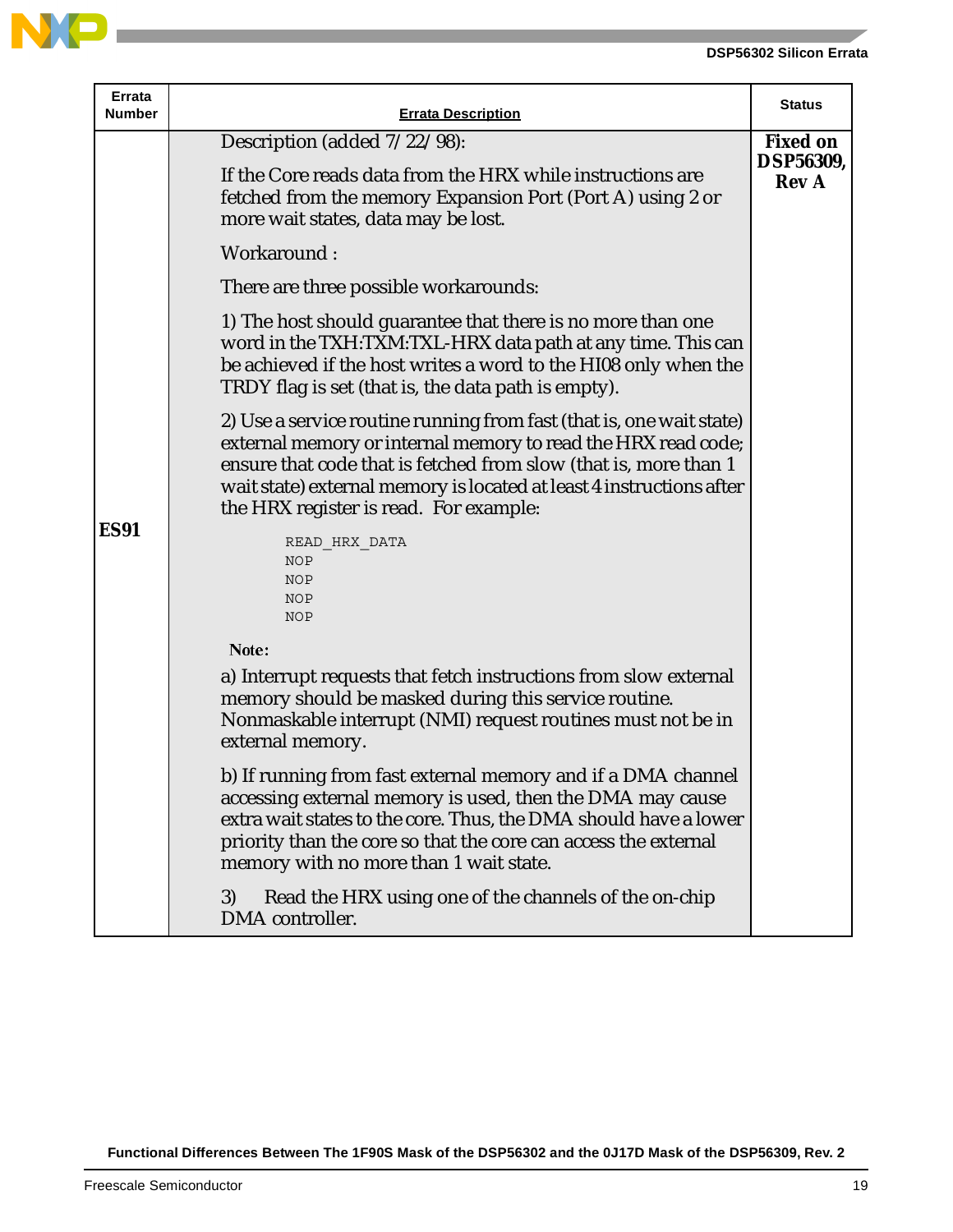

| <b>Errata</b><br><b>Number</b> | <b>Errata Description</b>                                                                                                                                                                                                                                                                                  | <b>Status</b>                                       |
|--------------------------------|------------------------------------------------------------------------------------------------------------------------------------------------------------------------------------------------------------------------------------------------------------------------------------------------------------|-----------------------------------------------------|
| <b>ES95</b>                    | Description (added 8/15/98):<br>If more than a single DMA channel is enabled while the DSP<br>stays in the WAIT processing state, and triggering one of the<br>DMA channels causes an exit from the WAIT state (See A-6.115,<br>UM), triggering another DMA channel might cause improper<br>DMA operation. | <b>Fixed on</b><br>DSP56309,<br><b>Rev A</b>        |
|                                | Workaround:<br>Assure that only a single DMA channel can be triggered during<br>DSP WAIT state. If the application cannot guarantee this, other<br>DMA channels should be disabled before the WAIT processing<br>state is entered and then reenabled after WAIT state is exited.                           |                                                     |
| <b>ES104</b>                   | Description: (added 11/24/98):<br>An improper operation may occur when all the following<br>conditions apply:                                                                                                                                                                                              | <b>Fixed on</b><br><b>DSP56309,</b><br><b>Rev A</b> |
|                                | The DMA channel is in a mode that does not automati-<br>cally clear the DE bit at the end of the block $(DTM[2:0] =$<br>1xx in DCR).<br>This channel is disabled by software (by clearing DE in<br>DCR) while it is triggered for a new transfer.<br>The previous operation is not yet completed.          |                                                     |
|                                | Workaround:<br>The DMA channel should be disabled only when it is not<br>triggered for a new transfer, that is, when the DACT bit in the<br>DSTR register is cleared.                                                                                                                                      |                                                     |
|                                | To perform this operation most efficiently, all other DMA<br>Note:<br>channels should be disabled.                                                                                                                                                                                                         |                                                     |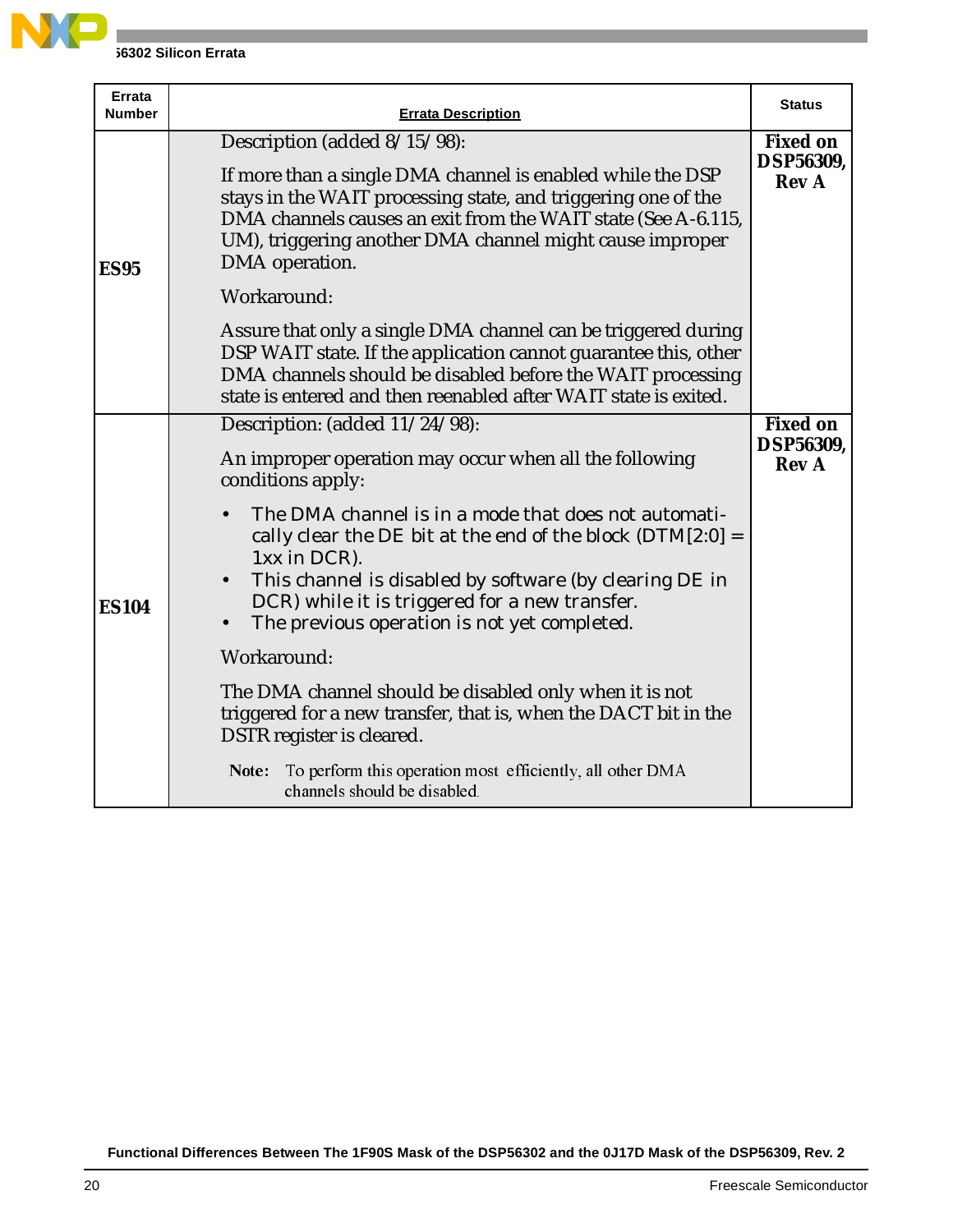

**Contract** 

| Errata<br><b>Number</b> | <b>Errata Description</b>                                                                                                                                                                                                                                                                                                                                                                                                                                                                                                                                                                               | <b>Status</b>                    |
|-------------------------|---------------------------------------------------------------------------------------------------------------------------------------------------------------------------------------------------------------------------------------------------------------------------------------------------------------------------------------------------------------------------------------------------------------------------------------------------------------------------------------------------------------------------------------------------------------------------------------------------------|----------------------------------|
|                         | Description (added 11/25/98):                                                                                                                                                                                                                                                                                                                                                                                                                                                                                                                                                                           | <b>Fixed on</b>                  |
|                         | If the core clears HCIE bit on HCR register, while the interrupt<br>was issued, and the vector was read by the interrupt controller,<br>then when the interrupt is serviced, HCP will not be cleared,<br>since the clear equation is conditioned by HCIE=1.                                                                                                                                                                                                                                                                                                                                             | <b>DSP56309,</b><br><b>Rev A</b> |
|                         | Workaround:                                                                                                                                                                                                                                                                                                                                                                                                                                                                                                                                                                                             |                                  |
|                         | There are two possible workarounds:                                                                                                                                                                                                                                                                                                                                                                                                                                                                                                                                                                     |                                  |
|                         | 1) If only host commands are used as possible interrupt source<br>to the CORE (that is, HTIE and HRIE are both 0), then instead of<br>bit-set and bit-clear to HCIE, do bit-set and bit-clear instructions<br>on IPRP register for the HIE bit.                                                                                                                                                                                                                                                                                                                                                         |                                  |
|                         | 2) If option "1" can not be used, then the user should first turn<br>off host interrupt requests (all the possible sources) by clearing<br>HIE bit on IPRP register, then issue 6 NOP instructions, then<br>clear HCIE bit on HCR, issue another 6 NOP instructions and<br>finally re-enable the HIE bit on IPRP as shown below:                                                                                                                                                                                                                                                                        |                                  |
| <b>ES105</b>            | ;; Clear the relevant bits on IPRP register<br>acording<br>;; to the current host interrupt priority settings<br><b>BCLR</b><br>#M HPLO, x: M IPRP<br>#M HPL1, x: M IPRP<br>BCLR<br>;; Issue 6 NOP instructions<br><b>NOP</b><br><b>NOP</b><br><b>NOP</b><br><b>NOP</b><br><b>NOP</b><br>NOP<br>;; Clear the HCIE bit on HCR register to turn off<br>host commands<br><b>BCLR</b><br>#M HCIE, x: M HCR<br>;; Issue 6 NOP instructions<br><b>NOP</b><br><b>NOP</b><br><b>NOP</b><br><b>NOP</b><br><b>NOP</b><br><b>NOP</b><br>;; Restore the required host interrupt level<br>BSET<br>#M HPLO, x: M IPRP |                                  |
|                         | BSET<br>#M HPL1, x: M IPRP                                                                                                                                                                                                                                                                                                                                                                                                                                                                                                                                                                              |                                  |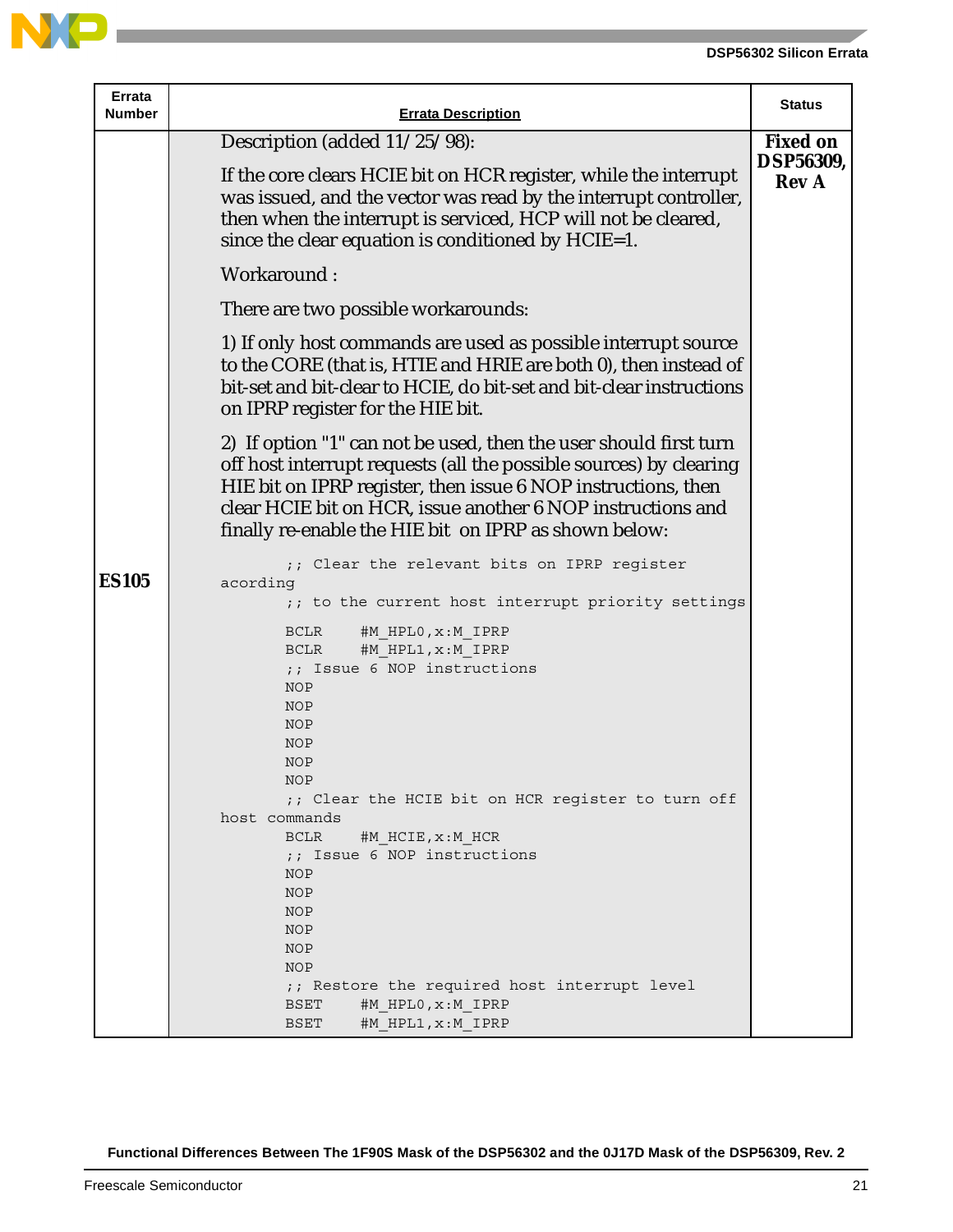

**J6302 Silicon Errata** 

| Errata<br><b>Number</b> | <b>Errata Description</b>                                                                                                                                                                                                                                                                                                                                                                                  | <b>Status</b>                                |
|-------------------------|------------------------------------------------------------------------------------------------------------------------------------------------------------------------------------------------------------------------------------------------------------------------------------------------------------------------------------------------------------------------------------------------------------|----------------------------------------------|
| <b>ES114</b>            | Description (added 4/19/99, revised 4/30/99):<br>A DMA channel may operate improperly when the address<br>mode of this channel is defined as three-dimensional (D3D=1)<br>and $DAM[5:0] = 1xx 1 10$ or $DAM[5:0] = 01xx 10$ (that is, triple<br>counter mode is E).                                                                                                                                        | <b>Fixed on</b><br>DSP56309,<br><b>Rev A</b> |
|                         | Workaround:                                                                                                                                                                                                                                                                                                                                                                                                |                                              |
|                         | Use the triple counter modes $C(DAM[1:0]=00)$ or<br>$D(DAM[1:0]=01)$ instead of the $E(DAM[1:0]=10)$ mode.                                                                                                                                                                                                                                                                                                 |                                              |
|                         | Description (added 4/19/99):                                                                                                                                                                                                                                                                                                                                                                               | <b>Fixed on</b>                              |
|                         | When a DMA channel (called channel A) is disabled by software<br>clearing the channel's DCR[DE] bit, the DTD bit may not get set,<br>and the DMA end of the block interrupt may not happen if one<br>of the following occurs:                                                                                                                                                                              | DSP56309,<br><b>Rev A</b>                    |
| <b>ES115</b>            | 1. There is another channel (channel B) executing EXTERNAL<br>accesses, and the DE bit of channel A is being cleared by<br>software at the end of the channel B word transfer-if channel B<br>is in Word transfer mode, or at the end of the channel B line<br>transfer-if channel B is in Line Transfer mode, or at the end of<br>the channel B block transfer-if channel B is in Block transfer<br>mode. |                                              |
|                         | 2. This channel (A) is executing EXTERNAL accesses, and the DE<br>bit of this channel (A) is being cleared by software at the end of<br>the channel B word transfer-if channel B is in Word transfer<br>mode, or at the end of the channel B line transfer—if channel B<br>is in Line transfer mode.                                                                                                       |                                              |
|                         | Workaround:                                                                                                                                                                                                                                                                                                                                                                                                |                                              |
|                         | Avoid executing a DMA external access when any DMA channel<br>should be disabled. This can be done as follows. Every time the<br>DMA channel needs to be disabled by software, the following<br>sequence must be used:                                                                                                                                                                                     |                                              |
|                         | ;; initialize an unused DMA channel "C"<br>#DSR swflag, x:M DSRC<br>;; here DSR swflag is an<br>movep<br>;; unused X, Y or P                                                                                                                                                                                                                                                                               |                                              |
|                         | memory<br>;; location, should<br>;; be initialized to<br>: 5800000                                                                                                                                                                                                                                                                                                                                         |                                              |
|                         | ;; M DSRC - address<br>of the                                                                                                                                                                                                                                                                                                                                                                              |                                              |
|                         | ;; channel C DSR<br>register.                                                                                                                                                                                                                                                                                                                                                                              |                                              |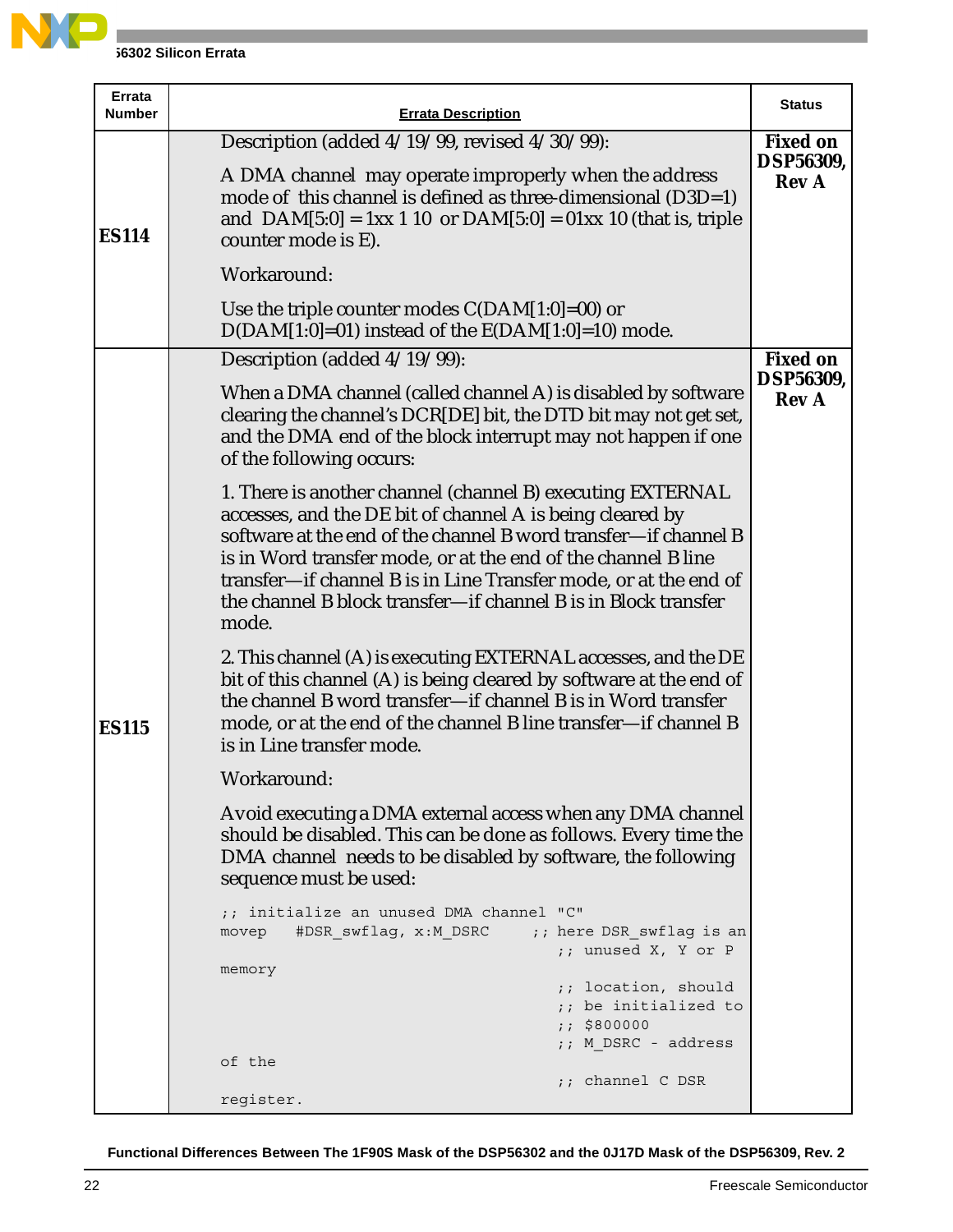

| Errata<br>Number      | <b>Errata Description</b>                                                                                                                                                                                                                                                                                                                                                                                                                                                                                                                                                                                                                          | <b>Status</b>                                       |
|-----------------------|----------------------------------------------------------------------------------------------------------------------------------------------------------------------------------------------------------------------------------------------------------------------------------------------------------------------------------------------------------------------------------------------------------------------------------------------------------------------------------------------------------------------------------------------------------------------------------------------------------------------------------------------------|-----------------------------------------------------|
| <b>ES115</b><br>cont. | #DDR swflag, x:M DDRC<br>;; DDR swflag is an<br>movep<br>unused<br>;; X, Y or P memory<br>;; location, should<br>be<br>;; initialized to<br>\$000000<br>$;$ M DDRC -<br>;; address of the<br>channel C<br>;; DDR register .<br>;; see below the<br>movep #TR LENGTH, x:M DCOC<br>definition<br>;; of the TR LENGTH<br>value,<br>;; M DCOC - address<br>;; of the channel C<br>DCO register .movep #1f0240, x:M DCRC ;; M DCRB -<br>address of the<br>$:$ channel C DCR<br>register.<br>;; Set transfer mode<br>;; block transfer,<br>;; triggered by<br>;; software highest<br>;; priority,<br>continuous<br>;; mode on no-update<br>;; source and | <b>Fixed on</b><br><b>DSP56309,</b><br><b>Rev A</b> |
|                       | destination<br>;; address mode X<br>memory<br>;; location for<br>source<br>;; and destination<br>(can be<br>;; chosen by<br>;; user accordingly<br>to<br>$\cdots$                                                                                                                                                                                                                                                                                                                                                                                                                                                                                  |                                                     |
|                       | DSR swflag/DDR swflag)                                                                                                                                                                                                                                                                                                                                                                                                                                                                                                                                                                                                                             |                                                     |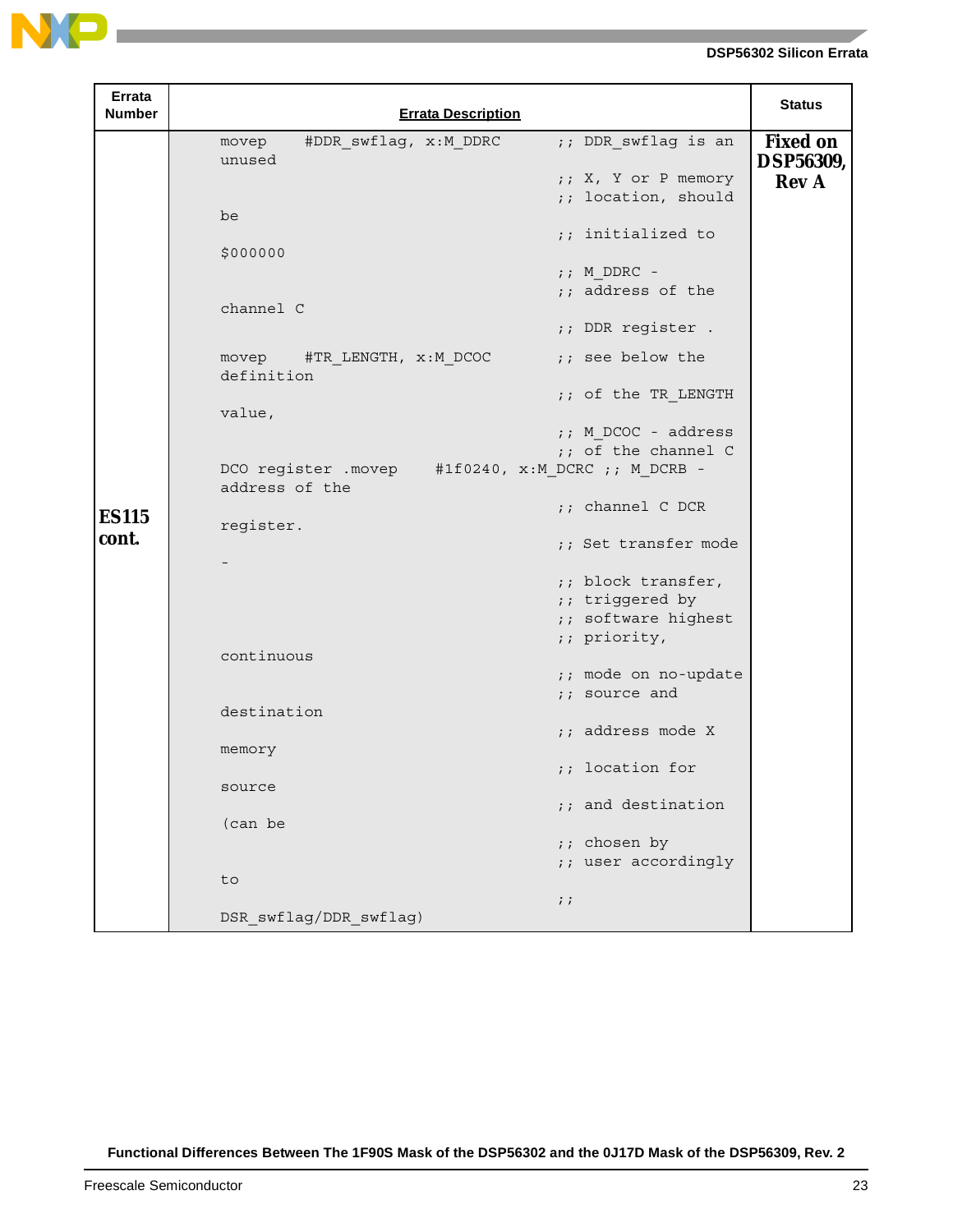

| Errata<br><b>Number</b> | <b>Errata Description</b>                                                                                                                                                                                                                                                                                                                                                                                                                                                                                  | <b>Status</b>                    |
|-------------------------|------------------------------------------------------------------------------------------------------------------------------------------------------------------------------------------------------------------------------------------------------------------------------------------------------------------------------------------------------------------------------------------------------------------------------------------------------------------------------------------------------------|----------------------------------|
|                         | :: disable DMA channel "A"                                                                                                                                                                                                                                                                                                                                                                                                                                                                                 | <b>Fixed on</b>                  |
|                         | $#3$ , $mr$<br>$\frac{1}{2}$ ; mask all<br>ori<br>interrupts                                                                                                                                                                                                                                                                                                                                                                                                                                               | <b>DSP56309,</b><br><b>Rev A</b> |
|                         | #23, x:M DCRC ;; enable DMA channel<br>bset<br>$\mathcal{C}$                                                                                                                                                                                                                                                                                                                                                                                                                                               |                                  |
|                         | bclr<br>#23, $x:$ DDR swflag, * ;; wait until DMA<br>channel C                                                                                                                                                                                                                                                                                                                                                                                                                                             |                                  |
|                         | ;; begin transfer                                                                                                                                                                                                                                                                                                                                                                                                                                                                                          |                                  |
|                         | #23, x:M DCRA ;; disable DMA<br>bclr<br>channel A                                                                                                                                                                                                                                                                                                                                                                                                                                                          |                                  |
| <b>ES115</b>            | nop<br>nop                                                                                                                                                                                                                                                                                                                                                                                                                                                                                                 |                                  |
| cont.                   | #M_DTDA, x:M_DSTR,* ;; polling DTD bit of<br>jclr<br>the DMA                                                                                                                                                                                                                                                                                                                                                                                                                                               |                                  |
|                         | $:$ ; channel A,                                                                                                                                                                                                                                                                                                                                                                                                                                                                                           |                                  |
|                         | The TR LENGTH value can be defined as the maximum length<br>of the external DMA transfer-from the length of the read<br>DMA cycle and from the length of the write DMA cycle. The<br>length of the external read/write DMA cycle can be defined<br>as the length of the PORTA external access. The length of<br>the internal read/write DMA cycle can be defined in the<br>errata case as 2 DSP clock cycles. The TR LENGTH can be<br>found as sum of the lengths of the DMA read and DMA write<br>cycles. |                                  |

### **10 DSP56309 Silicon Errata**

This section lists all known silicon and documentation errata for Rev A of the DSP56309 (mask 0J17D).

|  |  | Table 5. Silicon Errata for DSP56309, Rev A (Mask 0j17D) |  |  |  |
|--|--|----------------------------------------------------------|--|--|--|
|--|--|----------------------------------------------------------|--|--|--|

| <b>Errata Number</b> | <b>Errata Description</b> |
|----------------------|---------------------------|
|                      | None Known                |

### **11 Common Document Errata**

This section lists the documentation errata that are present on both the DSP56302 Rev A (mask 0F90S) and the DSP56309 Rev A (mask 0J17D).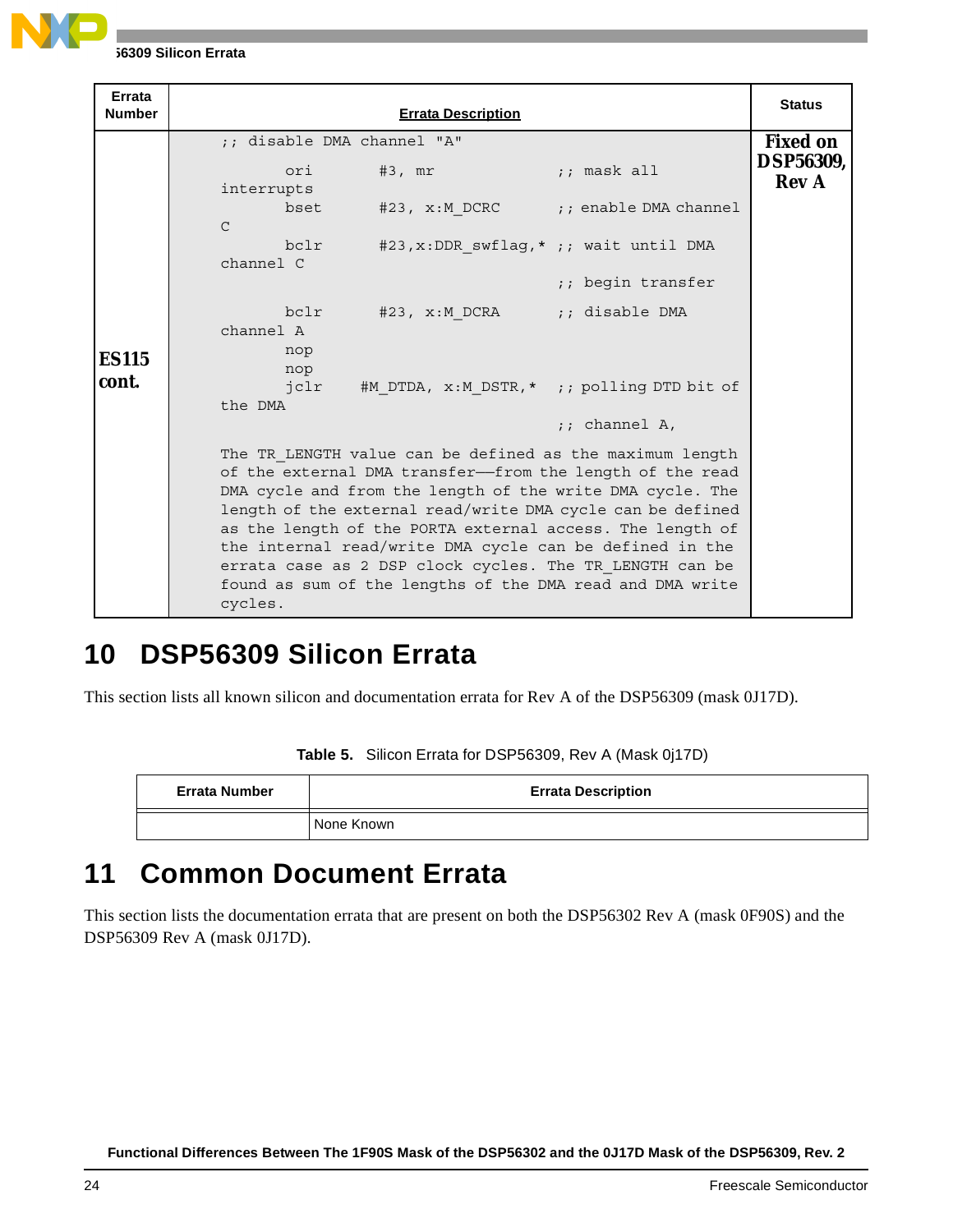



| Errata<br><b>Number</b> | <b>Document Update</b>                                                                                                                                                   | <b>Applies</b><br>to Mask |
|-------------------------|--------------------------------------------------------------------------------------------------------------------------------------------------------------------------|---------------------------|
|                         | Description (revised 11/9/98):                                                                                                                                           | 0J17D                     |
|                         | XY memory data move does not work properly under one of the<br>following two situations:                                                                                 | and<br>1F90S              |
|                         | 1. The X-memory move destination is internal $I/O$ and the Y-<br>memory move source is a register used as destination in the<br>previous adjacent move from non Y-memory |                           |
|                         | 2. The Y-memory move destination is a register used as source in<br>the next adjacent move to non Y-memory.                                                              |                           |
|                         | Here are examples of the two cases (where $x:(r1)$ is a peripheral):                                                                                                     |                           |
|                         | Example 1:                                                                                                                                                               |                           |
| ED1                     | move #\$12, y0<br>move $x0, x: (r7)$ $y0, y: (r3)$ (while $x: (r7)$ is a peripheral).                                                                                    |                           |
|                         | Example 2:                                                                                                                                                               |                           |
|                         | $x1, y0, a x1, x: (r1) + y: (r6) + y0$<br>mac<br>y0, y1<br>move                                                                                                          |                           |
|                         | Any of the following alternatives can be used:                                                                                                                           |                           |
|                         | Separate these two consecutive moves by any other<br>a.<br>instruction.                                                                                                  |                           |
|                         | $\mathbf{b}$ .<br>Split XY Data Move to two moves.                                                                                                                       |                           |
|                         | <b>Pertains to: DSP56300 Family Manual, Section B-5 "Peripheral</b><br>pipeline restrictions.                                                                            |                           |
|                         | Description (added 5/7/1996):                                                                                                                                            | 0J17D                     |
| ED <sub>3</sub>         | A one-word conditional branch instruction at LA-1 is not allowed.                                                                                                        | and<br>1F90S              |
|                         | Pertains to: DSP56300 Family Manual, Appendix B, Section B.4.1.3                                                                                                         |                           |
|                         | Description (added 11/11/1996):                                                                                                                                          | 0J17D                     |
|                         | The following instructions should not start at address LA:                                                                                                               | and<br>1F90S              |
| ED4                     | MOVE to/from Program space {MOVEM, MOVEP (only the P<br>space options).                                                                                                  |                           |
|                         | Pertains to: DSP56300 Family Manual, Appendix B                                                                                                                          |                           |

**Table 6.** Documentation Errata for DSP56309, Rev A (Mask 0J17D)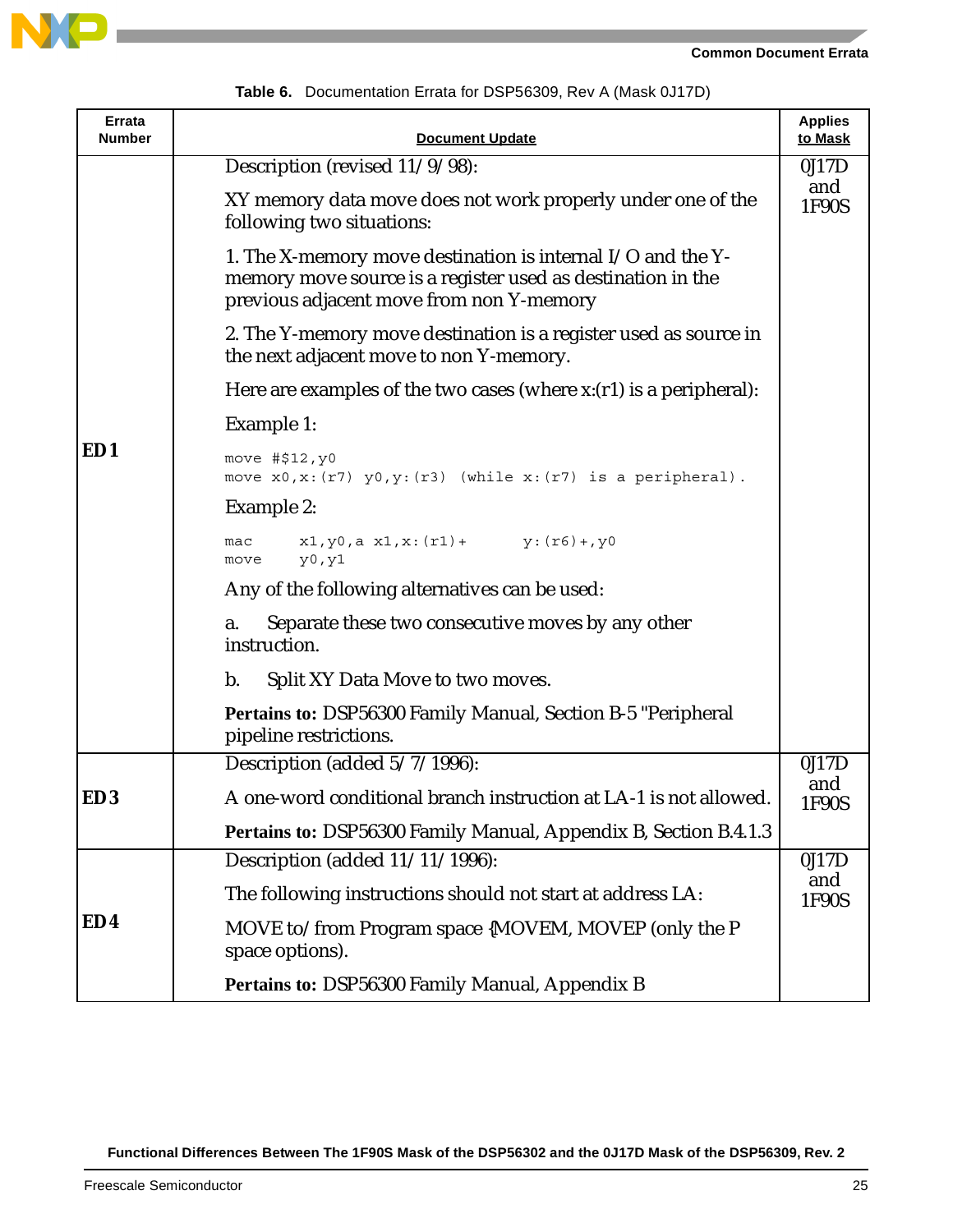

**mon Document Errata** 

| Errata<br><b>Number</b> | <b>Document Update</b>                                                                                                                                                                                                                                                                                                                                             | <b>Applies</b><br>to Mask |
|-------------------------|--------------------------------------------------------------------------------------------------------------------------------------------------------------------------------------------------------------------------------------------------------------------------------------------------------------------------------------------------------------------|---------------------------|
| ED7                     | Description (added 1/27/98):<br>When activity passes from one DMA channel to another and the<br>DMA interface accesses external memory (which requires one or<br>more wait states), the DACT and DCH status bits in the DMA<br>Status Register (DSTR) may indicate improper activity status for<br>DMA Channel 0 (DACT = 1 and DCH $[2:0] = 000$ ).<br>Workaround: | 0J17D<br>and<br>1F90S     |
|                         | None.<br>Pertains to: DSP56300 Family Manual, Sections 8.1.6.3 and 8.1.6.4                                                                                                                                                                                                                                                                                         |                           |
| ED <sub>9</sub>         | Description (added 1/27/98):<br>When the SCI is configured in Synchronous mode, internal clock,<br>and all the SCI pins are enabled simultaneously, an extra pulse of 1                                                                                                                                                                                            | 0J17D<br>and<br>1F90S     |
|                         | DSP clock length is provided on the SCLK pin.<br>Workaround:<br>Enable an SCI pin other than SCLK.<br>a.<br>b. In the next instruction, enable the remaining SCI pins, including<br>the SCLK pin.                                                                                                                                                                  |                           |
|                         | Pertains to: UM, SCI Chapter (Use the 302 UM as your reference,<br>Section 8.4.2, "SCI Initialization")                                                                                                                                                                                                                                                            |                           |

**Table 6.** Documentation Errata for DSP56309, Rev A (Mask 0J17D) (Continued)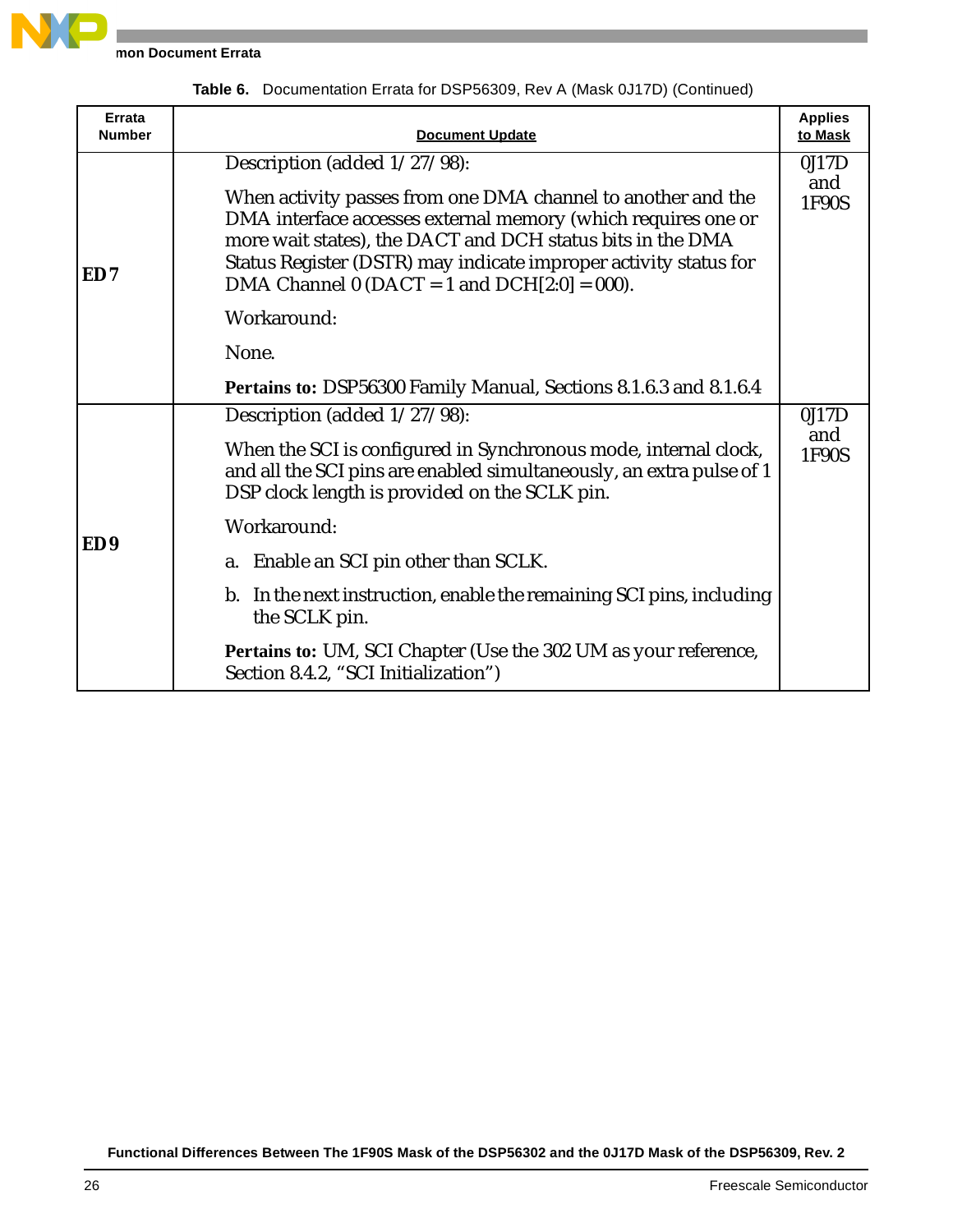



| Errata<br><b>Number</b> |                                                                                                                                                                                                | <b>Document Update</b>                                                                     |                             | <b>Applies</b><br>to Mask |
|-------------------------|------------------------------------------------------------------------------------------------------------------------------------------------------------------------------------------------|--------------------------------------------------------------------------------------------|-----------------------------|---------------------------|
|                         | The data sheets of the various DSP56300 host interfaces (HI32<br>excluded) must be modified to make the HI08/HDI08 compatible<br>with PortA timing 114, which is included here as a reference. |                                                                                            |                             | 0J17D<br>and<br>1F90S     |
|                         | Timing 321 "Write data strobe deassertion width" should be split<br>(similar to timing 319 "Read data strobe deassertion width"), as<br>described here:                                        |                                                                                            |                             |                           |
|                         | Write data strobe deassertion width:                                                                                                                                                           |                                                                                            |                             |                           |
|                         | writes<br>@100MHz                                                                                                                                                                              | after HCTR, HCVR and "Last Data Register"<br>$2.5*Tc+10.0$<br>$2.5*Tc+8.3$<br>$2.5*TC+6.6$ | @66MHz<br>@80MHz            |                           |
| ED14                    | after TXH: TXM writes (with HBE=0),<br>TXM: TXL writes (with HBE=1) 25                                                                                                                         | 20.6<br>16.5                                                                               | @66MHz<br>@80MHz<br>@100MHz |                           |
|                         | That is, a minimum of 4 WS for PortA is required for 100 MHz<br>operation.                                                                                                                     |                                                                                            |                             |                           |
|                         | Reference: Timing 114 @ 100MHz                                                                                                                                                                 |                                                                                            |                             |                           |
|                         | 114                                                                                                                                                                                            |                                                                                            |                             |                           |
|                         | WR deassertion time $0.5 \times TC - 3.5$                                                                                                                                                      | $[WS = 1]$                                                                                 | 1.5ns                       |                           |
|                         |                                                                                                                                                                                                | $TC - 3.5$<br>$[2 \leq \leq W S \leq 3]$                                                   | 6.5ns                       |                           |
|                         |                                                                                                                                                                                                | $2.5 \times TC - 3.5$<br>$[4 \leq N S \leq 7]$                                             | 21.5ns                      |                           |
|                         |                                                                                                                                                                                                | $3.5 \times TC - 3.5$<br>$[WS \rightarrow = 8]$                                            | 31.5ns                      |                           |
|                         | Description (added $7/21/\overline{98}$ ):                                                                                                                                                     |                                                                                            |                             | 0J17D                     |
| ED15                    | The DRAM Control Register (DCR) should not be changed while<br>refresh is enabled. If refresh is enabled only a write operation that<br>disables refresh is allowed.                           |                                                                                            |                             | and<br>1F90S              |
|                         | Workaround: First disable refresh by clearing the BREN bit, than<br>change other bits in the DCR register, and finally enable refresh by<br>setting the BREN bit.                              |                                                                                            |                             |                           |

**Table 6.** Documentation Errata for DSP56309, Rev A (Mask 0J17D) (Continued)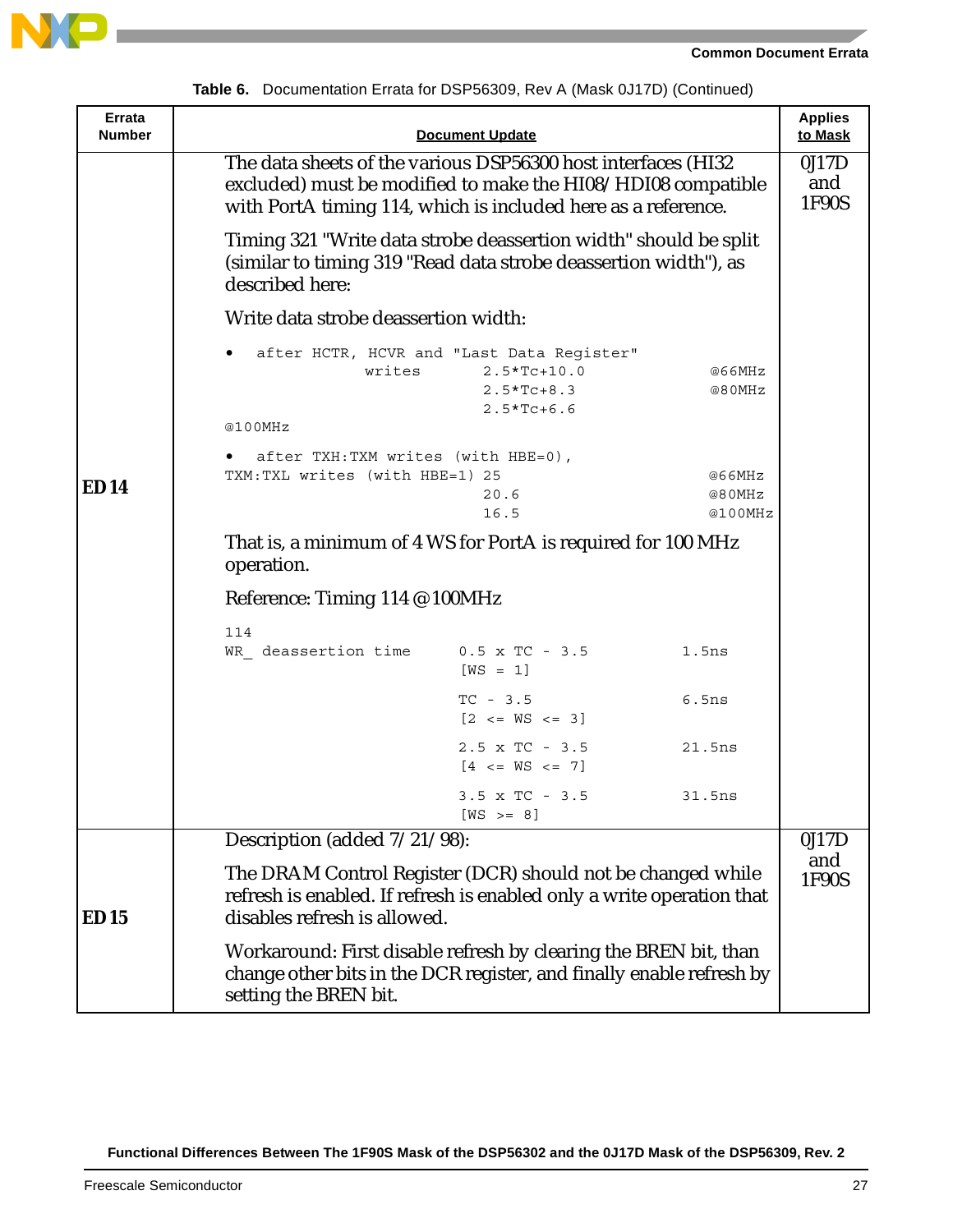

**mon Document Errata** 

| <b>Errata</b><br><b>Number</b> | <b>Document Update</b>                                                                                                                                                                                                                | <b>Applies</b><br>to Mask |
|--------------------------------|---------------------------------------------------------------------------------------------------------------------------------------------------------------------------------------------------------------------------------------|---------------------------|
|                                | Description (added 9/28/98):                                                                                                                                                                                                          | 0J17D                     |
| <b>ED17</b>                    | In all DSP563xx technical datasheets, a note is to be added under<br>"AC Electrical Characteristics" that although the minimum value<br>for "Frequency of Extal" is 0MHz, the device AC test conditions are<br>15MHz and rated speed. | and<br>1F90S              |
|                                | Workaround: N/A                                                                                                                                                                                                                       |                           |
|                                | Description (added 11/24/98):                                                                                                                                                                                                         | 0J17D                     |
| <b>ED20</b>                    | In the Technical Datasheet Voh-TTL should be listed at 2.4 Volts,<br>not as:                                                                                                                                                          | and<br>1F90S              |
|                                | $TTL = Vcc-0.4$                                                                                                                                                                                                                       |                           |
|                                | Workaround: This is a documentation update.                                                                                                                                                                                           |                           |
|                                | Description (added 11/24/98):                                                                                                                                                                                                         | 0J17D                     |
|                                | In the Technical Datasheet Iol should be listed as 1.6 mA, not as 3.0<br>mA.                                                                                                                                                          | and<br>1F90S              |
| <b>ED21</b>                    | Workaround:                                                                                                                                                                                                                           |                           |
|                                | Pertains to: Data sheet, under "DC Electrical Characteristics" near<br>beginning of Chapter 2. Typically, the table number is 2-3. See<br>Output Low Voltage in the "Characteristics" column.                                         |                           |
|                                | Description (added 11/24/98):                                                                                                                                                                                                         | 0J17D                     |
| <b>ED24</b>                    | The technical datasheet supplies a maximum value for internal<br>supply current in Normal, Wait, and Stop modes. These values will<br>be removed because we will specify only a "Typical" current.                                    | and<br>1F90S              |
|                                | Workaround: This is a documentation update.                                                                                                                                                                                           |                           |
|                                | Description (added 1/6/99):                                                                                                                                                                                                           | 0J17D                     |
|                                | The specification DMA Chapter is wrong.                                                                                                                                                                                               | and<br>1F90S              |
| <b>ED26</b>                    | "Due to the DSP56300 Core pipeline, after DE bit in DCRx is set, the<br>corresponding DTDx bit in DSTR will be cleared only after two<br>instruction cycles."                                                                         |                           |
|                                | Should be replaced with:                                                                                                                                                                                                              |                           |
|                                | "Due to the DSP56300 Core pipeline, after DE bit in DCRx is set, the<br>corresponding DTDx bit in DSTR will be cleared only after three<br>instruction cycles."                                                                       |                           |

**Table 6.** Documentation Errata for DSP56309, Rev A (Mask 0J17D) (Continued)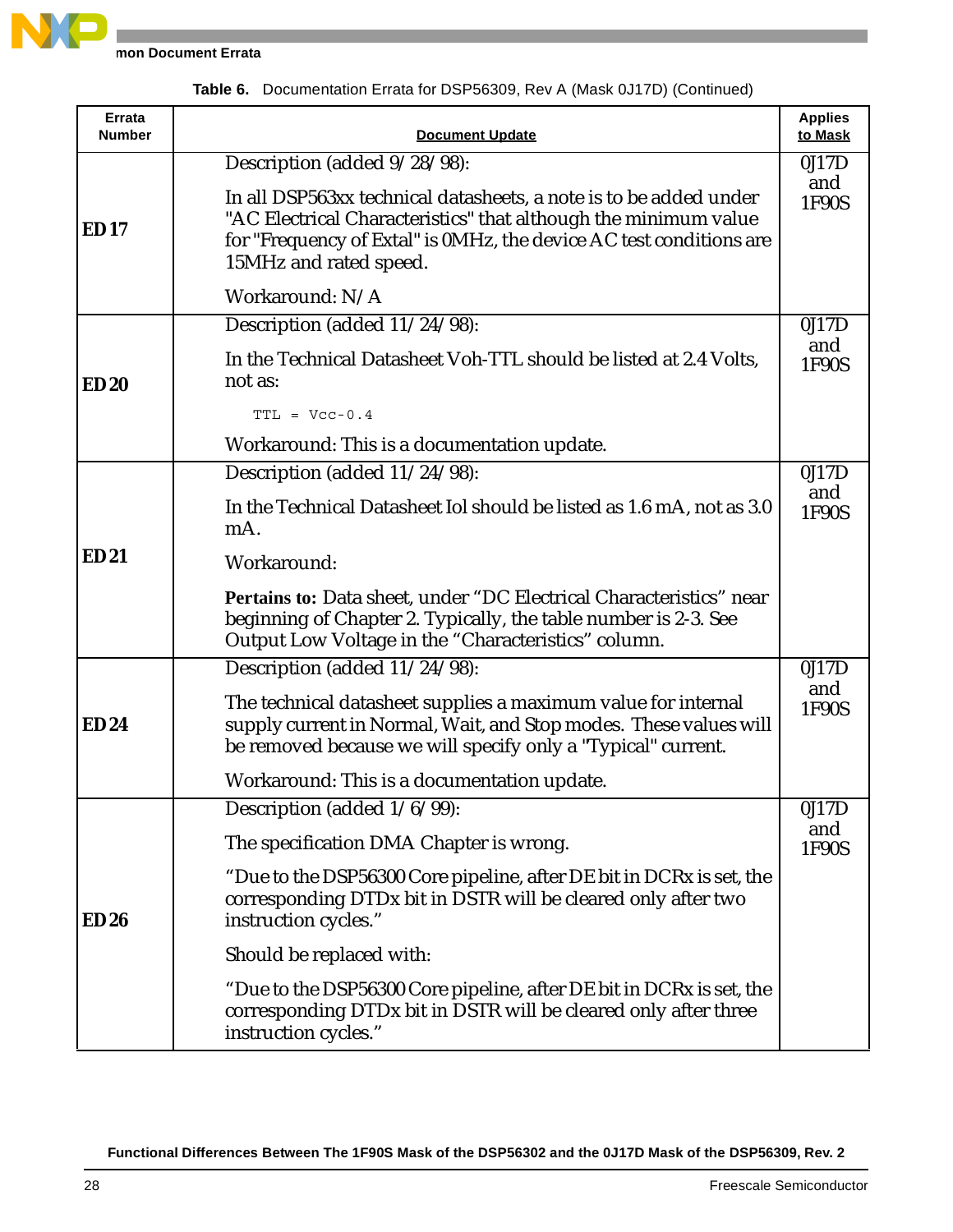

**Applies**



**Errata** 

| <b>Number</b> | <b>Document Update</b>                                                                                                                                                                                                     | to Mask      |
|---------------|----------------------------------------------------------------------------------------------------------------------------------------------------------------------------------------------------------------------------|--------------|
|               | Description (added 1/7/1997; identified as Documentation Errata<br>$2/1/99$ :                                                                                                                                              | 0J17D<br>and |
|               | When two consecutive LAs have a conditional branch instruction at<br>LA-1 of the internal loop, the part does not operate properly. For<br>example, the following sequence may generate incorrect results:                 | 1F90S        |
|               | DO #5, LABEL1<br>NOP<br>DO #4, LABEL2<br>NOP<br>MOVE $(R0)$ +<br>; conditional branch at LA-1 of                                                                                                                           |              |
| <b>ED28</b>   | BSCC DEST<br>internal loop                                                                                                                                                                                                 |              |
|               | ; internal LA<br>NOP                                                                                                                                                                                                       |              |
|               | LABEL2<br>; external LA<br>NOP                                                                                                                                                                                             |              |
|               | LABEL1                                                                                                                                                                                                                     |              |
|               | NOP                                                                                                                                                                                                                        |              |
|               | NOP                                                                                                                                                                                                                        |              |
|               | DEST<br>NOP<br>NOP                                                                                                                                                                                                         |              |
|               | <b>RTS</b>                                                                                                                                                                                                                 |              |
|               | Workaround: Put an additional NOP between LABEL2 and LABEL1.                                                                                                                                                               |              |
|               | Pertains to: DSP56300 Family Manual, Appendix B, Section B-4.1.3,<br>"At LA-1."                                                                                                                                            |              |
|               | Description (added 9/12/1997; identified as a Documentation<br>errata $2/1/99$ :                                                                                                                                           | 0J17D<br>and |
|               | When the ESSI transmits data with the CRA Word Length Control<br><b>bits</b>                                                                                                                                               | 1F90S        |
| <b>ED29</b>   | $(WL[2:0]) = 100$ , the ESSI is designed to duplicate the last bit of the<br>24-bit transmission eight times to fill the 32-bit shifter. Instead, after<br>shifting the 24-bit word correctly, eight 0s are being shifted. |              |
|               | Workaround:                                                                                                                                                                                                                |              |
|               | None at this time.                                                                                                                                                                                                         |              |
|               | Pertains to: UM, Section 7.4.1.7, "CRA Word Length Control." The<br>table number is 7-2.                                                                                                                                   |              |

**Table 6.** Documentation Errata for DSP56309, Rev A (Mask 0J17D) (Continued)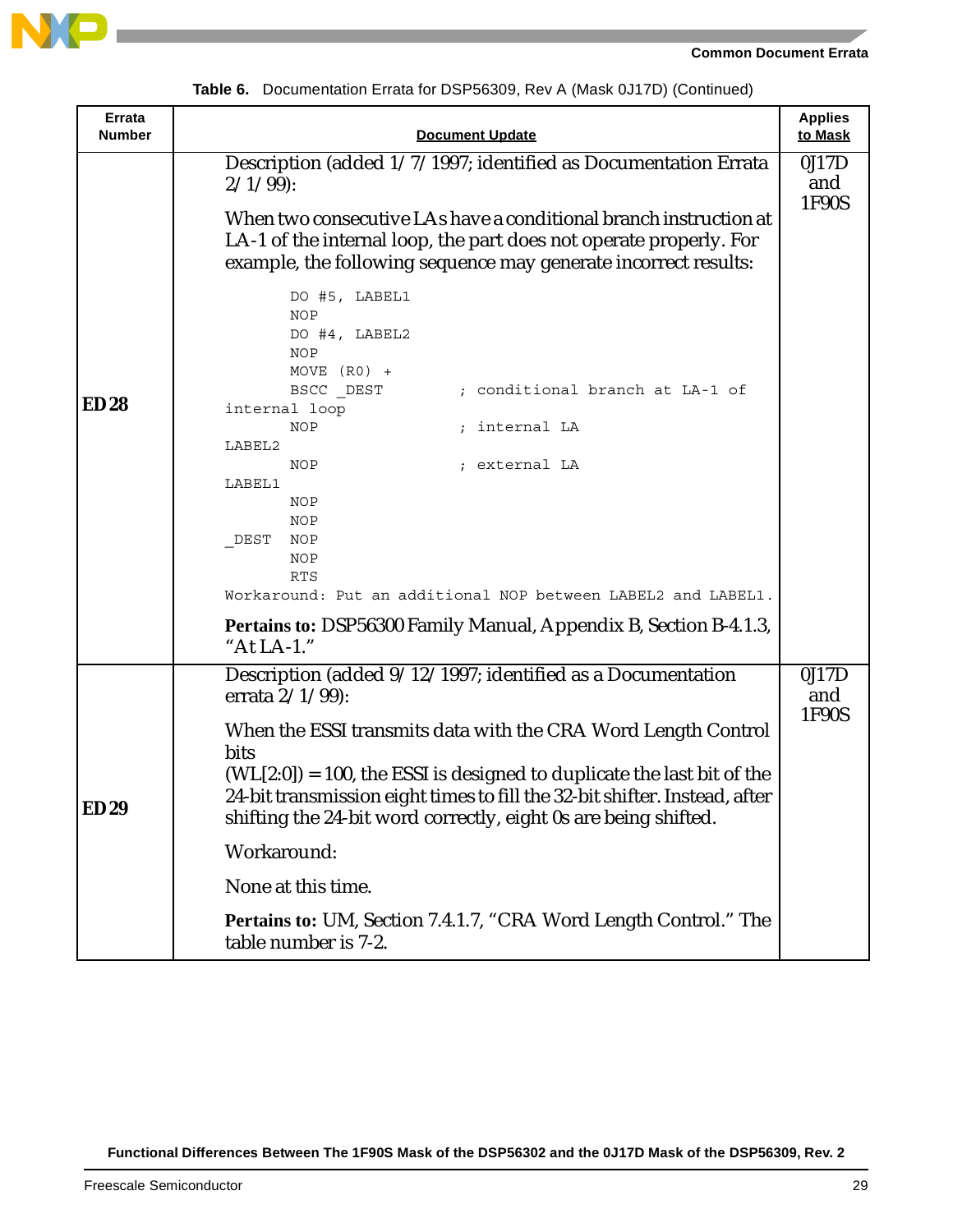

**mon Document Errata** 

|  |  | Table 6. Documentation Errata for DSP56309, Rev A (Mask 0J17D) (Continued) |  |  |
|--|--|----------------------------------------------------------------------------|--|--|
|--|--|----------------------------------------------------------------------------|--|--|

| Errata<br><b>Number</b> | <b>Document Update</b>                                                                                                                                                                                                                                                                                                                                                                                                       | <b>Applies</b><br>to Mask |
|-------------------------|------------------------------------------------------------------------------------------------------------------------------------------------------------------------------------------------------------------------------------------------------------------------------------------------------------------------------------------------------------------------------------------------------------------------------|---------------------------|
|                         | Description (added 9/12/1997; identified as a Documentation<br>errata 2/1/99):                                                                                                                                                                                                                                                                                                                                               | 0J17D<br>and<br>1F90S     |
| <b>ED30</b>             | When the ESSI transmits data in the On-Demand mode (that is,<br>$MOD = 1$ in CRB and $DC[4:0] = $00000$ in CRA) with $WL[2:0] = 100$ ,<br>the transmission does not work properly.                                                                                                                                                                                                                                           |                           |
|                         | Workaround: To ensure correct operation, do not use the On-<br>Demand mode with the<br>$WL[2:0] = 100$ 32-bit Word-Length mode.                                                                                                                                                                                                                                                                                              |                           |
|                         | Pertains to: UM, Section 7.5.4.1, "Normal/On-Demand Mode<br>Selection."                                                                                                                                                                                                                                                                                                                                                      |                           |
|                         | Description (added 9/12/1997; modified 9/15/1997; identified as a<br>Documentation errata 2/1/99):                                                                                                                                                                                                                                                                                                                           | 0J17D<br>and<br>1F90S     |
| <b>ED31</b>             | Programming the ESSI to use an internal frame sync (that is, SCD2<br>$= 1$ in CRB) causes the SC2 and SC1 signals to be programmed as<br>outputs. If however, the corresponding multiplexed pins are<br>programmed by the Port Control Register (PCR) to be GPIOs, then<br>the GPIO Port Direction Register (PRR) chooses their direction, but<br>this causes the ESSI to use an external frame sync if GPIO is<br>selected. |                           |
|                         | Note: This errata and workaround apply to both ESSI0 and ESSI1.                                                                                                                                                                                                                                                                                                                                                              |                           |
|                         | Workaround: To assure correct operation, either program the GPIO<br>pins as outputs or configure the pins in the PCR as ESSI signals.                                                                                                                                                                                                                                                                                        |                           |
|                         | Note: The default selection for these signals after reset is GPIO.                                                                                                                                                                                                                                                                                                                                                           |                           |
|                         | Pertains to: UM, Section 7.4.2.4, "CRB Serial Control Direction 2<br>(SCD2) Bit 4"                                                                                                                                                                                                                                                                                                                                           |                           |
|                         | Description (added 11/9/98; identified as a Documentation errata<br>$2/1/99$ :                                                                                                                                                                                                                                                                                                                                               | 0J17D<br>and              |
| <b>ED32</b>             | When returning from a long interrupt (by RTI instruction), and the<br>first instruction after the RTI is a move to a DALU register (A, B, X,<br>Y), the move may not be correct, if the 16-bit arithmetic mode bit<br>(bit 17 of SR) is changed due to the restoring of SR after RTI.                                                                                                                                        | 1F90S                     |
|                         | Workaround: Replace the RTI with the following sequence:                                                                                                                                                                                                                                                                                                                                                                     |                           |
|                         | ssl, sr<br>movec<br>nop<br>rti                                                                                                                                                                                                                                                                                                                                                                                               |                           |
|                         | Pertains to: DSP56300 Family Manual. Add a new section to<br>Appendix B that is entitled "Sixteen-Bit Compatibility Mode<br>Restrictions."                                                                                                                                                                                                                                                                                   |                           |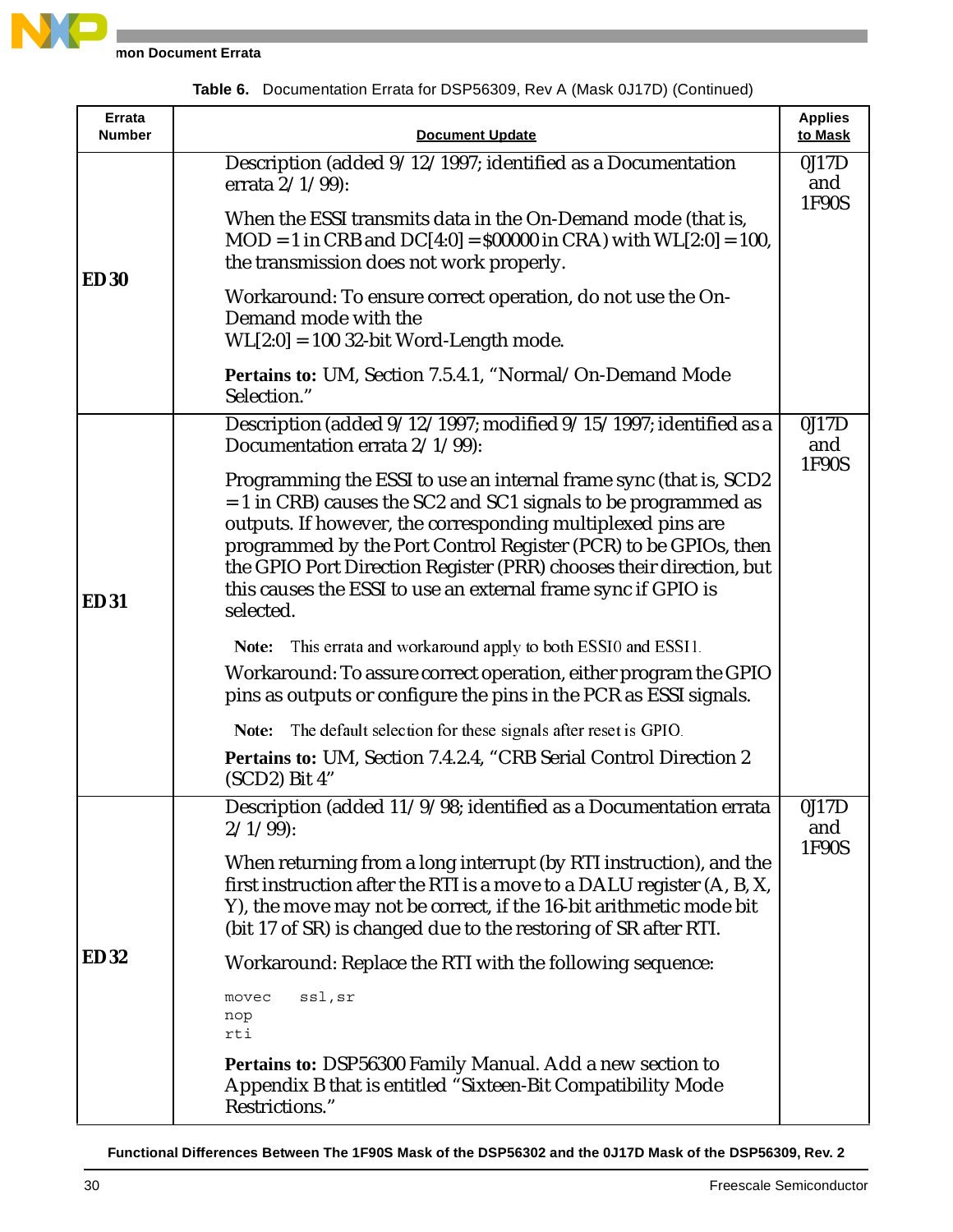



|  |  | Table 6. Documentation Errata for DSP56309, Rev A (Mask 0J17D) (Continued) |  |  |  |
|--|--|----------------------------------------------------------------------------|--|--|--|
|--|--|----------------------------------------------------------------------------|--|--|--|

| Errata<br><b>Number</b> | <b>Document Update</b>                                                                                                                                    | <b>Applies</b><br>to Mask |
|-------------------------|-----------------------------------------------------------------------------------------------------------------------------------------------------------|---------------------------|
|                         | Description (added 12/16/98; identified as a Documentation errata<br>$2/1/99$ :                                                                           | 0J17D<br>and              |
|                         | When Stack Extension mode is enabled, a use of the instructions<br>BRKcc or ENDDO inside do loops might cause an improper<br>operation.                   | 1F90S                     |
|                         | If the loop is non nested and has no nested loop inside it, the<br>erratais relevant only if LA or LC values are being used outside the<br>loop.          |                           |
|                         | Workaround:                                                                                                                                               |                           |
|                         | If Stack Extension is used, emulate the BRKcc or ENDDO as in the<br>following examples. We split between two cases, finite loops and<br>do forever loops. |                           |
|                         | 1) Finite DO loops (that is, not DO FOREVER loops)                                                                                                        |                           |
|                         |                                                                                                                                                           |                           |
|                         | BRKcc                                                                                                                                                     |                           |
|                         | Original code:                                                                                                                                            |                           |
| <b>ED33</b>             | do #N, label1                                                                                                                                             |                           |
|                         | .<br>.                                                                                                                                                    |                           |
|                         | do #M, label2                                                                                                                                             |                           |
|                         | .                                                                                                                                                         |                           |
|                         | $\cdots$<br>BRKCC                                                                                                                                         |                           |
|                         | $\cdots$                                                                                                                                                  |                           |
|                         | .<br>label2                                                                                                                                               |                           |
|                         | .                                                                                                                                                         |                           |
|                         | $\begin{array}{cccccccccccccc} \bullet & \bullet & \bullet & \bullet & \bullet & \bullet & \bullet \end{array}$<br>label1                                 |                           |
|                         | Will be replaced by:                                                                                                                                      |                           |
|                         | do #N, label1                                                                                                                                             |                           |
|                         | .                                                                                                                                                         |                           |
|                         | .                                                                                                                                                         |                           |
|                         | do #M, label2<br>.                                                                                                                                        |                           |
|                         | .                                                                                                                                                         |                           |
|                         | fix brk routine<br>Jcc                                                                                                                                    |                           |
|                         | .<br>.                                                                                                                                                    |                           |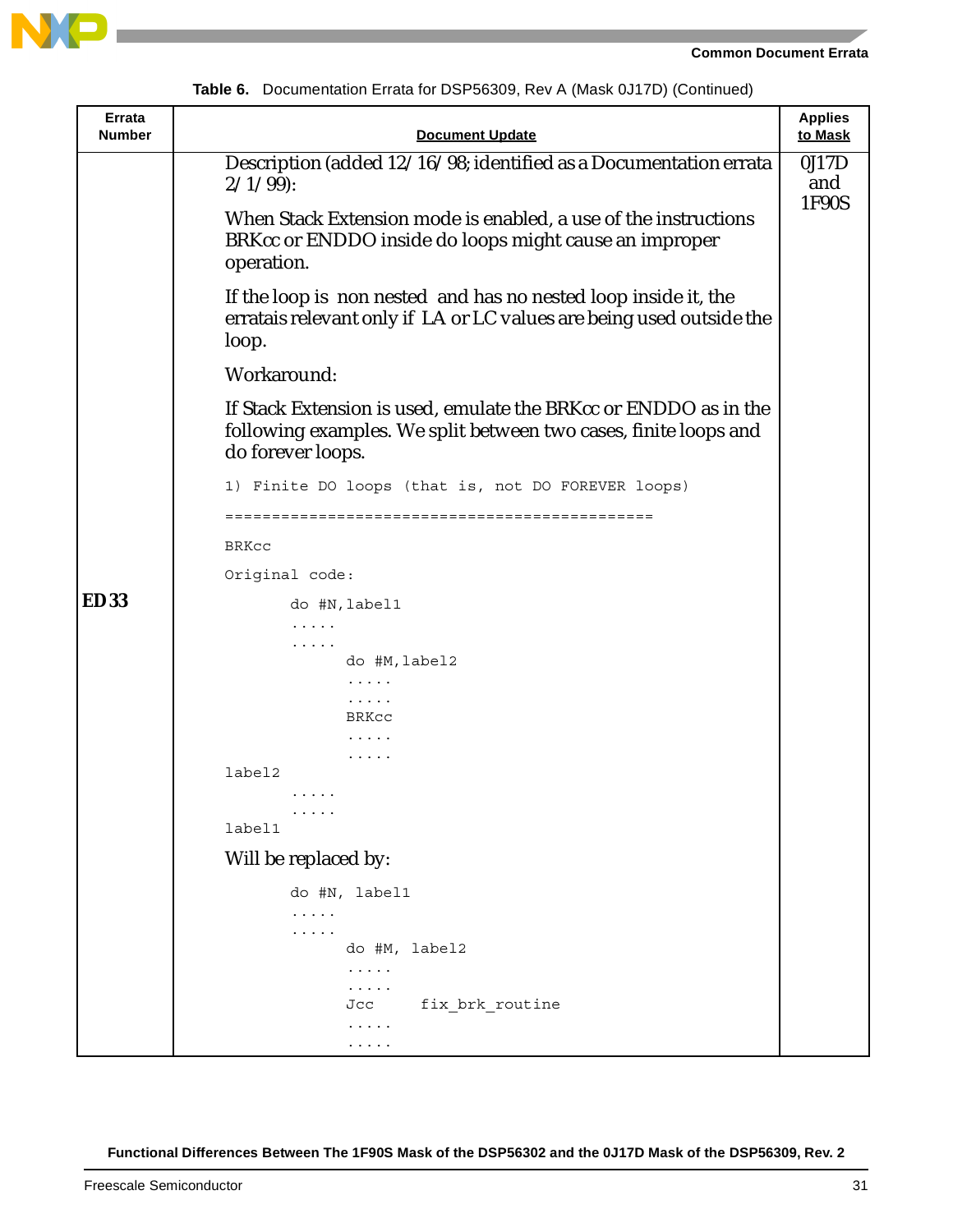

**mon Document Errata** 

| Errata<br><b>Number</b> | <b>Document Update</b>                                                                                                                                                                                                                            | <b>Applies</b><br>to Mask |
|-------------------------|---------------------------------------------------------------------------------------------------------------------------------------------------------------------------------------------------------------------------------------------------|---------------------------|
|                         | nop_before_label2<br>; This instruction must be NOP.<br>nop<br>label2<br>$\cdots$<br>$\cdots$<br>label1<br>$\cdots$<br>$\cdots$<br>fix_brk_routine<br>move #1, lc<br>jmp nop_before_label2<br><b>ENDDO</b><br>$- - - - - - -$<br>Original code:   | 0J17D<br>and<br>1F90S     |
| <b>ED33</b><br>cont.    | do #M, label1<br>$\cdots$<br>$\cdots$<br>do #N, label2<br>$\ldots$<br>$\dots$<br>ENDDO<br>.<br>$\cdots$<br>label2<br>$\cdots$<br>$\cdots$<br>label1<br>Will be replaced by:<br>do #M, label1<br>$\cdots$<br>$\cdots$<br>do #N, label2<br>$\ldots$ |                           |
|                         | .<br>fix enddo routine<br>JMP                                                                                                                                                                                                                     |                           |

**Table 6.** Documentation Errata for DSP56309, Rev A (Mask 0J17D) (Continued)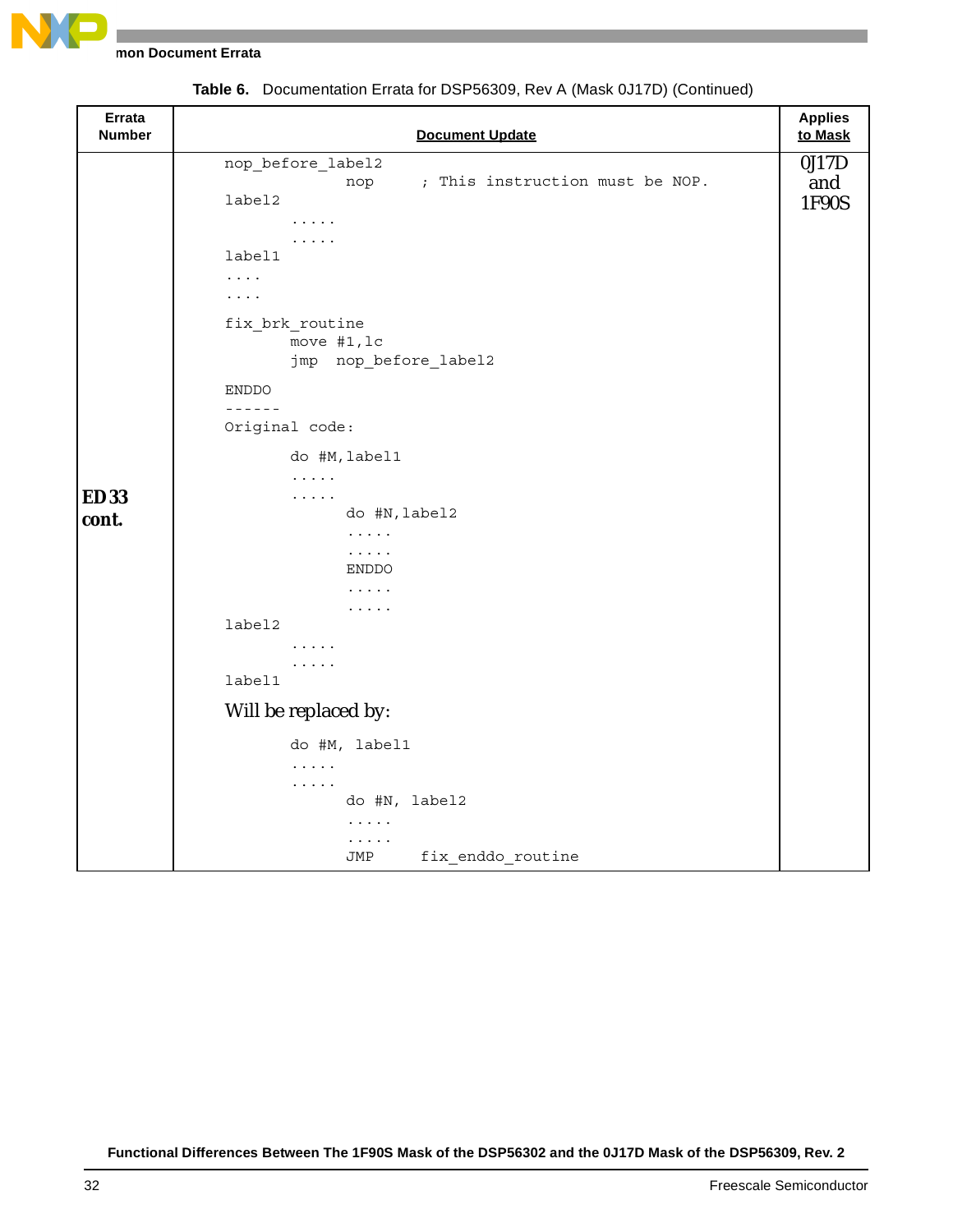

#### **Common Document Errata**

| Errata<br><b>Number</b> | <b>Document Update</b>                                                                                                                                                                                                                                                                                                                                                                                                                                                                | <b>Applies</b><br>to Mask |
|-------------------------|---------------------------------------------------------------------------------------------------------------------------------------------------------------------------------------------------------------------------------------------------------------------------------------------------------------------------------------------------------------------------------------------------------------------------------------------------------------------------------------|---------------------------|
| <b>ED33</b><br>cont.    | nop_after_jmp<br>NOP ; This instruction must be NOP.<br>$\cdots\cdots\cdots$<br>$\cdots$<br>label2<br>$\cdots\cdots\cdots$<br>.<br>label1<br>$\cdots$<br>$\cdots$<br>fix_enddo_routine<br>move #1, lc<br>move #nop_after_jmp, la<br>jmp nop_after_jmp<br>2) DO FOREVER loops<br>===================<br><b>BRKCC</b><br>$- - - - - -$<br>Original code:<br>do #M, label1<br>.<br>$\cdots$<br>do forever, label2<br>.<br>$\cdots\cdots$<br>BRKCC<br>$\cdots$<br>$\cdots$<br>label2<br>. | 0J17D<br>and<br>1F90S     |
|                         | .<br>label1                                                                                                                                                                                                                                                                                                                                                                                                                                                                           |                           |

**Table 6.** Documentation Errata for DSP56309, Rev A (Mask 0J17D) (Continued)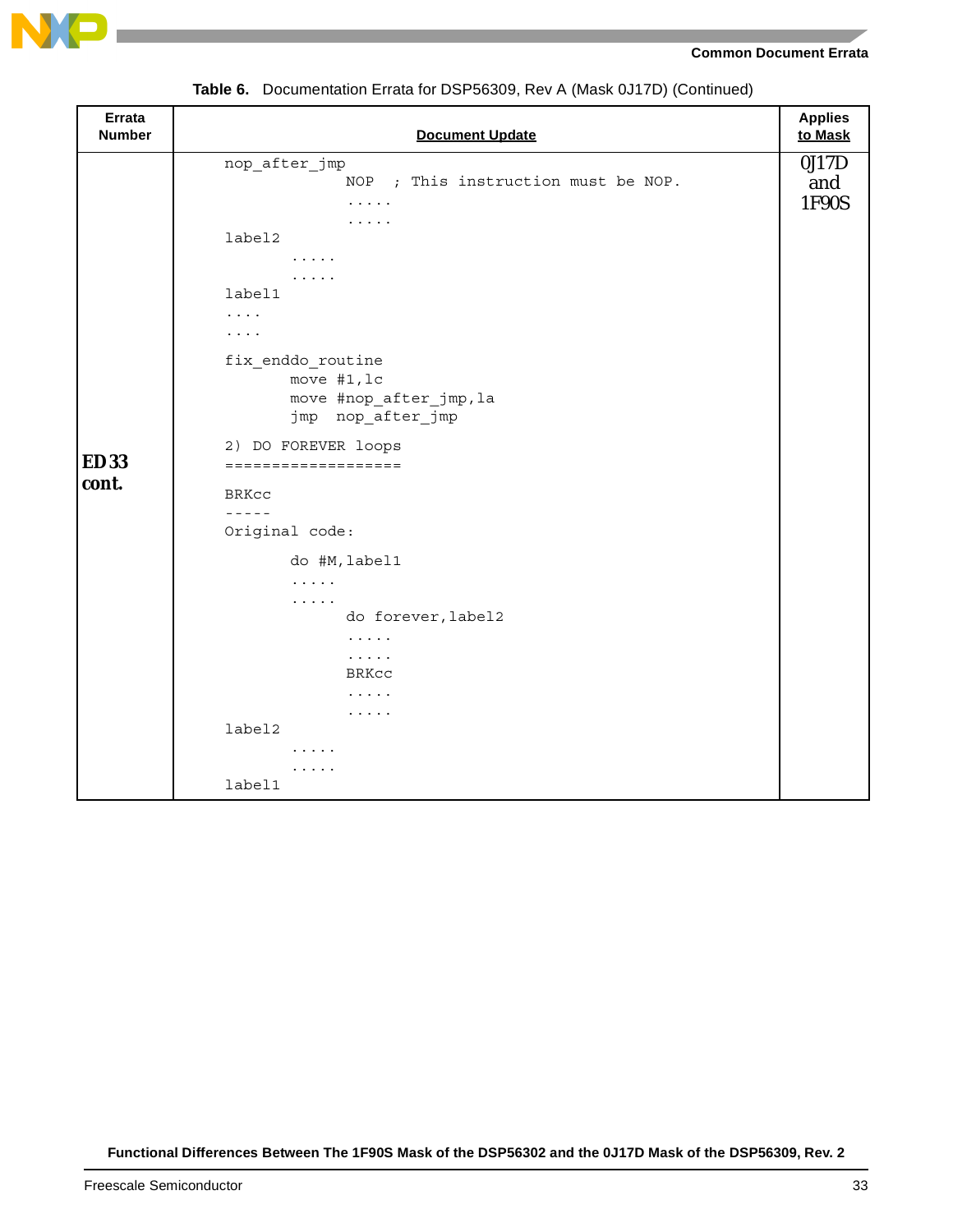

**mon Document Errata** 

| <b>Errata</b><br><b>Number</b> | <b>Document Update</b>                                          | <b>Applies</b><br>to Mask |
|--------------------------------|-----------------------------------------------------------------|---------------------------|
|                                | Will be replaced by:                                            | 0J17D                     |
|                                |                                                                 | and                       |
|                                | do #M, label1<br>$\ldots$                                       | 1F90S                     |
|                                | $\cdots$                                                        |                           |
|                                | do forever, label2                                              |                           |
|                                | $\cdots$                                                        |                           |
|                                | $\cdots$                                                        |                           |
|                                | fix brk forever routine ; <---<br>JScc                          |                           |
|                                | note: JScc and not Jcc                                          |                           |
|                                | $\cdots$                                                        |                           |
|                                | $\cdots$                                                        |                           |
|                                | nop_before_label2                                               |                           |
|                                | nop ; This instruction must be NOP.                             |                           |
|                                | label2                                                          |                           |
|                                | $\cdots\cdots\cdots$                                            |                           |
| <b>ED33</b>                    | $\cdots\cdots\cdots$                                            |                           |
| cont.                          | label1                                                          |                           |
|                                | .                                                               |                           |
|                                | .                                                               |                           |
|                                | fix brk forever routine                                         |                           |
|                                | move $\operatorname{ssh}$ , x:<> ; <> is some reserved not used |                           |
|                                | address (for temporary data)                                    |                           |
|                                | move #nop before label2, ssh                                    |                           |
|                                | $bc1r$ #16, ssl ;                                               |                           |
|                                | move #1, lc                                                     |                           |
|                                | $;$ <---- note: "rti" and not "rts" !<br>rti                    |                           |
|                                | <b>ENDDO</b>                                                    |                           |
|                                | $- - - - - -$                                                   |                           |
|                                | Original code:                                                  |                           |
|                                | do #M, label1                                                   |                           |
|                                | .                                                               |                           |
|                                | $\cdots$                                                        |                           |

**Table 6.** Documentation Errata for DSP56309, Rev A (Mask 0J17D) (Continued)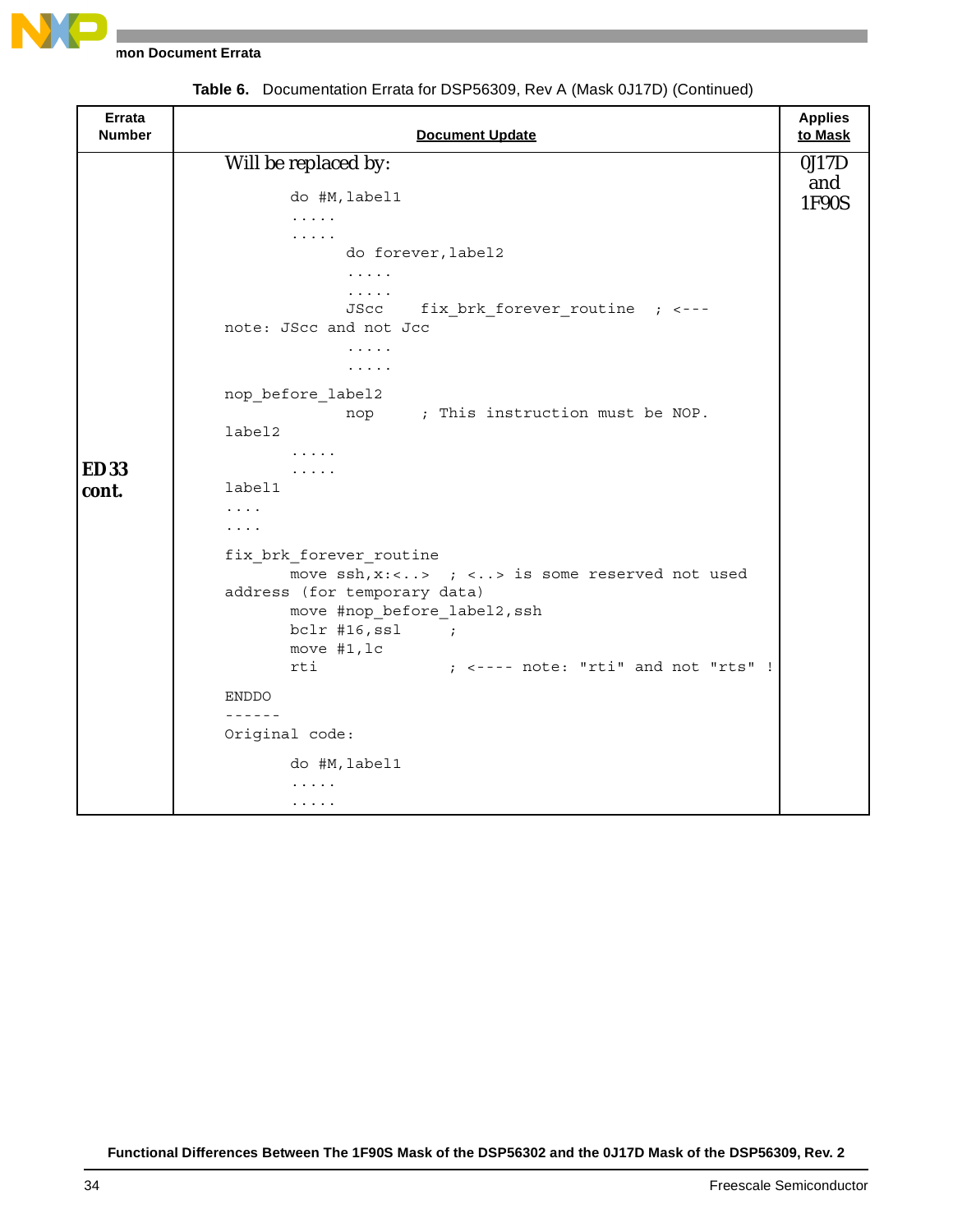

| Errata<br><b>Number</b> | <b>Document Update</b>                                                            | <b>Applies</b><br>to Mask |
|-------------------------|-----------------------------------------------------------------------------------|---------------------------|
|                         | do forever, label2                                                                | 0J17D                     |
|                         | .                                                                                 | and                       |
|                         | .                                                                                 | 1F90S                     |
|                         | <b>ENDDO</b><br>.                                                                 |                           |
|                         | .                                                                                 |                           |
|                         | label2                                                                            |                           |
|                         | $\cdots\cdots\cdots$                                                              |                           |
|                         | $\cdots\cdots\cdots$                                                              |                           |
|                         | label1                                                                            |                           |
|                         | Will be replaced by:                                                              |                           |
|                         | do #M, label1                                                                     |                           |
|                         | $\cdots$                                                                          |                           |
|                         | .                                                                                 |                           |
|                         | do forever, label2                                                                |                           |
|                         | $\cdots$<br>$\ldots$                                                              |                           |
| <b>ED33</b>             | fix enddo routine $;$ <--- note:<br>JSR                                           |                           |
| cont.                   | JSR and not JMP                                                                   |                           |
|                         | nop_after_jmp                                                                     |                           |
|                         | NOP ; This instruction should be NOP                                              |                           |
|                         | .<br>$\cdots$                                                                     |                           |
|                         | label2                                                                            |                           |
|                         | .                                                                                 |                           |
|                         | $\cdots$                                                                          |                           |
|                         | label1                                                                            |                           |
|                         | .<br>$\cdots$                                                                     |                           |
|                         |                                                                                   |                           |
|                         | fix enddo routine                                                                 |                           |
|                         | nop<br>move #1, lc                                                                |                           |
|                         | bclr #16, ssl                                                                     |                           |
|                         | move #nop_after_jmp, la                                                           |                           |
|                         | ; <--- note: "rti" and not "rts"<br>rti                                           |                           |
|                         | Pertains to: DSP56300 Family Manual, Section B-4.2, "General Do<br>Restrictions." |                           |

**Table 6.** Documentation Errata for DSP56309, Rev A (Mask 0J17D) (Continued)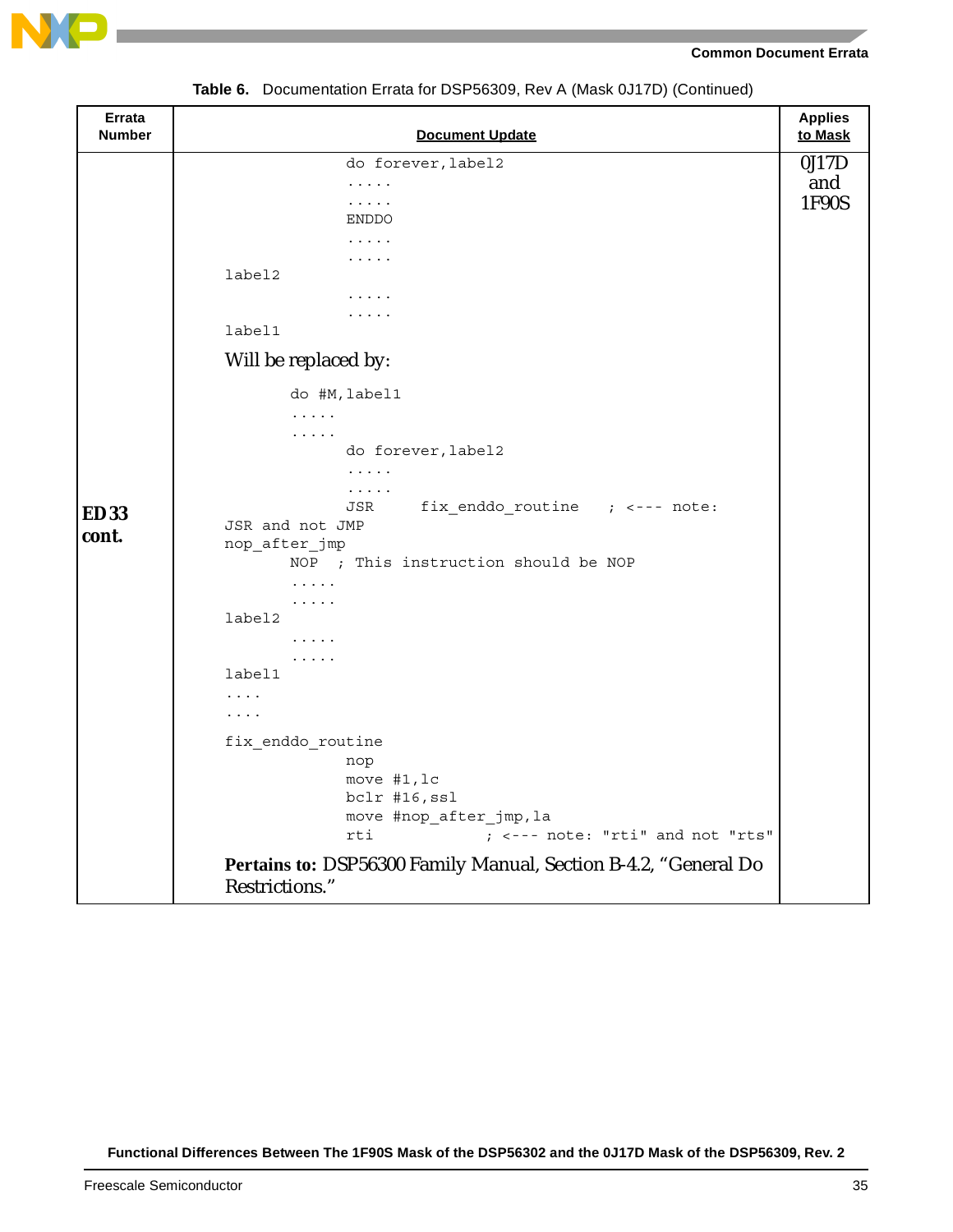

| Errata<br><b>Number</b> | <b>Document Update</b>                                                                                                                                                                                                                                 | <b>Applies</b><br>to Mask |
|-------------------------|--------------------------------------------------------------------------------------------------------------------------------------------------------------------------------------------------------------------------------------------------------|---------------------------|
|                         | Description (added 1/5/99; identified as a Documentation errata<br>$2/1/99$ :                                                                                                                                                                          | 0J17D<br>and              |
|                         | When stack extansion is enabled, the read result from stack may be<br>improper if two previous executed instructions cause sequential<br>read and write operations with SSH. Two cases are possible:                                                   | 1F90S                     |
|                         | Case 1:                                                                                                                                                                                                                                                |                           |
|                         | For the first executed instruction: move from SSH or bit<br>manipulation on SSH (that is, jclr, brclr, jset, brset, btst, bsset, jsset,<br>bsclr, jsclr).                                                                                              |                           |
|                         | For the second executed instruction: move to SSH or bit<br>manipulation on SSH (that is, jsr, bsr, jscc, bscc).                                                                                                                                        |                           |
| <b>ED34</b>             | For the third executed instruction: an SSL or SSH read from the<br>stack result may be improper—move from SSH or SSL or bit<br>manipulation on SSH or SSL (that is, bset, bclr, bchg, jclr, brclr, jset,<br>brset, btst, bsset, jsset, bsclr, jsclr).  |                           |
|                         | Workaround: Add two NOP instructions before the third executed<br>instruction.                                                                                                                                                                         |                           |
|                         | Case 2:                                                                                                                                                                                                                                                |                           |
|                         | For the first executed instruction: bit manipulation on SSH (that is,<br>bset, bclr, bchg).                                                                                                                                                            |                           |
|                         | For the second executed instruction: an SSL or SSH read from the<br>stack result may be improper-move from SSH or SSL or bit<br>manipulation on SSH or SSL (that is, bset, bclr, bchg, jclr, brclr, jset,<br>brset, btst, bsset, jsset, bsclr, jsclr). |                           |
|                         | Workaround: Add two NOP instructions before the second<br>executed instruction.                                                                                                                                                                        |                           |
|                         | Pertains to: DSP56300 Family Manual, Appendix B, add a new<br>section called "Stack Extension Enable Restrictions." Cover all<br>cases. Also, in Section 6.3.11.15, add a cross reference to this new<br>section.                                      |                           |
|                         | Description (added 4/19/99):                                                                                                                                                                                                                           | 0J17D                     |
| <b>ED36</b>             | Vih on $\overline{BB}$ should be kept above 2.3V, not 2.0V as shown in the<br>56302 datasheet.                                                                                                                                                         | and<br>1F90S              |
|                         | Workaround: Specification Update.                                                                                                                                                                                                                      |                           |
|                         | Pertains to: Datasheet,                                                                                                                                                                                                                                |                           |

**Table 6.** Documentation Errata for DSP56309, Rev A (Mask 0J17D) (Continued)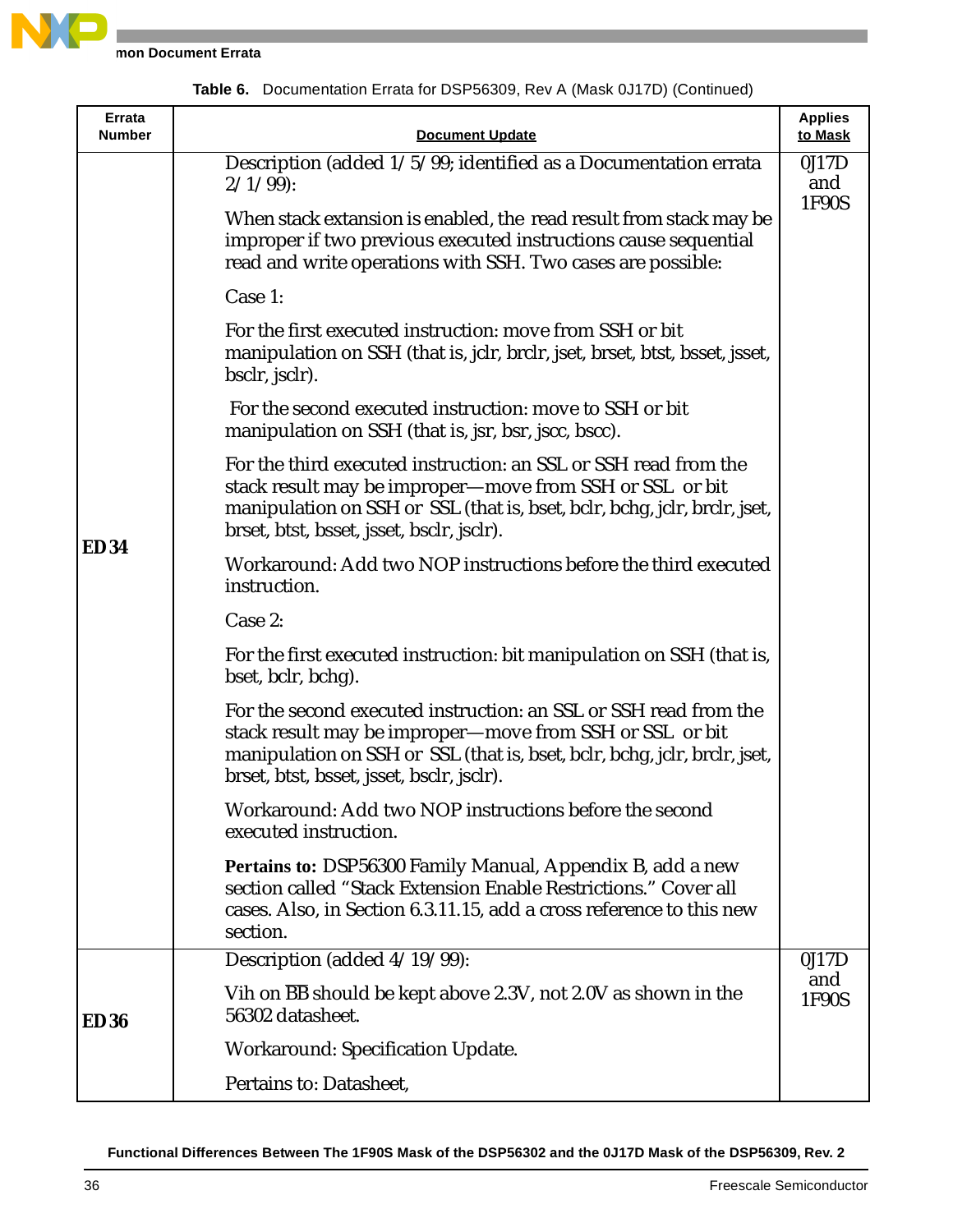



| Errata<br><b>Number</b> | <b>Document Update</b>                                                                                                                                                                                                                                                                                                                                                                                                                                                                                                                                                                                                                                                                                                                                                                        | <b>Applies</b><br>to Mask |
|-------------------------|-----------------------------------------------------------------------------------------------------------------------------------------------------------------------------------------------------------------------------------------------------------------------------------------------------------------------------------------------------------------------------------------------------------------------------------------------------------------------------------------------------------------------------------------------------------------------------------------------------------------------------------------------------------------------------------------------------------------------------------------------------------------------------------------------|---------------------------|
| <b>ED38</b>             | Description (added $7/14/99$ ):<br>If Port A is used for external accesses, the BAT bits in the AAR3-0<br>registers must be initialized to the SRAM access type (that is, BAT<br>$= 01$ ) or to the DRAM access type (that is, BAT $= 10$ ). To ensure<br>proper operation of Port A, this initialization must occur even for<br>an AAR register that is not used during any Port A access. Note that<br>at reset, the BAT bits are initialized to 00.<br>Pertains to: <i>DSP56300 Family Manual</i> , Port A Chapter (Chapter 9<br>in Revision 2), description of the BAT[1-0] bits in the AAR3-AAR0<br>registers. Also pertains to the core chapter in device-specific user's<br>manuals that include a description of the AAR3-AAR0 registers<br>with bit definitions (usually Chapter 4). | 0J17D<br>and<br>1F90S     |

**Table 6.** Documentation Errata for DSP56309, Rev A (Mask 0J17D) (Continued)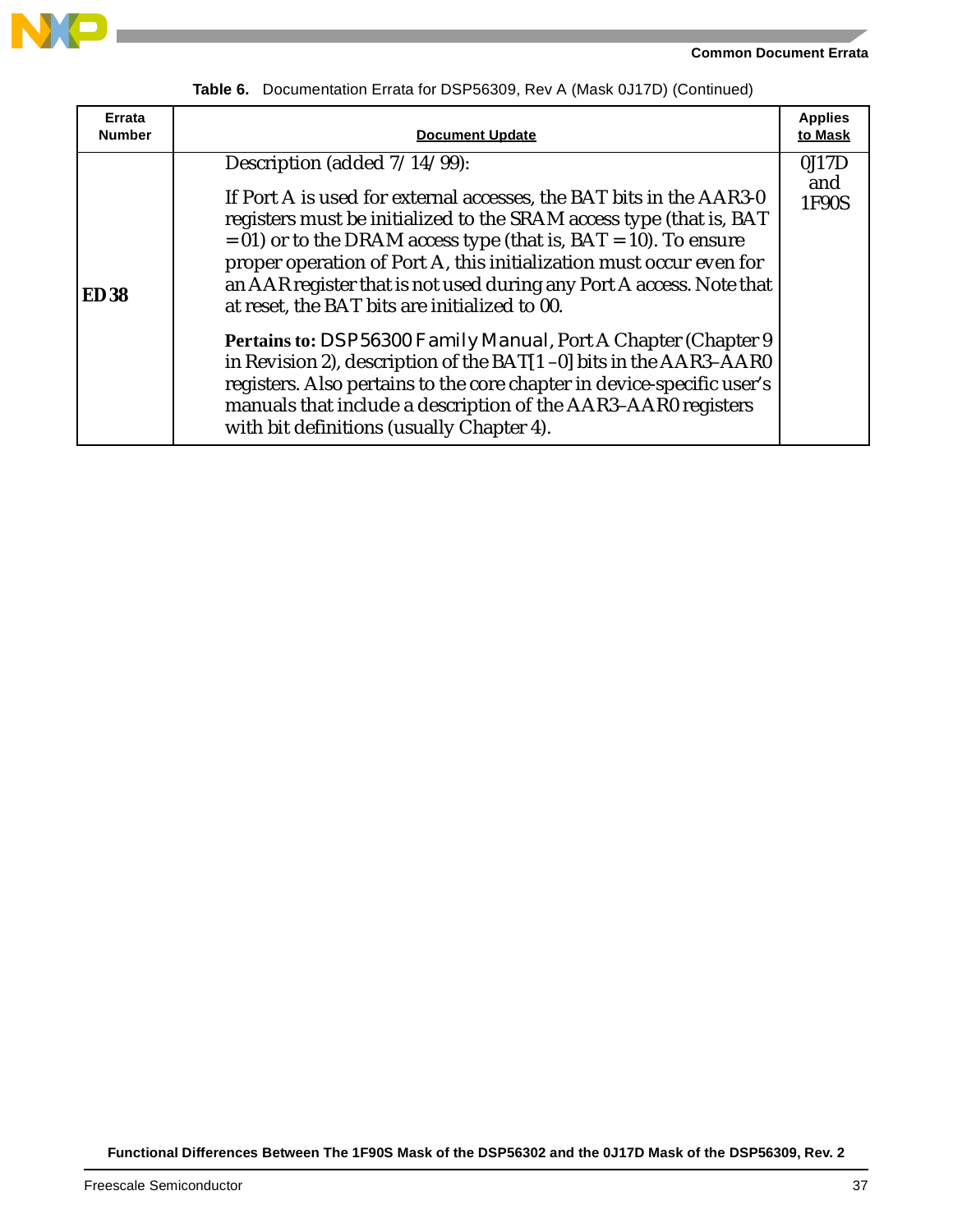

**16309 Document Errata** 

|  |  | Table 6. Documentation Errata for DSP56309, Rev A (Mask 0J17D) (Continued) |  |  |
|--|--|----------------------------------------------------------------------------|--|--|
|--|--|----------------------------------------------------------------------------|--|--|

| Errata<br><b>Number</b> | <b>Document Update</b>                                                                                                                                                                                                                                                                                                                                                                                                                             | <b>Applies</b><br>to Mask |
|-------------------------|----------------------------------------------------------------------------------------------------------------------------------------------------------------------------------------------------------------------------------------------------------------------------------------------------------------------------------------------------------------------------------------------------------------------------------------------------|---------------------------|
|                         | Description (added 11/11/99):                                                                                                                                                                                                                                                                                                                                                                                                                      | 0J17D                     |
|                         | When an instruction with all the following conditions follows a<br>repeat instruction, then the last move will be corrupted.:                                                                                                                                                                                                                                                                                                                      | and<br>1F90S              |
|                         | 1. The repeated instruction is from external memory.                                                                                                                                                                                                                                                                                                                                                                                               |                           |
| <b>ED40</b>             | 2. The repeated instruction is a DALU instruction that includes 2<br>DAL registers, one as a source, and one as destination (e.g. tfr, add).                                                                                                                                                                                                                                                                                                       |                           |
|                         | 3. The repeated instruction has a double move in parallel to the<br>DALU instruction: one move's source is the destination of the<br>DALU instruction (causing a DALU interlock); the other move's<br>destination is the source of the DALU instruction.                                                                                                                                                                                           |                           |
|                         | Example:                                                                                                                                                                                                                                                                                                                                                                                                                                           |                           |
|                         | rep #number                                                                                                                                                                                                                                                                                                                                                                                                                                        |                           |
|                         | tfr x0,a $x(r0)$ +,x0 a,y0 ; This instruction is from external memory<br>$\Box$   ________   ------   ----------> This is condition 3 second part.<br> ---------> This is condition 3, first part-DALU interlock                                                                                                                                                                                                                                   |                           |
|                         | In this example, the second iteration before the last, the " $x(r0) + x0$ "<br>doesn't happen. On the first iteration before the last, the X0 register<br>is fixed with the " $x(r0) + x0$ ", but the "tfr $x0$ , a" gets the wrong value<br>from the previous iteration's X0. Thus, at the last iteration the A<br>register is fixed with "tfr x0,a", but the "a,y0" transfers the wrong<br>value from the previous iteration's A register to Y0. |                           |
|                         | Workaround:                                                                                                                                                                                                                                                                                                                                                                                                                                        |                           |
|                         | 1. Use the DO instruction instead; mask any necessary interrupts<br>before the DO.                                                                                                                                                                                                                                                                                                                                                                 |                           |
|                         | 2. Run the REP instructions from internal memory.                                                                                                                                                                                                                                                                                                                                                                                                  |                           |
|                         | 3. Don't make DALU interlocks in the repeated instruction. After<br>the repeat make the move. In the example above, all the "move"<br>a, y0" are redundant so it can be done in the next instruction:                                                                                                                                                                                                                                              |                           |
|                         | rep #number<br>tfr x0,a<br>$x(r0) +$ , $x0$<br>move a, y0                                                                                                                                                                                                                                                                                                                                                                                          |                           |
|                         | If no interrupts before the move is a must, mask the interrupts<br>before the REP. Pertains to: DSP56300 Family Manual, Rev. 2,<br>Section A.3, "Instruction Sequence Restrictions."                                                                                                                                                                                                                                                               |                           |

### **12 DSP56309 Document Errata**

This section lists documentation errata that are present on the DSP56309 but not on the DSP56302.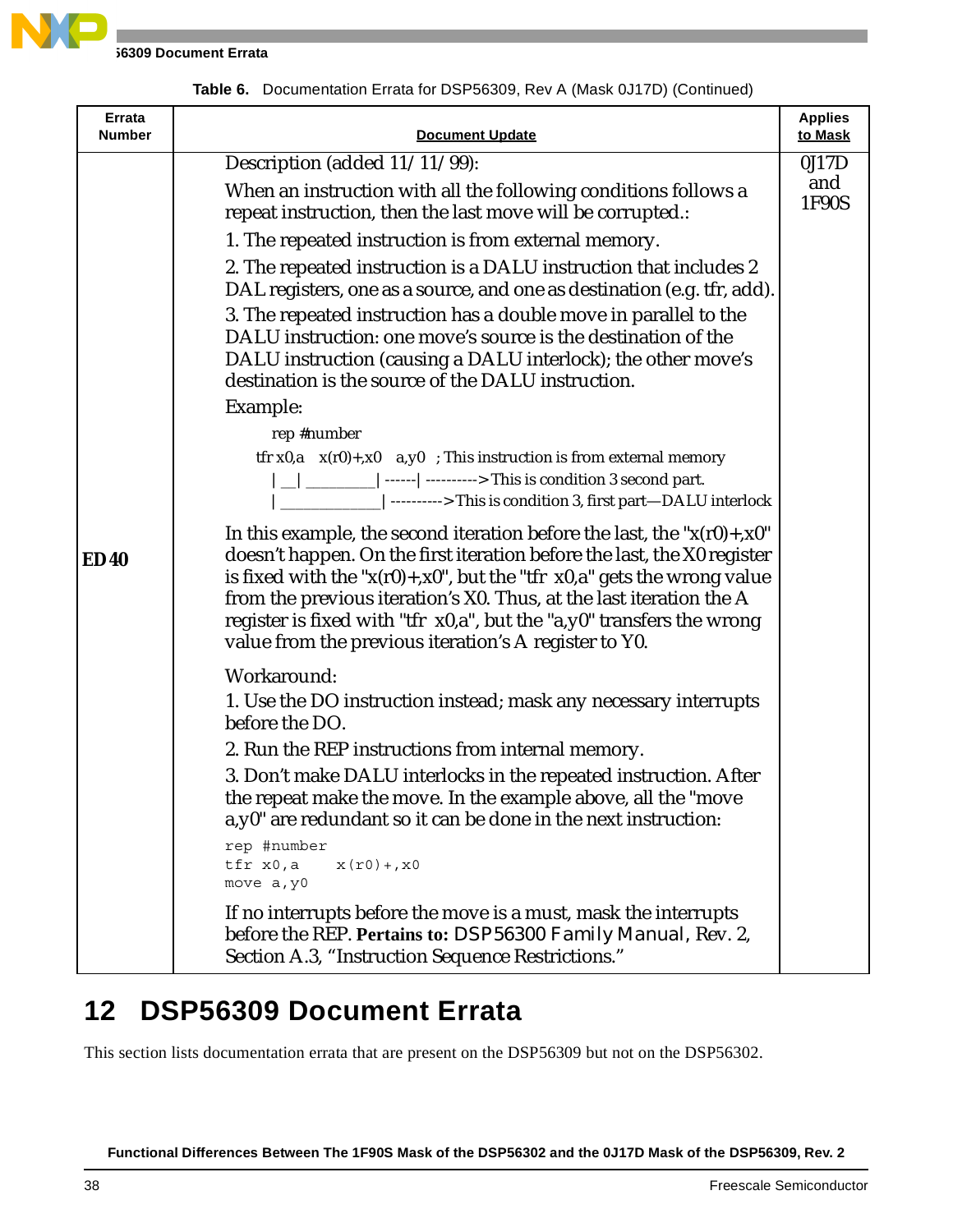#### **DSP56309 Document Errata**



**Contract** 

| Errata<br><b>Number</b> | <b>Description</b>                                                                                                                                                                                                                                                                           | <b>Status</b> |
|-------------------------|----------------------------------------------------------------------------------------------------------------------------------------------------------------------------------------------------------------------------------------------------------------------------------------------|---------------|
| <b>ED35</b>             | Description (added 2/23/99):<br>There is an error in the 56309 user's manual on page 4-17,                                                                                                                                                                                                   | 0J17I         |
|                         | Section 4.6, OMR description. Bit 13 of the OMR is described as<br>ABE-Asynchronous Bus arbitration Enable. This is not true in<br>revision 0 of the DSP56309 (this bit will be added in the next<br>revision). This bit was still reserved when revision 0 of the<br>DSP56309 was designed. |               |